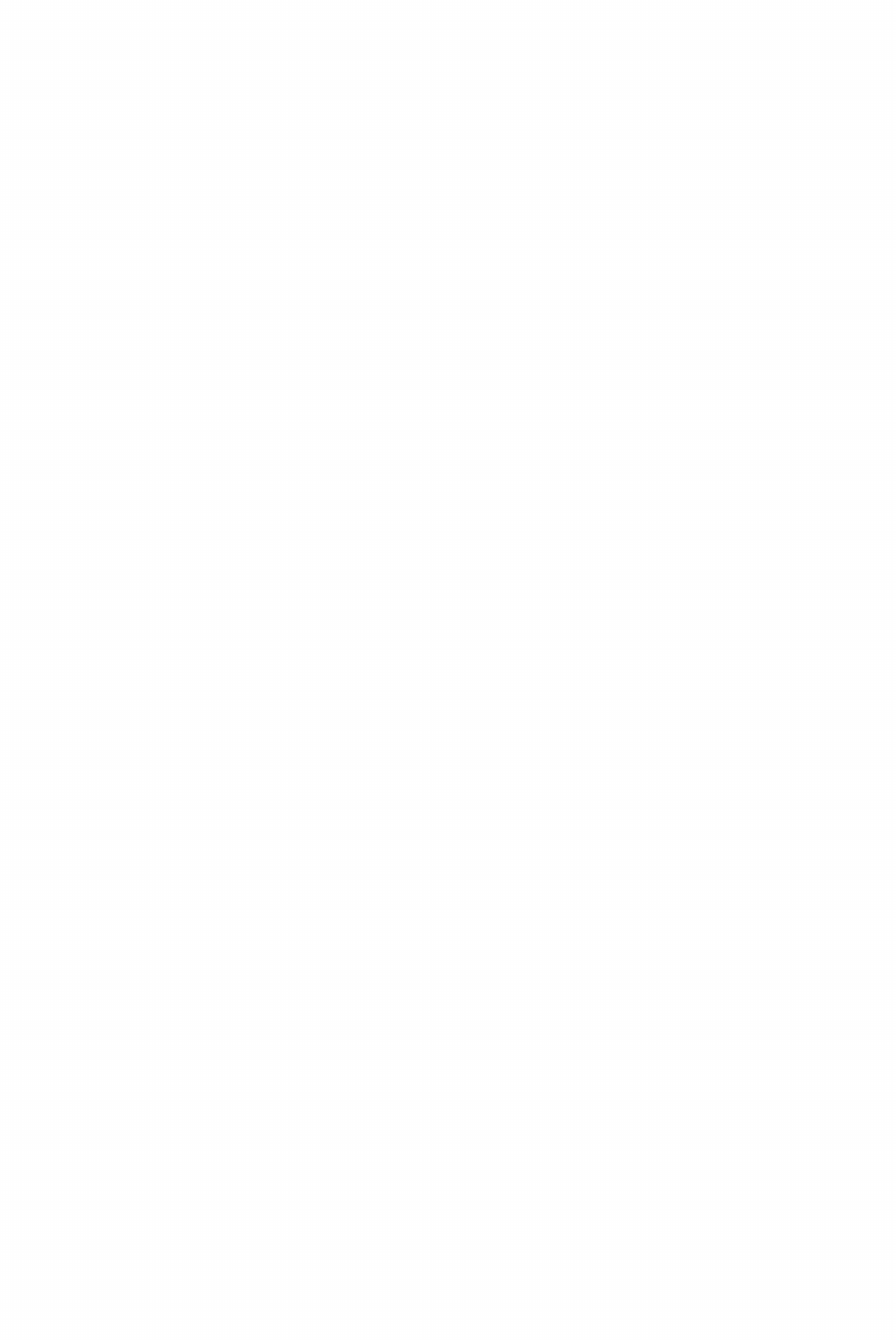## **TERMS AND CONDITIONS OF SERVICE AND CODE OF CONDUCT OF TEACHERS IN UNIVERSITY DEPARTMENTS OR SCHOOL/AFFILIATED COLLEGES/RECOGNISED INSTITUTIONS/APPROVED INSTITUTIONS (GRANT-IN-AID AND SELF FINANCED)**

The terms and conditions shall apply on to the teachers including Head/Principal Director of University Departments or school/affiliated colleges/Recognized Institution approved Institutions as per provisions of this ordinance. However the provisions of this ordinance shall not apply to the colleges or institutions which are managed and or fully maintained by the Central and or the State Government and have adopted all the service rules together with all perquisites and benefits as per the rules of Central and or the State Government. Any term or condition in service rules of any affiliated college or recognized institution or approved institution, which is inconsistent with any provisions of these ordinances shall be null and void.

- **(1)** For the purpose of this ordinance, unless the context otherwise requires,
	- (a) "Institution" includes University Departments or schools / Affiliated college/recognised Institution/ approved Institution.
	- (b) "Head" includes Head of the Department or School of the University, Principal/Director of affiliated college/recognised Institution/approved Institution.
	- (c) "Management" includes the Syndicate of the University, Management of affiliated college/recognised institution/approved institution.
	- (d) "Teacher" includes Head of the University Department or School Principal/Director of Affiliated College/Recognised Institution/ Approved Institution.
	- (e) "University" means the Veer Narmad South Gujarat University.
	- (f) "Vice Chancellor/Registrar" means the Vice Chancellor and the Registrar of the Veer Narmad South Gujarat University.
	- (g) "State Government" means the Government of Gujarat State.
- **(2)** It shall be incumbent on every teacher to perform the academic duties such a preparation of lectures, class lecturing, tutorials, assignments, demonstrations, group discussions, library assignments, guidance etc. It shall also be obligatory for a teacher to do all work connected with extra curricular and co-curricular activities assigned to him/her by the Head of his Institution. It shall also be obligatory for a teacher to do all work connected with examinations such as paper setting, assessment and reassessment of answer books including moderation, preparing result, invigilation superintendent of examination centre, working as a member of team of squad/observer, coding-decoding of answer books, coordinating work of central assessment etc. assigned to him her by the Registrar of the University or by the Head of his Institution. It shall also be obligatory for a teacher to train himself/herself in operation and use all technological advancement and gadgets necessary to perform his her duties. Failure to perform any such duty shall constitute misconduct on the part of a teacher and such a teacher shall be liable to disciplinary action.

## **(3) LETTER OF APPOINTMENT:-**

It shall be incumbent on every Management to give a written appointment letter to every teacher, full time or part - time where in the designation, pay scale, starting salary along with allowances and nature of appointment i.e. probationary, temporary or permanent shall be invariably stated. A teacher appointed temporarily shall be deemed to be a teacher appointed on probation from the date of appointment unless he/she is appointed on a temporary vacancy by a permanent teacher proceeding on leave. A copy of the Service Rules of the Institution shall invariably be given by the Management to every such teacher along with his/her appointment letter. The teacher concerned shall deliver a acceptance letter duly signed to the Management within the period specified in the letter of appointment; he/she will also acknowledge the receipt of a copy of service rules.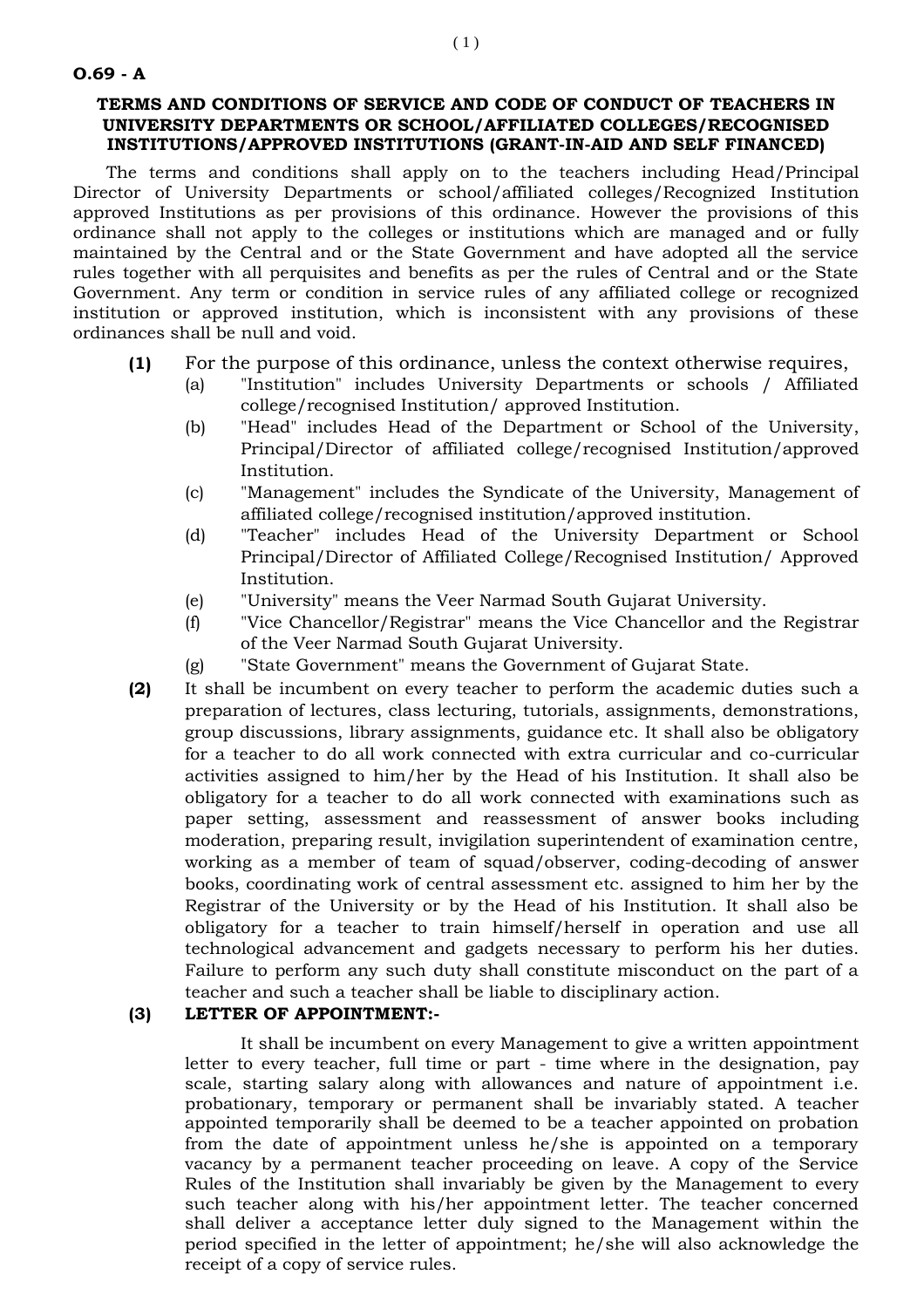A teacher who accepts an appointment before the commencement of term shall join that college on the date specified in the appointment letter. If he/she fails to do so, without any reasonable cause and in this fact is reported to the University by the Management, the Registrar shall, after due inquiry, notify

his/her name to all other departments, colleges and Institutions affiliated to or recognized by this University and he/she shall not be appointed as a teacher in any of such colleges or Institutions or departments for that particular academic year without the permission of the Vice Chancellor.

## **(4) PROBATIONARY PERIOD:**

(a) No person appointed as full-time or part-time in a college or an Institution shall be required to put in more than one year service as a probationer before he/she is confirmed. A letter of confirmation shall be issued to a teacher at least one month before the expiry of the period of his/her probation.

In case, a Management dose not issue such a letter of confirmation as mentioned herein, he/she shall be deemed to have been confirmed in his/her service.

**(5)** The minimum salaries and pay scales/grades of pay of the teachers of the colleges shall be same as prescribed, revised and accepted by the University Grants Commission, Central (Union) Government and State Government from time to time.

In addition to pay, the teachers shall be paid Dearness Allowance at the rates prescribed by the State Government from time to time. The teachers shall also be paid House Rent Allowance and Local Compensatory Allowance at the rates admissible to Government employees from time to time.

Further the Principal shall be paid House Rent Allowance as per rules of State Government prevailing from time to time or Rs.2000/- whichever is more.

The above amendment shall take effect retrospectively from 01-01-1996.

## **(6) VACATION PAY :**

Subject to the under mentioned proviso, a Full - time as well as a part time teacher in college who ceases to be in the service of that particular Institution with effect from the end of the First or Second term/ session, except those who are removed from service under clause (9) of this Ordinance, shall be paid his/her vacation salary in accordance with the following:

- (a) If he/she has served for the major part of the whole academic year he/she shall paid his/her salary for the full vacation period following the end of the second term.
- (b) If he/she served for the major part either of the first or the second term, he/she shall be paid his/her salary for fifteen days after the last day of the relevant term. Provide always that such a teacher has not left his/her Institution without giving notice as required under clause (7) below and his/her appointment was not on a leave vacancy or for a fixed period. (Explanation: For purpose of this clause, "Salary" shall mean basic salary and all allowances; Major Part" means two third or more of the whole period; Academic Year" means the period between the first day of the first term and the last day of the second term) as laid down in O.56 for the relevant faculty.)

## **(7) RESIGNATION BY A TEACHER:**

(a) A teacher may resign from the service of the Institution on his/her giving one month's notice if he/she is in temporary employment or on probation and three month's notice if he/she is confirmed teacher. Such notice shall expire at least one day before the commencement of the next term.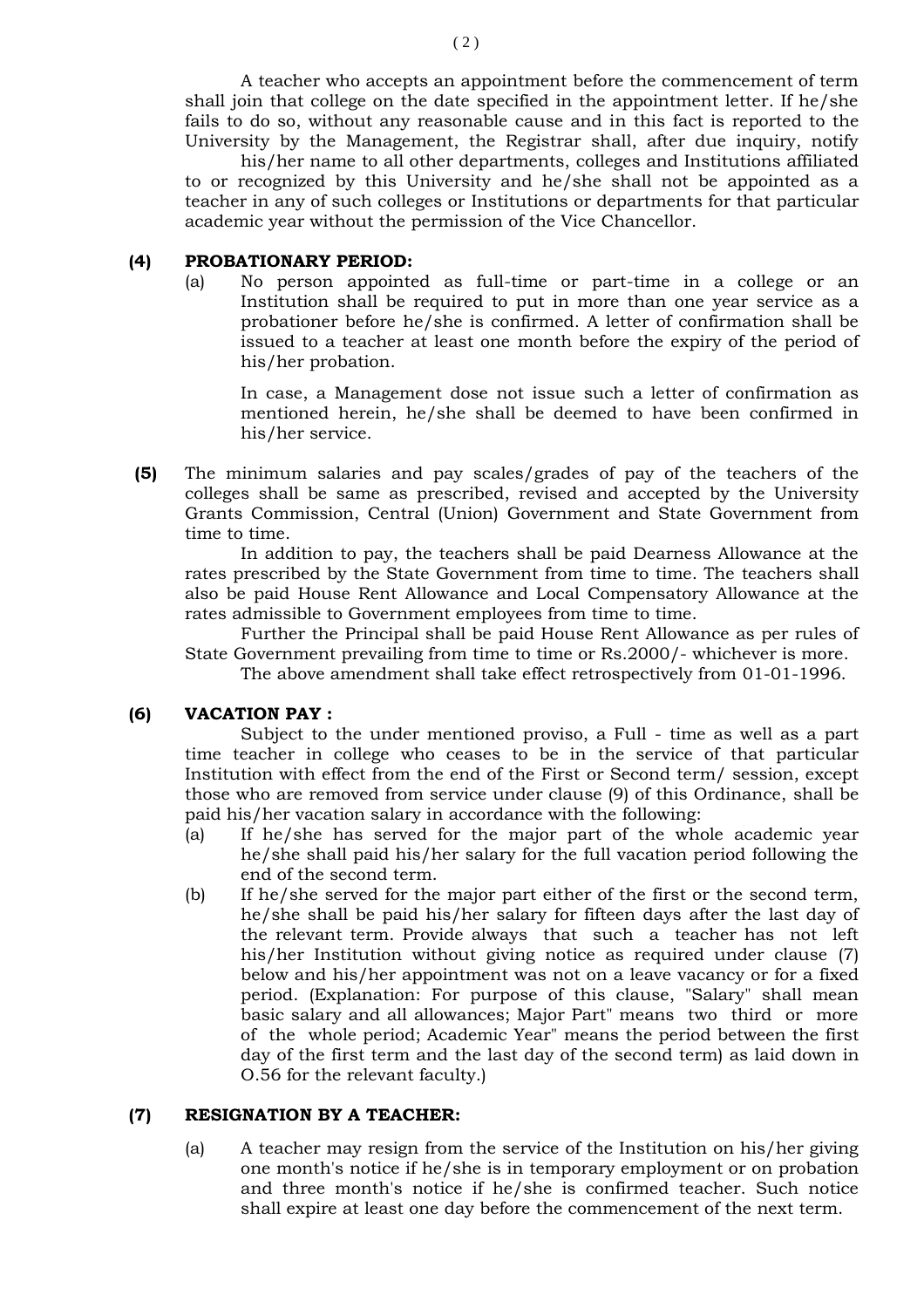- (b) If notice falls short of the requisite period, the Management will have an option either to say that the notice is not valid; or to waive the short fall in period of notice on payment by the teacher an amount equal to his/her salary and allowances for the period by which the notice falls short of the requisite period. The Management shall exercise this option within ten days of the receipt of notice from the teacher. If the Management fails to exercise this option within the time specified above; it will be deemed that the Management has waived the short fall in the period of notice and it will be entitled only to claim the amount mentioned above.
- (c) Not with standing the provision in sub-clause (a) and (b) of this clause but subject always to the provision of sub-clause (d) below, a teacher may resign without giving notice provided he obtains written consent of the Management.
- (d) It is made clear that no teacher shall resign his/her post except with effect from the end of a term, provided however, that under special circumstance the teacher can resign during the term with the previous permission of the Chairman of the Management Committee.
- (e) If a teacher desires to submit his resignation, he shall tender the same in person to the Registrar and resignation of a teacher shall not be accepted by the Management unless it is so tendered and forwarded to the Management by the Registrar duly endorsed. The acceptance of any resignation in contravention of this clause shall be ineffective.

## **(8) TERMINATION OF SERVICE BY THE MANAGEMENT :**

- (A) (i) In the case of a temporary teacher or a teacher on probation, the Management can terminate his/her services by giving him/her a notice which shall be for a period of not less than a month from the date of receipt by the teacher. Such notice shall expire on the last day of the term during which it is given.
	- (ii) If the notice falls short of the requisite period, the teacher will have an option either to say that the notice is not valid or to waive the short-fall in the period of notice on payment by the Management of the salary and allowances for the period by which the notice falls short of the requisite period. The teacher shall exercise his option within ten days of the receipt of notice from the Management. If the teacher fails to exercise this option within the time specified above, it will be deemed that the teacher has waived the short-tail in the period of notice and he/she will be entitled to claim only the amount mentioned above.
	- (iii) The notice of the termination of service of a teacher on probation shall be effective only after the approval by the Vice Chancellor. If by that time the probation period has expired and the Vice Chancellor has not taken decision, the service of the teacher shall not be considered as confirmed until the decision is taken by the Vice Chancellor.
	- (iv) The Vice Chancellor shall communicate to the Management in writing his approval or disapproval of the notice within a period of forty five days from the date of receipt of the copy of the notice by the Vice Chancellor.
	- (v) The Vice Chancellor shall as soon as possible thereafter inquire into the matter in such a manner including the hearing of the teacher concerned as he may think fit. The Vice Chancellor, thereafter, shall approve or disapprove the notice given by the Management. If the Vice Chancellor disapprove the notice, such notice will be deemed to be withdrawn by he Management and thereafter the teacher concerned will continue to remain in service. In such case the service of the concerned teacher will be deemed to be confirmed under the relevant clause of this ordinance.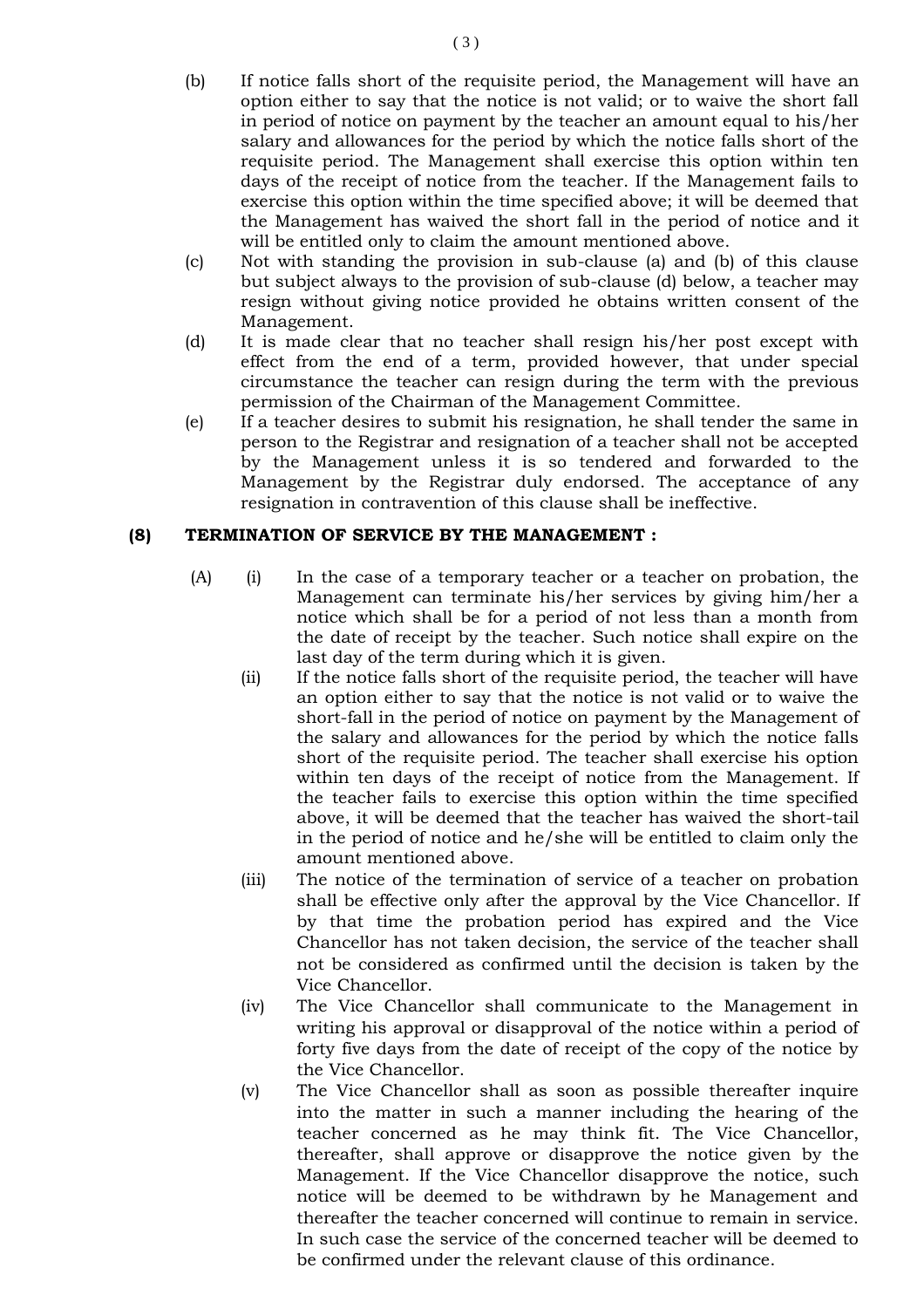(vi) If the Vice Chancellor does not communicate his approval or disapproval of the notice within the stipulated period of forty five days, the notice shall be deemed to be disapproved by the Vice Chancellor and the services of the concerned teacher will be deemed to be confirmed under the relevant clauses of this ordinance.

## **(9) REMOVAL FROM SERVICE (Amended)**

- (1) No teacher including Head/Principal/Director shall be removed from service by the Management except on one or more of following grounds and except in accordance with the procedure prescribed here under :
	- (i) Misconduct or gross negligence of duty.
	- (ii) Incompetence
	- (iii) Moral turpitude
	- (iv) Engage in private tuition
	- (v) Use of unfair means at university or college examination.
- (2) The chargesheet shall be communicated by the management to the teacher (including Head/Principal, Director) concerned, together with the statement of the allegations on which each charge is based and together with the copies of the documents in support of each charge is based and framed.
- (3) The teacher (including Principal/Director) shall be given reasonable time but not less than a fifteen days after receipt of the chargesheet by him/her to submit written statement of his/her defense. On a consideration of the written statement submitted by the employee concerned, if Management arrives to a conclusion that the explanation given by the employee is satisfactory and his/her written statement is acceptable to the Management, the chargesheet given to the employee concerned shall be withdrawn by the Management.
- (4) On the consideration written statement submitted by the employee concerned, if the Management arrives to a conclusion that the explanation given by the employee concerned is not satisfactory and his/her written statement is not acceptable or he/she does not submit written statement in time limit allowed by the Management and if the Management desires to hold inquiry against the concerned employee, an inquiry shall be conducted by the member of the senate to be nominated by the Management. The Inquiry Officer so nominated shall not be an employee of the Management or shall not be connected with the Management in any manner and shall not be below the rank of the concerned teacher (including Head/Principal/Director).
- (5) If, in the opinion of the Management. The charge or charges is or are of such a nature that the presence of the teacher including Principal/ Director will be prejudicial to the working of the inquiry and the working of the University Department/College/Institution, the Management may place him/her under suspension, pending the inquiry till final orders are passed, with prior permission of the Vice Chancellor of the Veer Narmad South Gujarat University. Application for seeking permission and the facts of such proposed suspension together with the grounds therefore, shall be submitted by the Management to the Vice Chancellor. The decision on the said application, shall be communicated by the Vice Chancellor to the Management and the concerned employee within the period of fifteen days from the date of the receipt by the Vice Chancellor of such application. No permission for proposed suspension shall be granted against the teacher including Head/ Principal/ Director unless such employee has been given a reasonable opportunity of being heard. Where the Vice Chancellor fails to communicate decision on the application within a period of 15 days from the date of the receipt of the such application, the application for proposed action of the suspension shall be deemed to have been rejected by the Vice Chancellor, If the permission for the suspension of the concerned employee is granted by the Vice Chancellor, the Management may pass an order for the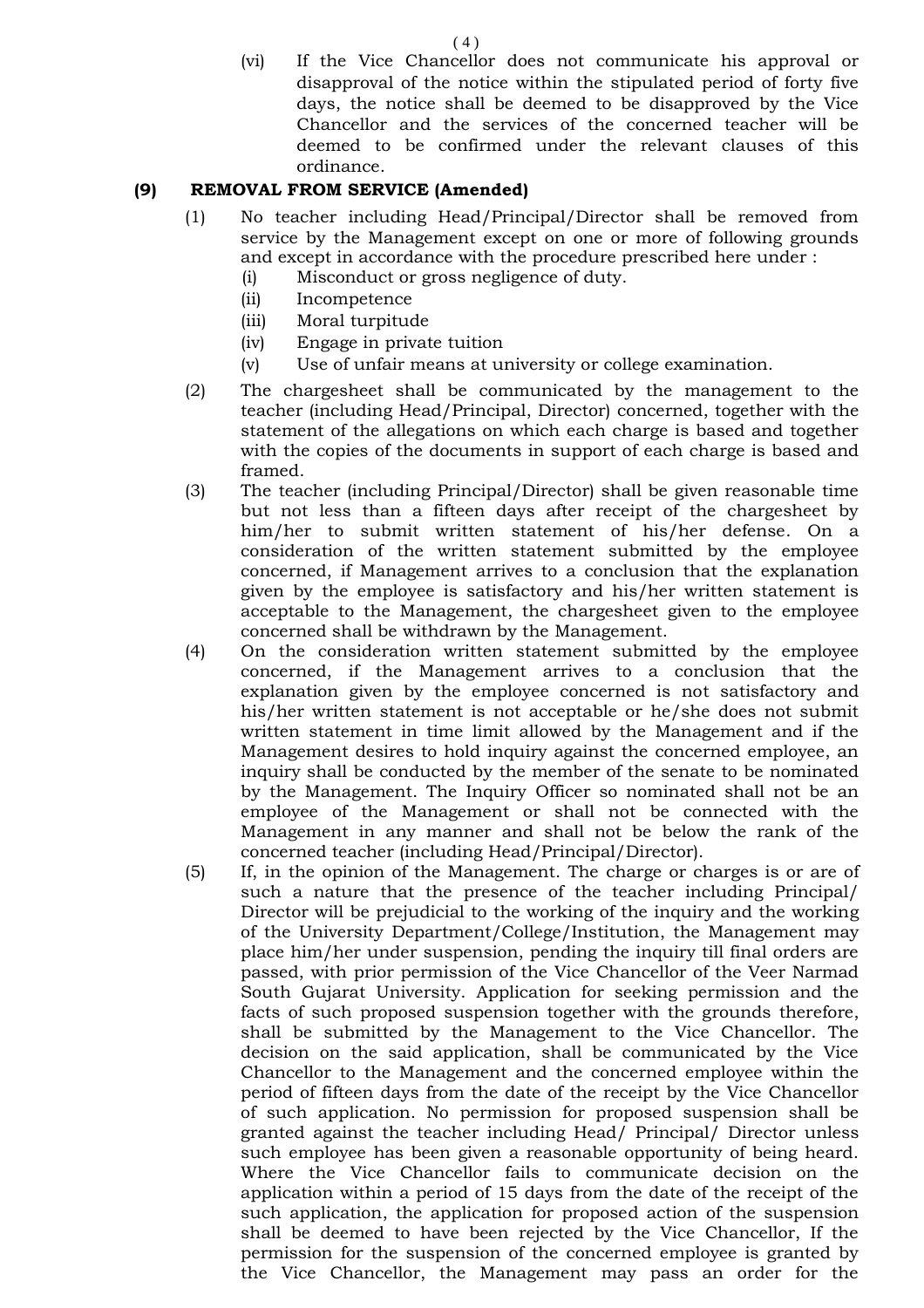suspension of the concerned teacher (including Head/Principal/Director) of the College/Institute pending inquiry to be held against him/her.

- (6) During the period of the suspension, teacher (including Head/Principal/ Director) shall be entitled to draw a subsistence allowance at half the rate of his/her pay last drawn. He/She shall also be granted other allowances admissible to an employee on the pay, equal to the subsistence allowance.
- (7) The Inquiry Officer shall hold the inquiry with due expedite and shall make his/her report within three months from the date of receipt of his/her appointment or within such further time as may be extended by the Management and shall submit to the Management. But time limit shall not be extended more than three months.
- (8) The inquiry shall be conducted in accordance with the principles of natural justice.
- (9) The Management may appoint presenting officer for the inquiry proceedings. The presenting officer can take help of one clerk at the inquiry. The employee concerned may appoint one person as "Mitra Madadnish'" to present his/her case, who can present the defense of the concerned employee and do all work on behalf of the concerned employee at the inquiry. No party will be represented by a lawyer. But where there are complicated questions of facts and law involved, the Vice Chancellor may permit the concerned employee to represent him/her by a lawyer. The Inquiry Officer can be assisted by one clerk/computer operator/stenographer and one peon at the inquiry. Except above said persons, no unauthorised persons shall be permitted to remain present at the said inquiry.
- (10) At the said inquiry the Management may lead documentary evidence in support of the charge/charges framed against the employee. In that case, copies of the said documents shall be supplied to the teacher before the commencement of recording of evidence.
- (11) At the inquiry, the Management shall be entitled to call witnesses and may lead oral evidence. The employee shall be entitled to cross-examine them by him/her or his/her representative (Mitra Madadnish) or his/her lawyer (if his/her appointment is permitted by the Vice Chancellor).
- (12) At the inquiry, after completion of evidence of the Management, the employee shall be entitled to produce documentary evidence, if he/she so desires. If he/she submits documentary evidence to the Inquiry Officer, the copies of the said docuemtns shall be supplied to the presenting office of the Management. At the inquiry the employee shall be entitled to call witnesses and may lead oral evidence. The presenting officer of the management shall be entitled to cross-examine them.
- (13) At the Inquiry, after completion of evidences of the parties, both the parties will be entitled to submit oral and or written arguments.
- (14) At the inquiry, on the each day of hearing, proceedings (Rojkam) shall be recorded and signed by the Inquiry Officer and counter signed by the both the parties. All oral objections raised by the parties shall be recorded in proceedings (Rojkam) and all written applications and written objections submitted by the parties and the decision of the Inquiry Officer on them shall be noted in the proceedings (Rojkam) and shall be part of the record of the inquiry. The copies of the applications and written objections and any other documents submitted to the Inquiry Officer shall be given to other side. And at the end of hearing of each day, the copy of the proceedings (Rojkam) along with the copies of the statements recorded of witnesses on the said day, shall be given to the both the parties.
- (15) At the end of inquiry, the Inquiry Officer shall submit the report to the Management and shall supply it to the employee also.
- (16) On consideration of the report made by the Inquiry Officer and the findings recorded by him, if the Management comes to the conclusion that the charges are not proved or that employee need not to be removed from service, the order of suspension, if any, shall stand terminated and

 $(5)$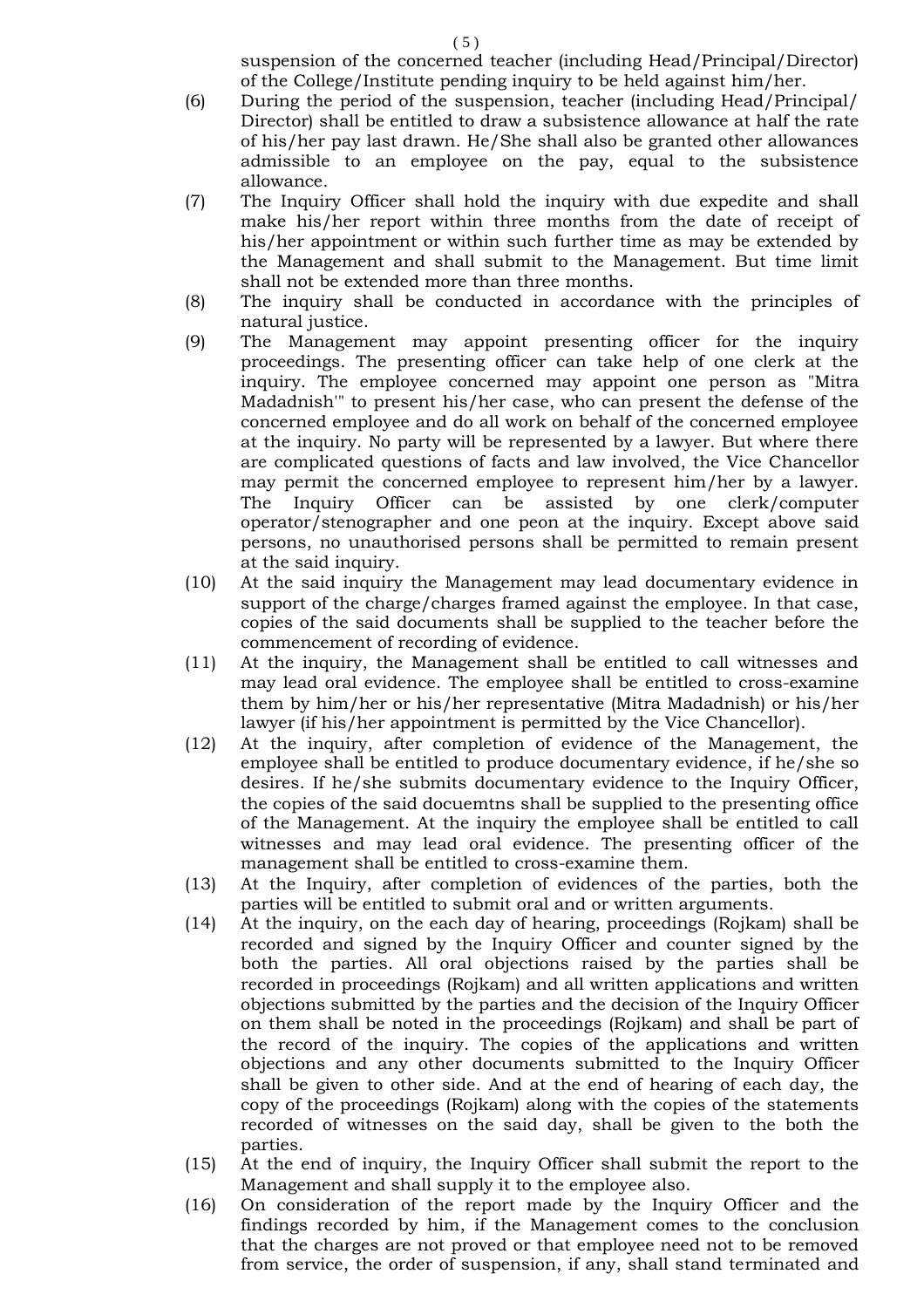the employee shall be asked to resume his/her duties and he/she shall also be paid the differenece between his/her full salary including all allowances which he/she would have received, if he/she was not suspended and the actual amount paid to him/her as subsistence pay and allowances there on.

- (17) On a consideration of the report made by the Inquiry Officer and the findings recorded by him, if the Management arrives at a provisional conclusion that the employee concerned should be removed from service, the Management shall supply a copy of the said report and issue show cause notice to him/her for reply, within a reasonable time but not less than 15 days or such other time as may be extended and allowed by the Management, against the proposed removal.
- (18) Any representation submitted by the employee in reply to the above said notice shall be taken into consideration by the Management, and if no representation is submitted by the employee, within time as may be allowed by the Management, the Managemeat shall proceed to consider the report of the Inquiry Officer. On consideration of the report and representation if submitted by the employee, the Management arrives at a final conclusion that the employee concerned should be dismissed or removed or reduced in rank or his/her service be otherwise terminated, the Management shall submit the proposal of the action to be taken against the concerned employee to the Vice Chancellor for his approval or disapproval within fourteen days of his/her representation submitted by the concerned teacher.
- (19) The Vice Chancellor shall as soon as possible, thereafter inquire into the matter in such a manner as he may deem fit. The Vice Chancellor shall hear the concerned emyployee before passing any order. The Vice Chancellor shall communicate in writing the approval or disapproval of the proposal to the Management within stipulated period of forty five days from receipt of the proposal of the Management of proposed action.
- (20) If the Vice Chancellor diapproves the proposal, the employee concerned shall be continued in the service. If the Vice Chancellor approves the proposed action, the Management may pass an order as per the proposal they made and if the Vice Chancellor does not communicate approval or disapproval within the stipulated period of forty five days, the proposal shall be deemed to have been approved by the Vice Chancellor, and may pass an order as per the proposal they made.
- (21) Aggrieved by the decison of the Vice Chancellor, the Syndicate and the Management, the employee appeal to the Service Tribunal or challenge it in to The High Court or The Supreme Court.

## **(10) COMPULSORY RETIREMENT:**

If a teacher becomes permanently incapacitated by any physical injury or mental infirmity, the Management will have discretion to retire him/her compulsorily notwithstanding the provision regarding age of retirement under this Ordinance. For retiring any teacher under this clause, a certificate from he civil surgeon of the district in which the Institution is situated stating that the teacher concerned is rendered permanently incapable or pursuing active life shall be obtained. The teacher who is compulsorily retired under the provision of this clause shall be entitled to all the benefits of Provident Fund, Gratuity etc. for which a retired teacher is entitled under the provision of this Ordinance.

**(11)** If any teacher is detained by the State/ Central Government under "MISA" (Maintenance of Internal Security Act) or any rules made for defense of the country, such a teacher shall be suspended from the services of the college from the date of his/her detention and that teacher will be eligible for subsistence allowance at the rate provided under sub clause-13 of clause (9) of this Ordinance during the period of such detention.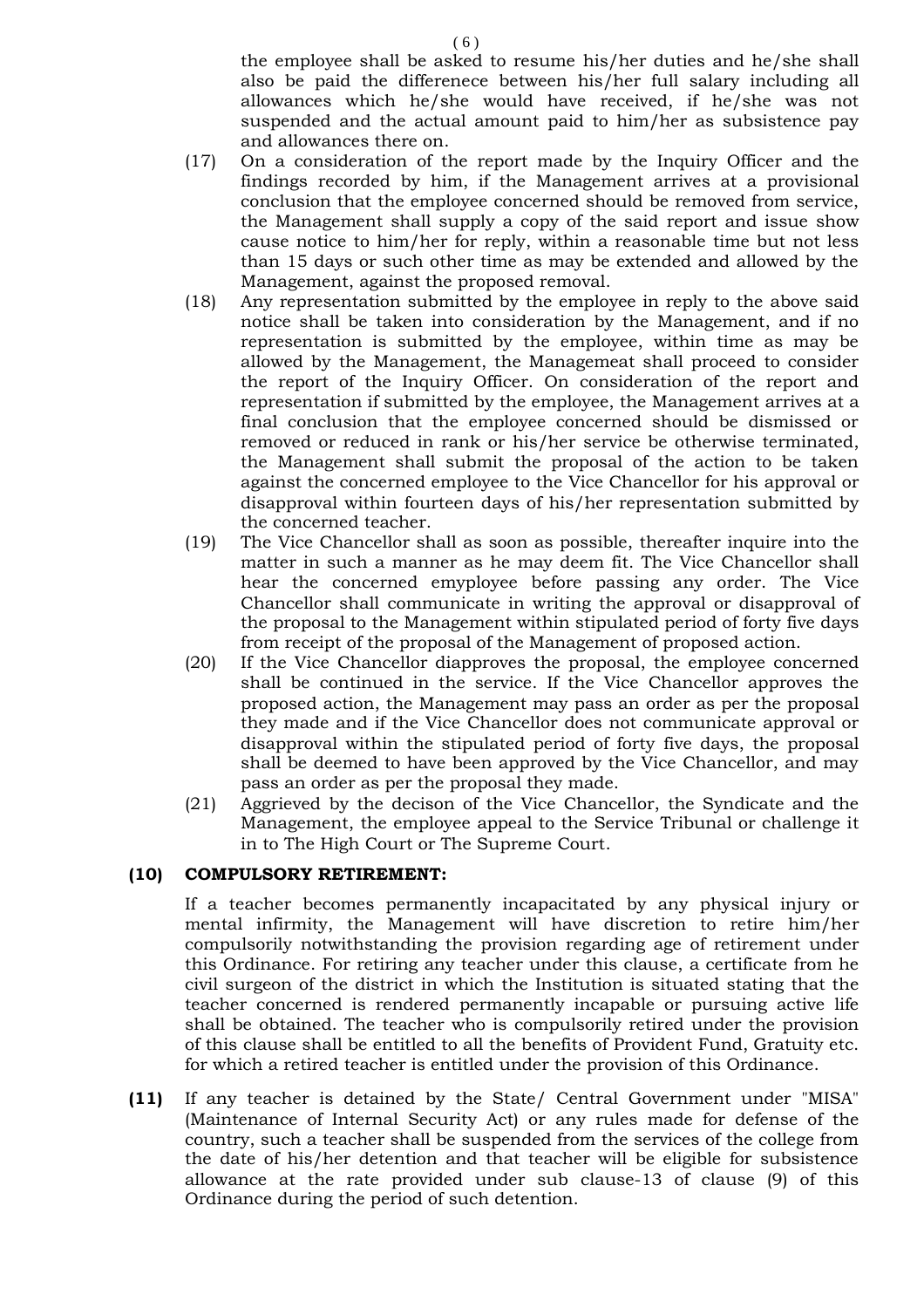## **(12) CONTRACT SERVICE :-**

Where a teacher is appointed on a specific contract, the conditions of such contract should not be inconsistent with the conditions as laid down herein and should be clearly defined beforehand. On the expiry of the contract, the parties may enter into a further contract or, the teacher may by mutual agreement, be admitted to a specific cadre in service.

#### **(13) LIFE WORKERS :-**

Where there exists in a college a system of Life Workers, their terms and conditions of service shall be approved by the University.

#### **(14) MINIMUN SERVICE :-**

It shall be incumbent on a teacher to serve at least up to the end of the term during which he/she is appointed in the Institution concerned. Similarly, it will be compulsory for the Management to retain the teacher in service at least up to the end of the term in which he/she is appointed.

#### **(15) PROMOTION OF PROBATIONER:**

A teacher who has been promoted to a higher cadre before the expiry of the probationary period in the lower cadre shall be deemed to have first confirmed in the lower cadre. The question of his/ her confirmation in the higher cadre need not arise unless the appointment in the higher cadre is temporary.

#### **(16) AGE OF SUPERANNUATION:**

A teacher will retire at the age of superannuation prescribed and accepted by UGC as well as the State Government or Central Government as the case may be from time to time provided however that the teacher shall be continued up to the last day of term in which his date of superannuation falls is open to the management to reemploy superannuated teacher up to the age 65 according to guidelines prescribed by UGC and accepted by the State Government from time to time.

#### **(17) PROVIDENT FUND:**

Members of the teaching staff in an Institution who have been in service should receive the benefit of a scheme for contributory Provident Fund or G.P.F. The Management frame a scheme which shall provide for the minimum requirement laid down in the Provident Fund Act, 1952 as amended from time to time. The Management shall get such scheme directly from the Government, and convey the approval of the government to the University.

- (a) Every teacher shall become subscriber to the provident fund. The subscription shall be at the uniform rate of one twelfth of the basic pay for the month (For a part-time teacher, who is exclusively engaged in teaching, the basic pay for the purpose of Provident Fund shall be one half of the basic pay that the teacher would be entitled to draw had he been a full-time teacher on the same post continuously from the date of his/her appointment as a part-time teacher)
- (b) The Management's contribution to the fund shall be equal to the subscriber's contribution every month and it shall be credited to the subscriber's account at the end of each month.
- (c) Whenever a teacher ceases to be in service of the Management he/she shall be paid the amount standing to his/her credit in the fund; provided that he/she shall not be entitled to the employer's contribution to his/her account and interest thereon if:
	- (i) he/she has not served the Management for a continuous period of at least five years as a teacher,

#### OR

(ii) he/she has been removed from service under clause (9) of this ordinances.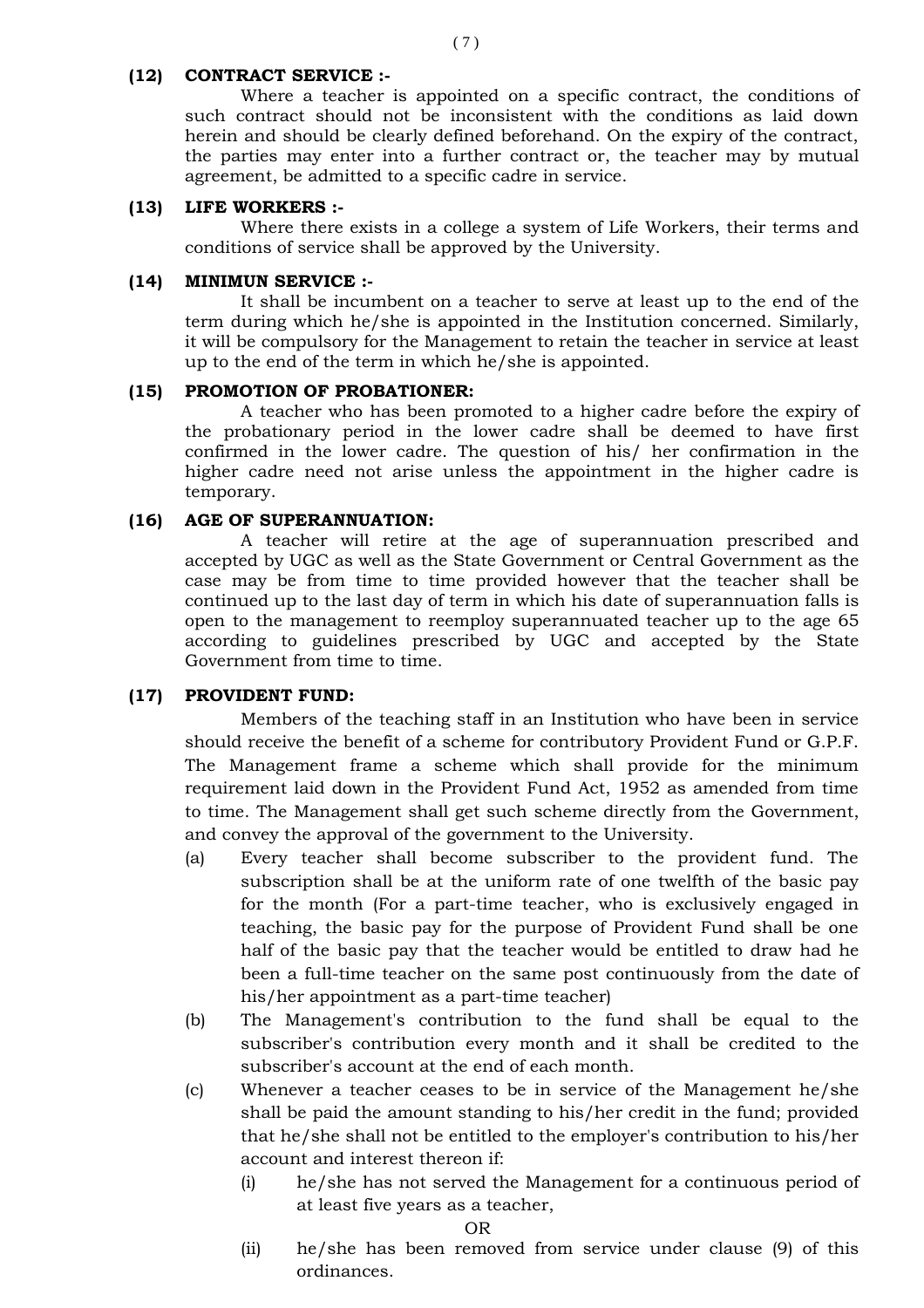#### **(18) DISCHARGE CERTIFICATE :**

In all cases the Management of on institution shall issue a Discharge Certificate to a teacher leaving the Institution. In case of any dispute with regard to the granting of a Discharge Certificate, the Vice Chancellor's decision shall be final.

## **(19) APPLICATION FOR POSTS :**

Teachers in an Institution, when they apply for any post outside, shall invariably send their applications through the Heads of their colleges or Institutions as the case may be. They shall be entitled, however, to send an advance copy of the application, the original of which is to be forwarded through the principal or Head of the Recognized Institution where they are working.

It shall be incumbent on the Head of forward the application of any teacher working under him/her, provided however, that such application in case of confirmed teachers shall not be more than four in a year.

## **(20) DISPUTES WITH REGARD TO CONDITIONS OF SERVICE :-**

Any dispute with regard to interpretation of conditions of service arising between a Management and a teacher shall, on the request of the Management or the teacher, be referred to the Vice Chancellor for his decision which shall be final.

#### **(21) PROHIBITION OF PRIVATE TUTION:**

- 1. (a) No teacher recognized by this University whether employed in any institution (department or college or recognized institution) shall engage himself/ herself in private with or without remuneration. The private tuition shall include guidance/training/ and or coaching for the preparation of any School/Board/University examination to any student of his/her own institution or any other college or Secondary School or Higher Secondary School or University Department or any post- graduate centre.
	- (b) Occasional casual guidance to a student shall not be considered private tuition for the purposes of this Ordinance.
	- (c) Teacher imparting instruction to his/her near relative shall not be construed as private tuition. The definition of relative shall be as under:
		- 1. Wife, Husband, Son, Daughter, Grand son, Grand daughter, Brother, Sister, Father, Mother, Son- in law Daughter - in law, Nephew, Niece and ward, Step relation except father, brother and sister are not included in the above definition.
		- 2. If any teacher is found engaged himself /herself in private tuition, he /she would also be considered to have knowingly violated this Ordinance amounting to grave misconduct.
		- 3. Whenever the Vice Chancellor or in his absence the pro-Vice Chancellor, if any, is in possession of prima-facie evidence that a teacher has been engaged in imparting tuition, he /she shall place the matter before the syndicate which shall, if necessary, appoint a committee from amongst its members to investigate and report to the syndicate. The syndicate shall, consider the said report and on being satisfied about the misconduct of the teacher concerned, shall derecognize him/ her as a teacher or inflict such other punishment as it may deem fit.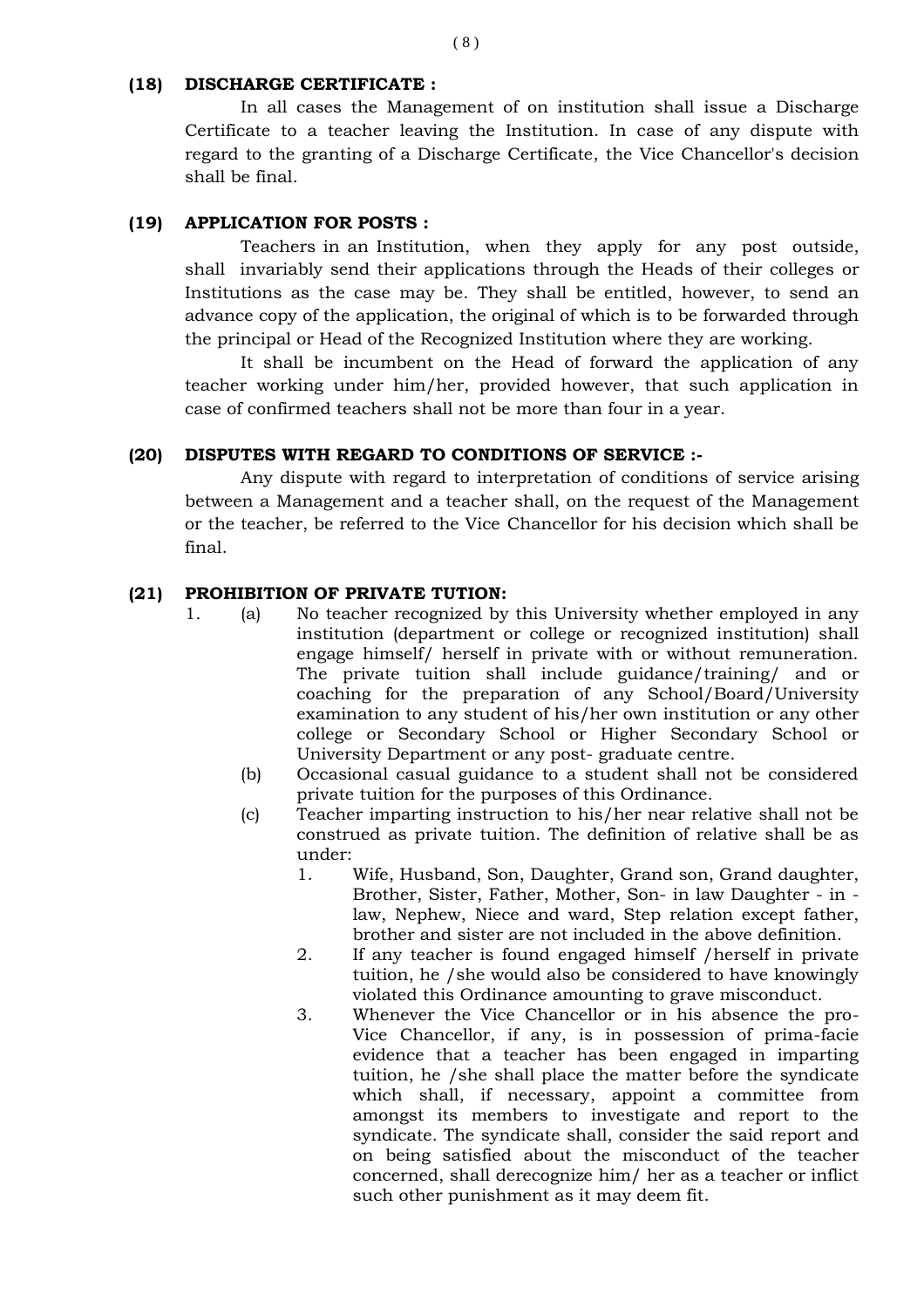- 4. Notwithstanding anything contained on this Ordinance, and Institution (a department or college or any recognized institution) conducting courses approved by this University may organize special instruction classes to coach the students who are enrolled in their institution and are weak in one or more subjects. These classes will be held in college premises before or after the normal college hours. Reasonable fees may be charged, for providing such instruction. The institution shall seek prior approval of the University through an appropriate application which will, among other things, specify the following details.
	- (a) Subjects for which such special instruction is to be imparted;
	- (b) Number of student's seeking such special instruction;
	- (c) Amount of fees proposed to be levied and amount of remuneration to be paid to the teachers.
	- (d) Names of the member of the staff of the institution who will participate in such special instruction classes.
- 5. In devising such a coaching programme, the institution will further more, ensure that students coming from weaker sections of the society are not deprived of this special benefit because of the level of fees. For this purpose differential fees may be levied.

## **(22) GRATUITY:**

- 1. No confirmed teacher will be entitled to claim gratuity unless he /she has put in not less than seven years continuous service in the an institution under the any University in state established by the act of either State or Central Government.
- 2. A confirmed teacher will be entitled to be paid gratuity by the Management in the following cases only:
	- (i) On retirement on attaining the age of superannuation.
	- (ii) On death, while in service in the college institution. This amount of gratuity will be paid to his/her nominees; if there are no nominees, to his/her legal heirs.
	- (iii) On his/her compulsory retirement from service on account of acquiring permanent incapacity for discharging duty due to physical injury or mental infirmity.
	- (iv) On his /her ceasing to be in service of the college or institution on account of resignation or termination of service under clause (8) of this Ordinance.
- 3. The amount of Gratuity will be based on the monthly salary including Dearness Allowance and/or Additional Dearness Allowances and Interim Relief that may be admissible as salary by the Government of Gujarat for the purpose of determining the pension to its employees from time to time. Such average monthly pay will be the average of pay drawn during the twelve months preceding the day of retirement, death acquisition of infirmity or resignation, as the case may be. The above amendment comes into force with effect from 1-4-1977.
- 4. The amount of gratuity will be paid on the following basis:
	- (a) At the rate of  $\frac{1}{2}$  month's basic pay for every completed year of service on completion of 7 years service;
	- (b) At the rate of ½ month's basic pay for every completed year of service on completion of 12 Year service;
	- (c) At the rate of one month's basic pay for every complete year of service on completion of 15 year's service;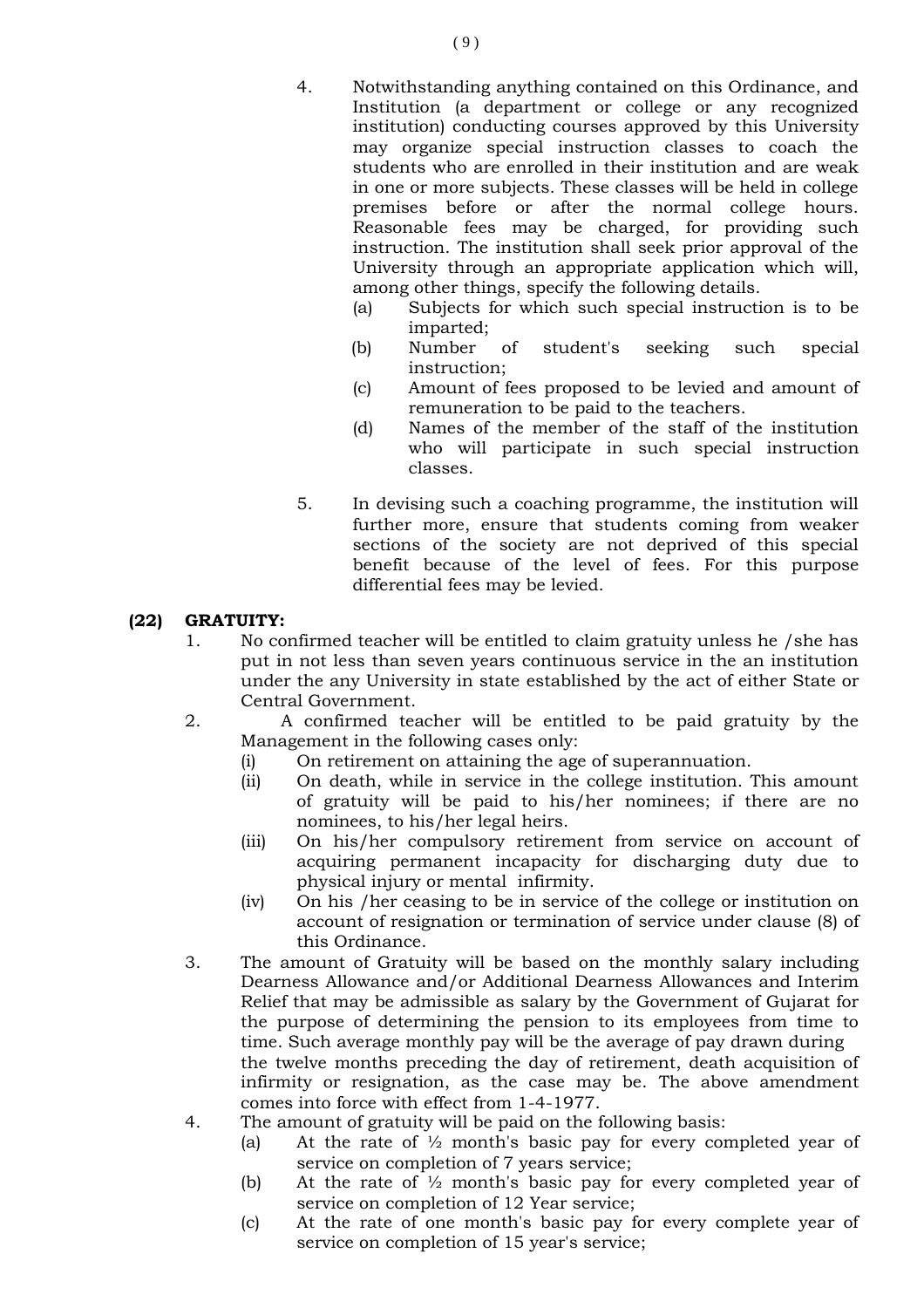## **GRATUITY : (SUB CLAUSE -5) (RELEVANT PART) :-**

5. The total amount of Gratuity payable to a teacher shall be subject to a maximum limit prescribed by the State Government for payment of Gratuity to its employees from time to time. The full benefit's of all upward revisions of the maximum limit of gratuity payable to a teacher should be given, since the day such revisions came in force, to all the teachers irrespective of weather they have opted for pension or the C.P.F. Scheme.

This amendment comes into force from the date of introduction of pension scheme to the college and University employees.

- 6. Notwithstanding anything contained above, Gratuity at the rate of one month's salary as defined in clause (3) above for each completed year of service subject to maximum limit prescribed by the State Government for payment of gratuity to its employees from time to time shall be paid if he/ she :-
	- (a) dies while in service, or
	- (b) becomes incapable to perform his/her duties on account of certified permanent incapacity due to bodily or mental infirmity.
- 7. No Gratuity shall be payable to a teacher who is removed from service under clause (9) of this Ordinance:

"Any period prescribed in clause (22) for earning any amount of Gratuity shall be deemed to be completed even though the prescribed period actually falls short by a few days solely due to the reason of any changes made in the commencement or the completion of any term or terms by any amendment made in Ordinance 56 or by any resolution of the Syndicate to that effect. The explanation shall be deemed to have come into effect from the date on which the Rules of Gratuity have come into force i.e. from 1- 3-1972"

#### **(23) EDUCATIONAL BENEFIT:**

The Management of an institution may voluntarily provide free education upto the first degree stage to maximum three children of a confirmed teacher in any Institution by the management in whose institution the teacher is serving.

#### **(24) LEAVE RULES:**

NO LEAVE CAN BE CLAIMED AS A MATTER OF RIGHT:

#### **(1) LEAVE ADMISSIBLE TO PERMANENT TEACHERS:**

The following kinds of leave would be admissible to permanent teachers:

- (i) Leave treated as duty, viz; Casual leave; Special casual leave; and Duty Leave
- (ii) Leave earned by duty, viz; Earned leave; Half pay leave; and Commuted leave.
- (iii) Leave not earned by duty, viz; Extraordinary leave; and Leave not due.
- (iv) Leave not debited to leave account --
	- (a) Leave for academic pursuits, viz; Study leave; and Sabbatical leave / Academic leave;
	- (b) Leave on grounds of health, viz; Maternity leave.

#### **QUARANTINE LEAVE:**

The Syndicate may in exceptional cases, grant for the reasons to be recorded, other kinds of leave, subject to such terms and conditions as it may deem fit to impose.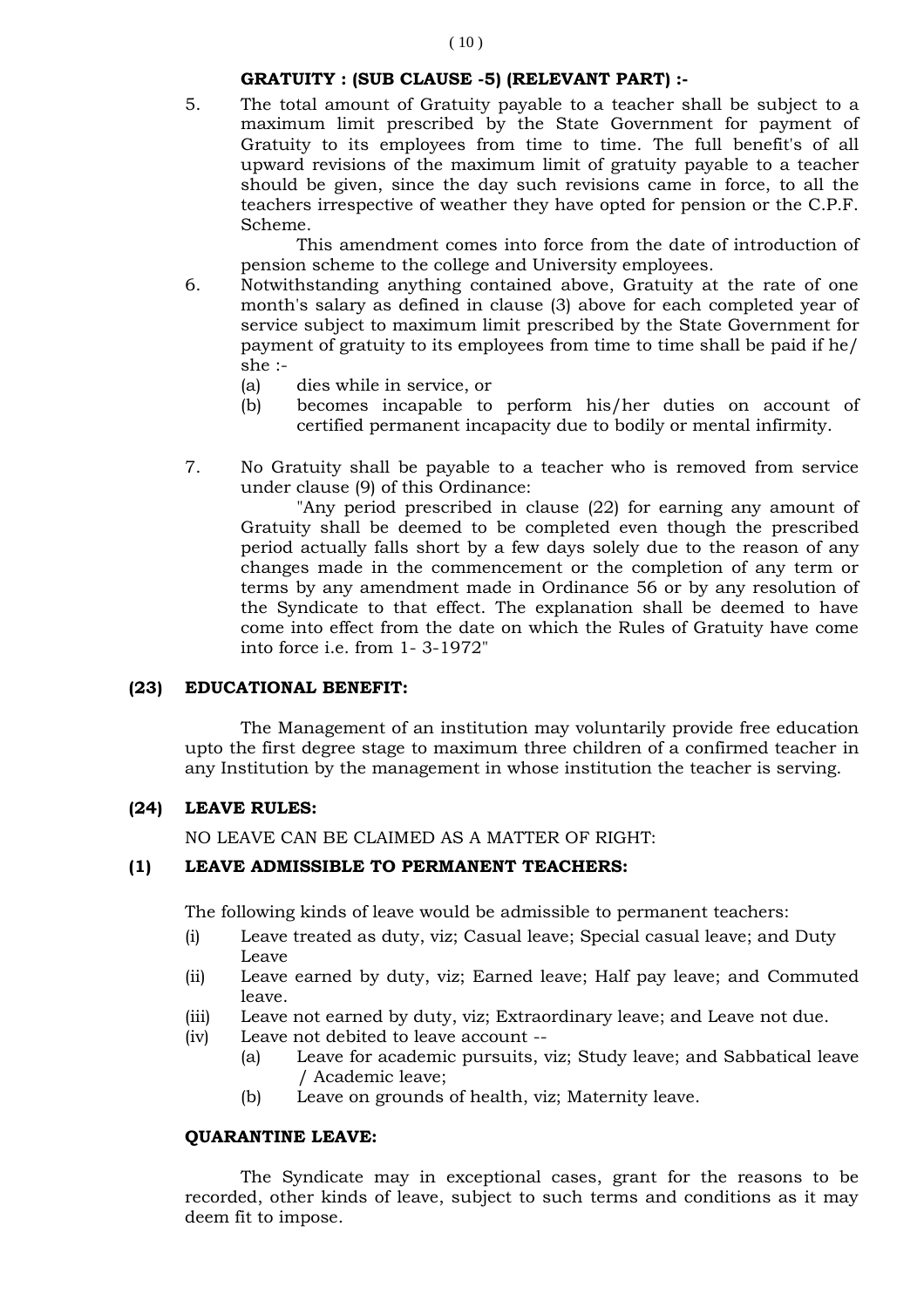# **(2) CASUAL LEAVE:-**

- (i) Total casual leave granted to a teacher shall not exceed eight days in academic year.
- (ii) Casual leave cannot be combined with any other kind of leave except special casual leave. It may be combined with holidays including Sundays. Holidays or Sunday falling within the period of casual leave shall not be counted as casual leave.

# **(3) SPECIAL CASUAL LEAVE :-**

- (i) Special casual leave, not exceeding ten days in an academic year, may be granted to a teacher;
	- (a) To conduct examination of a University/Public Service Commission/Board of examination or other similar bodies/ institutions; and
	- (b) To inspect academic institutions attached to a statutory board, etc.
- **NOTE:** (i) In computing the ten days leave admissible, the days of actual journey, if any, to and from the places where activities specified above, take place, will be excluded.
	- (ii) In addition, special casual leave to the extent mentioned below may also be granted.
		- (a) to undergo sterilization operation (vasectomy or salpingotomy) under family welfare Programme. Leave in this case will be restricted to six working days; and
		- (b) to a female teacher who undergoes non-puerperal sterilization. Leave in this case will be restricted restricted to fourteen days.
	- (iii) special casual leave cannot be accumulated, nor can it be combined with any other kind of leave except casual leave. It may be granted in combination with any other kind of leave except casual leave. It may be granted in combination with holidays or vacation.

# **(4) DUTY LEAVE :-**

- (i) Duty leave may be granted for :
	- (a) Attending conferences, congresses, symposia and seminars on behalf of the university or with the permission of the university;
	- (b) Delivering lectures in institutions and universities at the invitation of such institution or universities received by the university, and accepted by the Vice-Chancellor;
	- (c) Working in another Indian or foreign university, any other agency, institution or organization, when so deputed by the university;
	- (d) Participating in a delegation or working on a committee appointed by the Government of India, State Government, the University Grants Commission, a sister university or any other academic body, and
	- (e) For performing any other duty for the university.
- (ii) The duration of leave should be such as may be considered necessary by the sanctioning authority on each occasion;
- (iii) The leave may be granted on full pay, provided that if the teacher receives a fellowship or honorarium or any other financial assistance beyond the amount needed for normal expenses, he/she may be sanctioned duty leave on reduced pay and allowances; and
- (iv) Duty leave may be combined with earned leave, half pay leave or extra ordinary leave.

# **(5) EARNED LEAVE :**

- (i) Earned leave admissible to a teacher shall be :
	- (a)  $1/30<sup>th</sup>$  of actual service including vacation; plus
	- (b)  $1/3^{rd}$  of the period, if any, during which he/she is required to perform duty during vacation.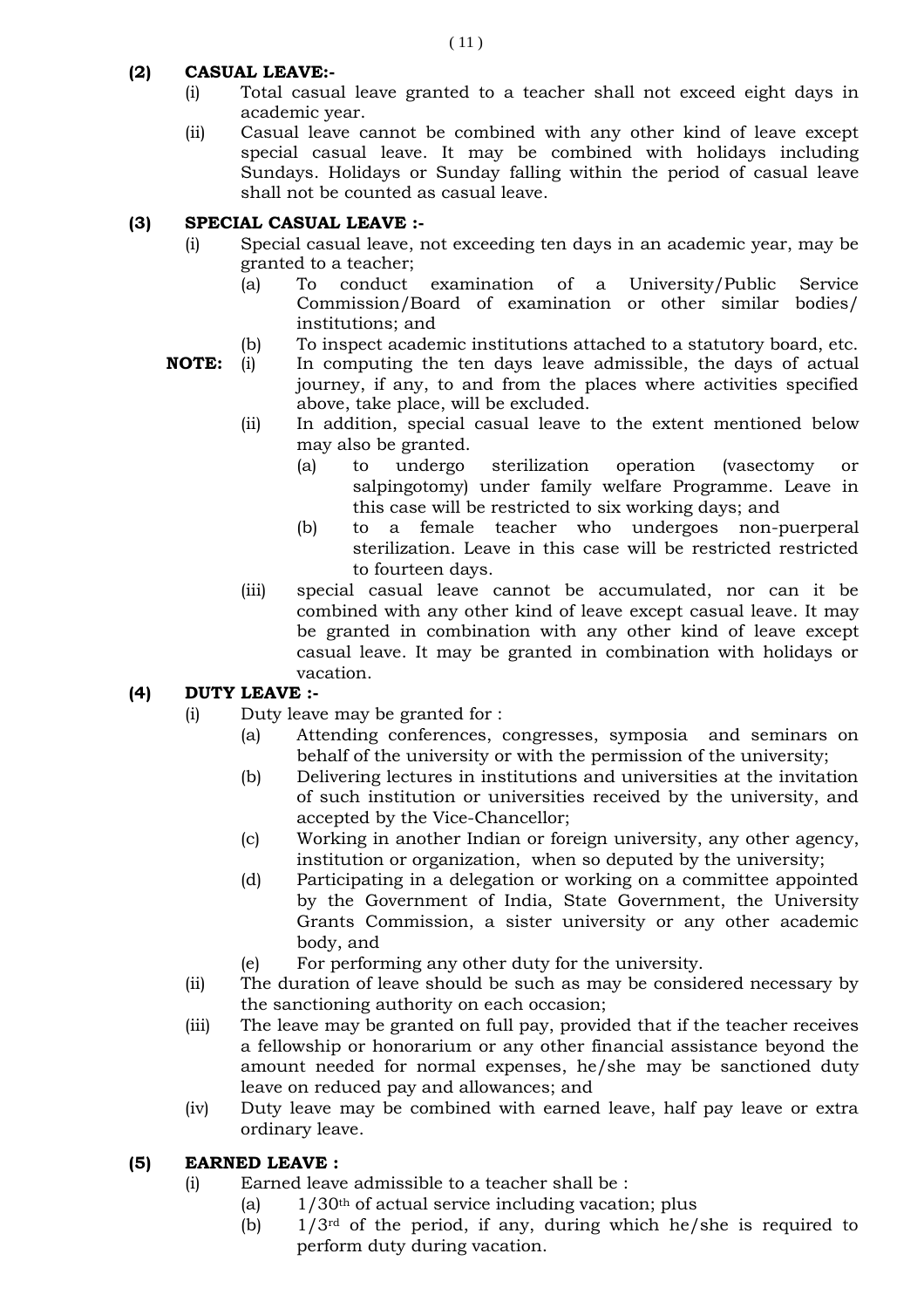- **NOTE:** For purposes of computation of period of actual service, all periods of leave except casual, special casual and duty leave shall be excluded.
- (ii) Earned leave at the credit of teacher shall not accumulate beyond 300 days. The maximum earned leave that may be sanctioned at a time shall not exceed 60 days. Earned leave exceeding 60 days may, however, be sanctioned in the case of higher study, or training, or leave with medical certificate, or when the entire leave, or a portion thereof , is spent outside India.
- **NOTE-1**: When a teacher combines vacation with earned leave, the period of vacation shall be reckoned as leave in calculating the maximum amount of leave on average pay which may be included in the particular period of leave.
- **NOTE-2**: In case where only a portion of the leave is spend outside India, the grant of leave in excess of 120 days shall be subject to the condition that the portion of the leave spent in India shall not in the aggregate exceed 120 days.
- **NOTE-3**: Encashment of earned leave shall be allowed to non-vacation members of the teaching staff as applicable to the employees of Central/State Governments.

## **(6) HALF PAY LEAVE:**

Half-pay leave admissible to a permanent teacher shall be 20 days for each completed year of service. Such leave may be granted on the basis of medical certificate from a registered medical practitioner, for private affairs or for academic purposes.

**NOTE:** A "completed year of service" means continuous service of specified duration under university and includes periods of absence from duty as well as leave including extraordinary leave.

## **(7) COMMUTED LEAVE:**

Commuted leave not exceeding half the amount of half pay leave due, may be granted on the basis of medical certificate from a registered medical practition er to a permanent teacher subject to the following conditions:

- (i) Commuted leave during the entire service shall be limited to a maximum 240 days;
- (ii) When commuted leave is granted, twice the amount of such leave shall be debited against the half-pay leave due; and
- (iii) The total duration of earned leave and commuted leave taken in conjunction shall not exceed 240 days at a time, provided that no commuted leave shall be granted under these rules unless the authority competent to sanction leave has reason to believe that the teacher will return to duty on its expiry.

# **(8) EXTRAORDINARY LEAVE:**

- (i) A permanent teacher may-be granted extraordinary leave when:
	- (a) No other leave is admissible: or
		- (b) No other leave is admissible and the teacher applies in writing for the grant of extraordinary leave.
- (ii) Extraordinary leave shall always be without pay and allowances. Extraordinary leave shall not count for increment except in the following cases:
	- (a) Leave taken on the basis of medical certificates;
	- (b) Cases where the Vice Chancellor / Principal is satisfied that the leave was taken due to causes beyond the control of the teacher, such as inability to join or rejoin duty due to civil commotion or a natural calamity, provided the teacher has no other kind of leave to his credit;
	- (c) Leave taken for pursuing higher studies; and
	- (d) Leave granted to accept an invitation to a teaching post or fellowship or research-cum- teaching post or on assignment for technical or academic work of importance.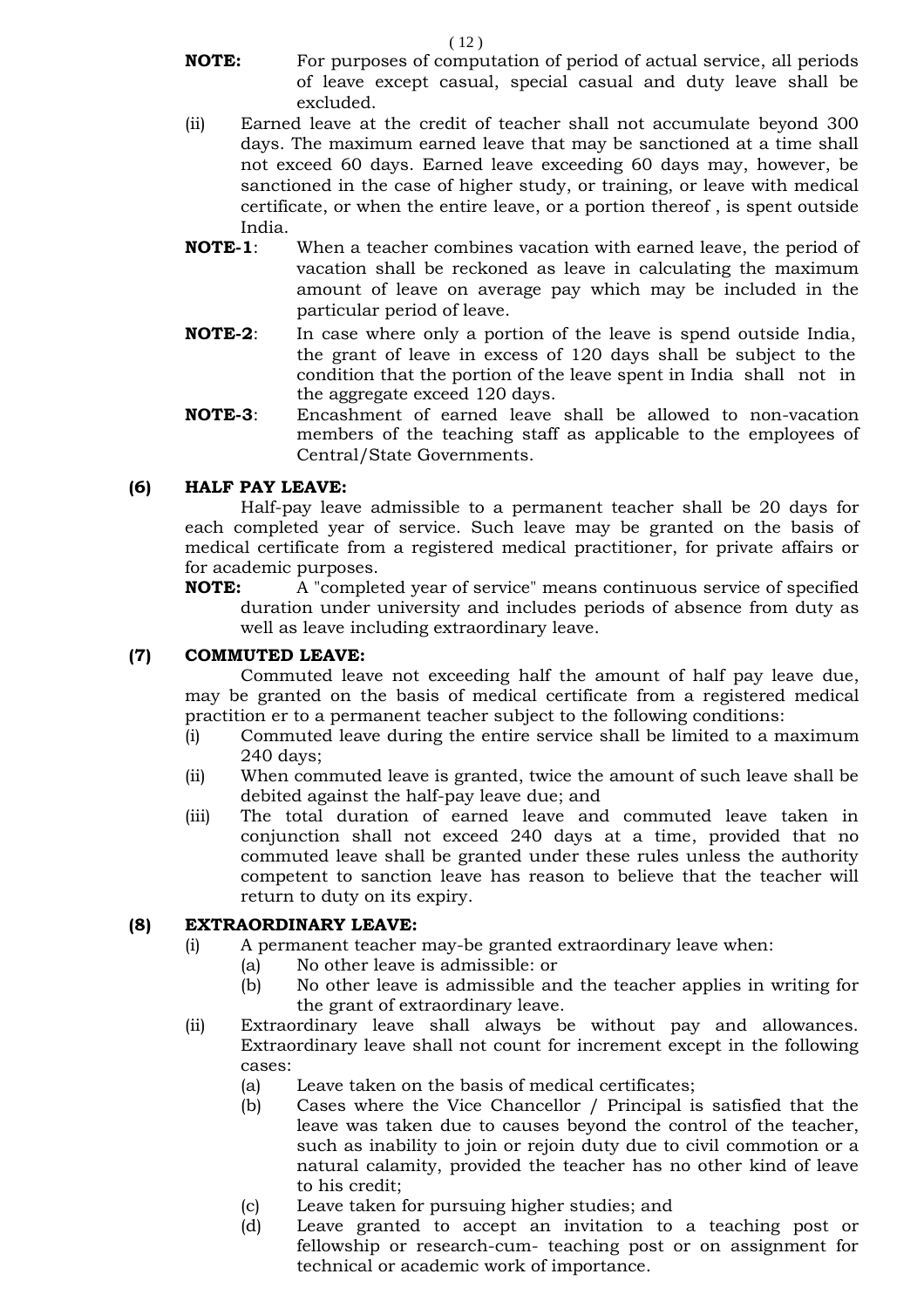- (iii) Extraordinary leave may be combined with any other leave except casual leave and special casual leave, provided that the total period of continuous absence from duty on leave (including periods of vacation when such vacation is taken in conjunction with leave shall not exceed three years except in cases where leave is taken on medical certificate. The total period of absence from duty shall in no cases exceed five years in the full working life of the individual.
- (iv) The authority empowered to grant leave may commute retrospectively periods of absence without leave into leave into extraordinary leave.

## **(9) LEAVE NOT DUE:**

- (i) Leave not due at the discretion of the Vice Chancellor/Principal, be granted to a permanent teacher for a period not exceeding 360 days during the entire period of service, out of which not more than 90 days at a time and 180 days in all may be otherwise than on medical certificate. Such leave shall be debited against the half-pay leave earned by him/her subsequently.
- (ii) Leave not due shall not be granted unless the Vice Chancellor/Principal is satisfied that as far as reasonably be foreseen, the teacher will return duty on the expiry of the leave and earn the leave granted.
- (iii) A teacher to whom leave not due is granted shall not be permitted to tender his/her resignation from service so long as the debit balance in his/her leave account is not wiped off by active service, or he/she refunds the amount paid to him/her as pay and allowances for the period not so earned. In a case where retirement is unavoidable on account of reason of ill health, incapacitating the teacher further service, refund of leave salary for the period of leave still to be caned may be waived by the Executive council.

Provided further that the Executive Council may, in any other exception case waive, for reasons to be recorded the refund of leave salary for the period of leave still to be earned.

## **(10) STUDY LEAVE :-**

- (i) Study leave may be granted after a minimum of 3 years of continuous service to pursue a special line of a study or research directly related to his/ her work in the university or to make a special study of the various aspects of university organization and methods of education. The paid period of study leave should be for 3 years, but 2 years may be given in the first instance, extendable by one more year if there is adequate progress as reported by the Research Guide. Care should be taken that the number of teachers given study leave does not exceed the stipulated percentage of teachers in any department. Provided that the Executive Council/ Syndicate may, in he special circumstances of a case, waive the condition of five year service being continuous.
	- **Explanation:** In computing the length of service, the time during which a person was on probation or engaged as a research assistant may be reckoned provided;
	- (a) the person is a teacher on the date of the application; and
	- (b) there is no break in service.
- (ii) Study leave shall be granted by the Executive Council /Syndicate on the recommendation of the concerned Head of the department. The leave shall not be granted for more than three years in one spell, save in very exceptional cases in which the Exceptive Council/ Syndicate in satisfied that such extension is unavoidable on academic grounds and necessary in the interest of the university.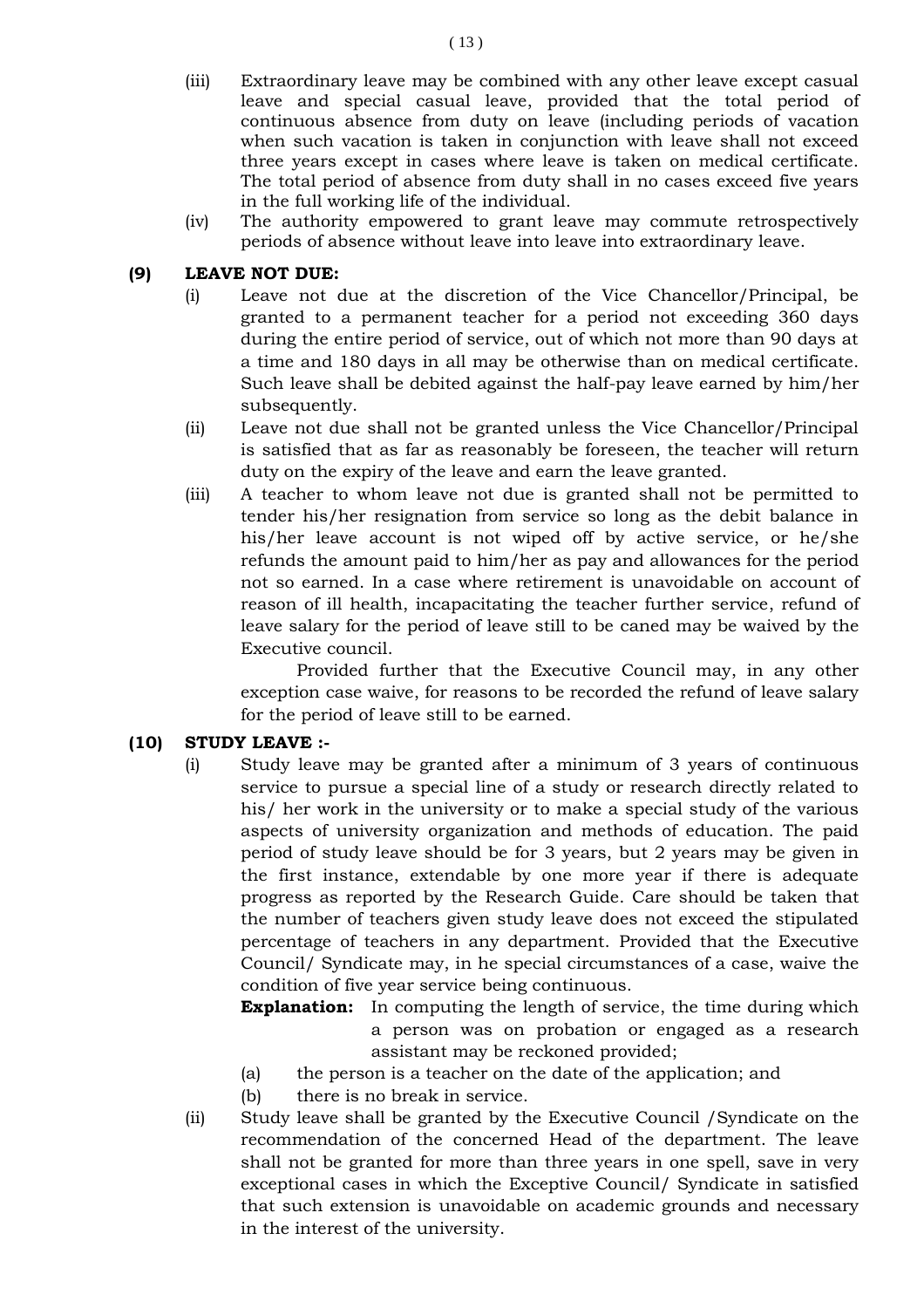- (iii) Study leave shall not be granted to a teacher who is due to retire within five years of the date on which he/ she is expected to return to duty after the expiry of study leave.
- (iv) Study leave may be granted not more than twice during one's career. However, the maximum of study leave admissible during the entire service should not exceed five years.
- (v) No teacher who has been granted study leave shall be permitted to alter substantially the course of study or the programme of research without the permission of the Executive Council/Syndicate when the course of study falls short of study leave sanctioned. The teacher shall resume duty on the conclusion of the course of study, unless the previous approval of the Executive Council/ Syndicate to treat the period of short full as ordinary leave has been obtained.
- (vi) (a) Subject to the provisions of sub-clauses (vii) and (viii) below, study leave may be granted on full pay up to two years extendable by one year at the discretion of the university.
- (vii) The amount of scholarship fellowship or other financial assistance that a teacher, granted study leave, has been awarded will not preclude his/ her being granted study leave with pay and allowances but the scholarship, etc. So received shall be taken into account in determining the pay and allowances on which the study leave may be granted. The Foreign scholarship fellowship would offset against pay only if the fellowship is above a specified amount. Which is to be determined from time to time based on the cost of living for a family in the country in which the study is to be undertaken in the case of an Indian fellowship. Which exceeds the salary of the teacher the salary would be forfeited.
- (viii) Subject to the maximum period of absence from duty on leave not exceeding three years. Study leave may be combined with earned leave, half pay leave, extraordinary leave or vacation, provided that the earned leave at the credit of the teacher shall be availed of at the discretion of the teacher. A teacher who is selected to a higher post during study leave will be placed in that position and get the higher scale only after joining the post.
- (ix) A teacher granted study leave shall on his/her return and re-joining service of the university may be eligible to the benefit of the annual increment (s) which he/she would have earned in the course of time if he/she had not proceeded on study leave. No teacher shall however, be eligible to receive arrears of increments.
- (x) Study have shall count as service for pension/contributory provident fund, provided the teacher joins the university on the expiry of his/her study leave.
- (xi) Study leave granted to a teacher shall be deemed to be cancelled in case is not availed of within12 months of its sanction.

Provided that where study leave granted has been so cancelled. The teacher may apply again for such leave.

- (xii) A teacher availing himself / here self of study leave shall undertake that he/she shall serve the university for a continuous period of at least three years to be calculated from the date of his/ her resuming duty after expiry of the study leave.
- (xiii) After the leave has been sanctioned, the teacher shall, before aviating himself/ herself of the leave, execute a bond in favor of the university, binding himself /her self for the due fulfillment of the conditions laid down in sub-clause (xiii) and (xiv) above and give security of immovable property to the satisfaction of the Finance Officer /Treasurer or a fidelity bond of an insurance company or a guarantee by a scheduled bank or famish security of two permanent teacher for the amount which might become refundable to the university in accordance with sub-clause (xiv) above.
- (xiv) The teacher shall submit to the registrar, six monthly report of progress in his/ her studies from his/ her supervisor or the Head of the Institution. This report shall reach the Registrar within one month of the expiry of every six months of the study leave. If the report does not reach the Registrar within the Specified time. The payment of leave salary may be deferred till the receipt of such report.

( 14 )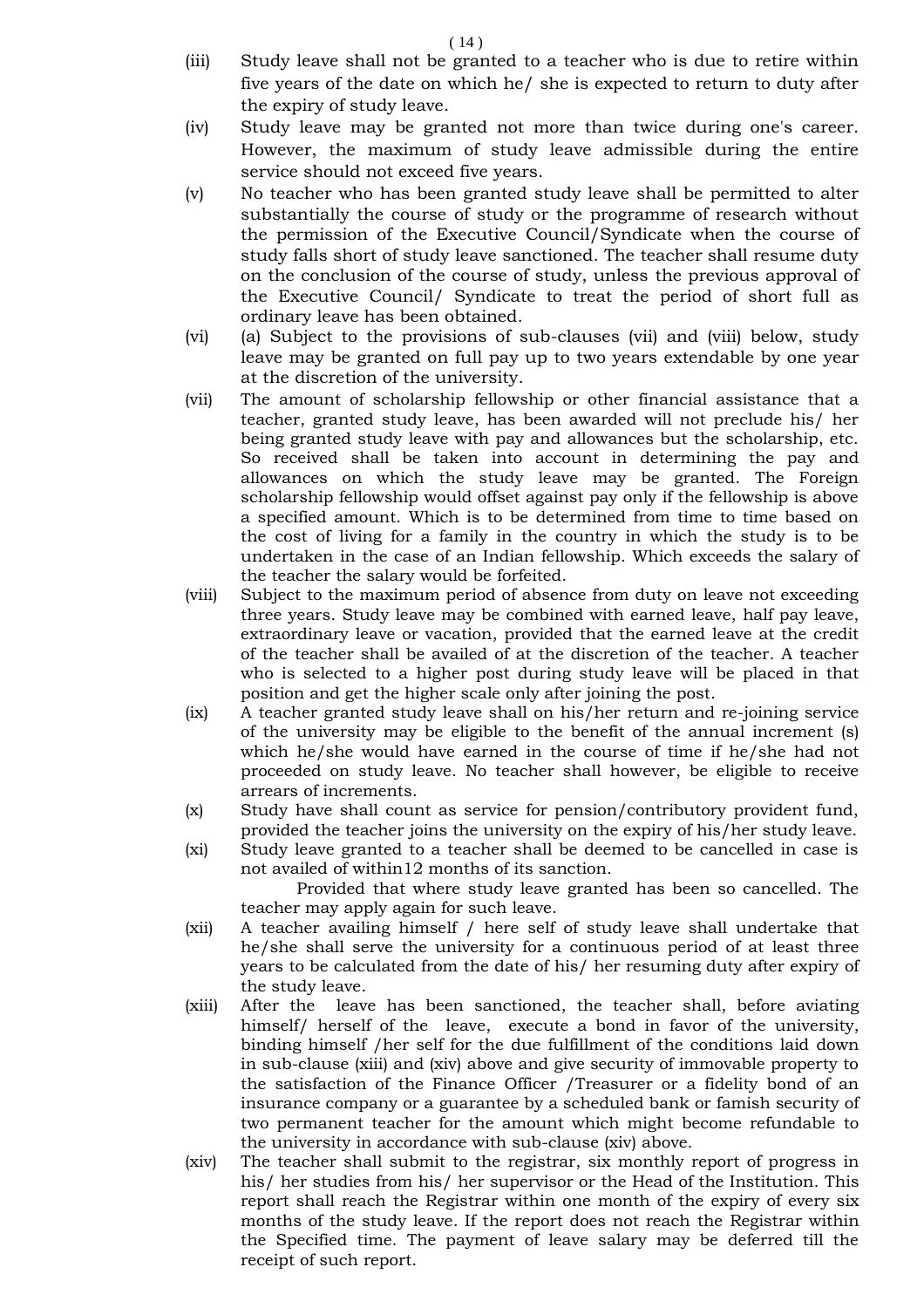# **(11) SABBATICAL LEAVE / ACADEMIC LEAVE:**

- (i) Permanent whole- time teachers of the university who have completed seven years of service as Lecturer Selection Grade / Reader of Professor may be granted sabbatical leave to undertake study or research or other academic pursuit salary for the object of increasing their proficiency and usefulness to the university and higher education system.
- (ii) The duration of leave shall not exceed one year at a time and two years in the entire career of a teacher.
- (iii) A teacher who has availed himself / herself of study leave, would not be entitled to the sabbatical leave. Provided further that sabbatical leave, shall not be granted until after the expiry of five years from the date of the teacher's return from previous study leave or any other kind of training programmed.
- (iv) A teacher shall, during the period of sabbatical leave be paid full pay and allowances (subject to the prescribed conditions being fulfilled) at the rates applicable to him/ her immediately prior to his/ her proceeding on sabbatical leave.
- (v) A teacher on sabbatical leave shall not take up during the period of that leave, any regular appointment under another organization in India or abroad. He / she may, however, be allowed to accept a fellowship or a research scholarship or ad hoc teaching and research assignment with honorarium or any other form of assistance, other than regular employment in an institution of advanced studies. Provided that in such cases the Executive Council /Syndicate may, if it so desire sanction sabbatical leave on reduced pay and allowances.
- (vi) During the period of sabbatical leave, the teacher shall be allowed to draw the increment on the due date. The period of leave shall also count as service for purposes of pension contributory provident fund provided that the teacher rejoins the University on the expiry of his / her leave.
	- **E - I:** The programme to be followed during sabbatical leave shall be submitted to the University for approval along with the
	- **E -II :** On return from leave, the teacher shall report to the university, the nature of studies, research or other work undertaken during the period of leave.

# **MATERNITY LEAVE:**

- (i) Maternity leave on full pay may be granted to a women teacher for a period not exceeding 180 days, to be availed of twice in the entire career, Maternity leave may also be granted in case of miscarriage including abortion. Subject to the condition that the total leave granted in respect of this to a women teacher in her career is not more than 45 days, and the application for leave is supported by a medical certificate.
- (ii) Maternity leave may be combined with earned leave, half pay leave or extraordinary leave but any leave applied for in continuation of maternity leave may be granted if the request is supported by a medical certificate.

# **PATERNITY LEAVE:**

Paternity leave of 15 days may be granted to male teachers during the conferment of their wives, provided the limit is up to two children.

# **ADOPTION LEAVE:**

Adoption leave may be provided as per the rules of the State Government.

# **DUTY LEAVE:**

Duty leave should be given also for attending meetings in the UGC, DST etc. Where a teacher invited to share expertise with academic bodies, Government or NGO.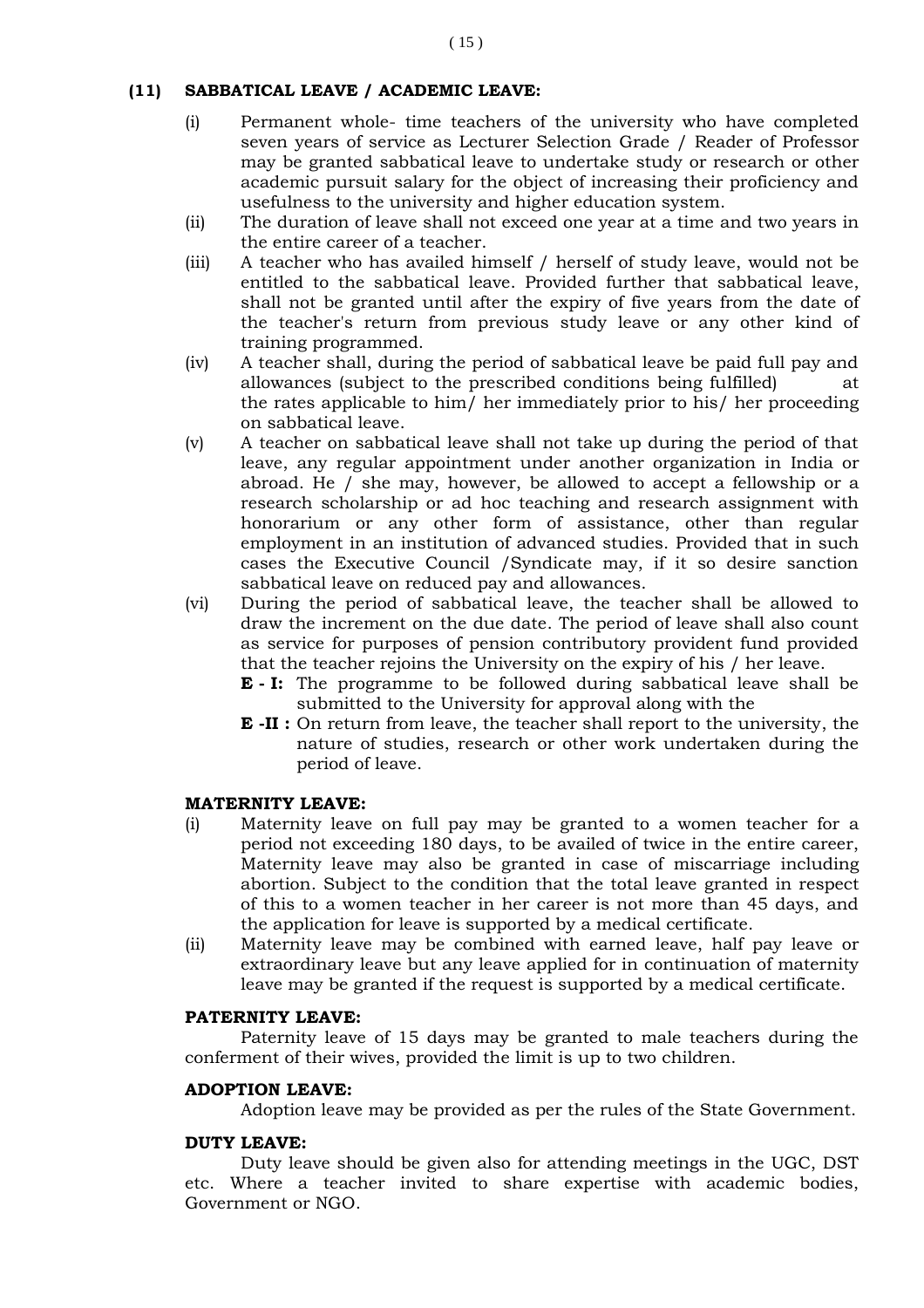## **(25) OTHER BENEFITS:**

## **(A) MEDICAL & L.T.C.:**

The benefits of Medical aids (Compensation) from 1-3-1980 and Leave ravelling concessions with effect from 1-1-1980 shall be made available to all the employees at the rates admissible to Government employees from time to time.

**(NOTE:** The first Block for Leave Travel Concession commences from 1980-81**)**

## **(B) PROVISION OF ENCASHMENT LEAVE FOR PRINCIPALS:**

- (i) The Principal should be allowed to surrender balance of Privilege Leave (or any portion there of) his credit, at his option, subject to a minimum of 15 days and maximum of 30 days.
- (ii) The principal should be granted leave salary and dearness allowances for the leave surrendered under this rule.

**Explanation:** For the purpose of calculating salary and Dearness Allowances for surrendered leave, the number of days for any month shall be counted as 30 days.

- (iii) The concession of encashment of privilege leave should be allowed once in each block of two calendar year 1979.
- (iv) The leave salary and dearness allowance for the leave surrendered should be in proportion to the salary and dearness allowance payable to the employees for the month during which the leave is surrendered.
- (v) The leave salary and dearness allowance for the period of surrendered leave should be paid in full soon after the request for surrender is granted. It is not liable to deduction on accounts of provident fund subscription house rent and repayment of any advance to the Institution.
- (vi) The number of days of privilege leave surrendered under this rule should be deducted from the leave account of the principal on the date such request is granted.
- (vii) In order to guard against omission to post a debit in the leave account in respect of the leave surrendered in the case of the principal, details of the surrendered leave should be noted in their service books and their leave accounts, when the leave salary is drawn. A certificate to the affect that the necessary entries have been made in the service books and the leave account should be furnished by the disbursing officer in the bill in which the leave salary for the surrendered leave is drawn.
- (viii) The provisions of this rule shall apply only to the principals who are eligible to earn privilege leave in accordance with rules (i) to (v) above.
- (ix) The authorities who are empowered to sanction privilege leave will be competent to accept surrender of privilege leave.

# **(26) SUPERANNUATIONS BENEFITS :-**

#### **PENSION:**

Over and above G.P.F./C.P.F. etc. Pension including family pension should be paid to the teacher on his /her retirement, voluntary retirement, death or otherwise his / her service is terminated under Claude 8(A) or 8(B) of this Ordinance as per rules prescribed revised and accounting the State Government to its employees from time to time. This clause shall take effect retrospectively from 1-1-1973. The benefit in service up to a maximum of 3 years shall be provided to the teacher who have Ph.D. degree at the time of entry so that he gets full retirement benefit which are available after 33 years of service subject to the overall age of superannuation.

#### **ENCASHMENT:**

A teacher shall be entitled to encash leave in his/ her retirement, voluntary retirement, death or otherwise his services are terminated under clauses 8(A) or 8(B) of this Ordinance subject to maximum limit prescribed revised and accepted by the State Government to its employees from time to time. This clause shall take effect retrospectively from 1-1-1990.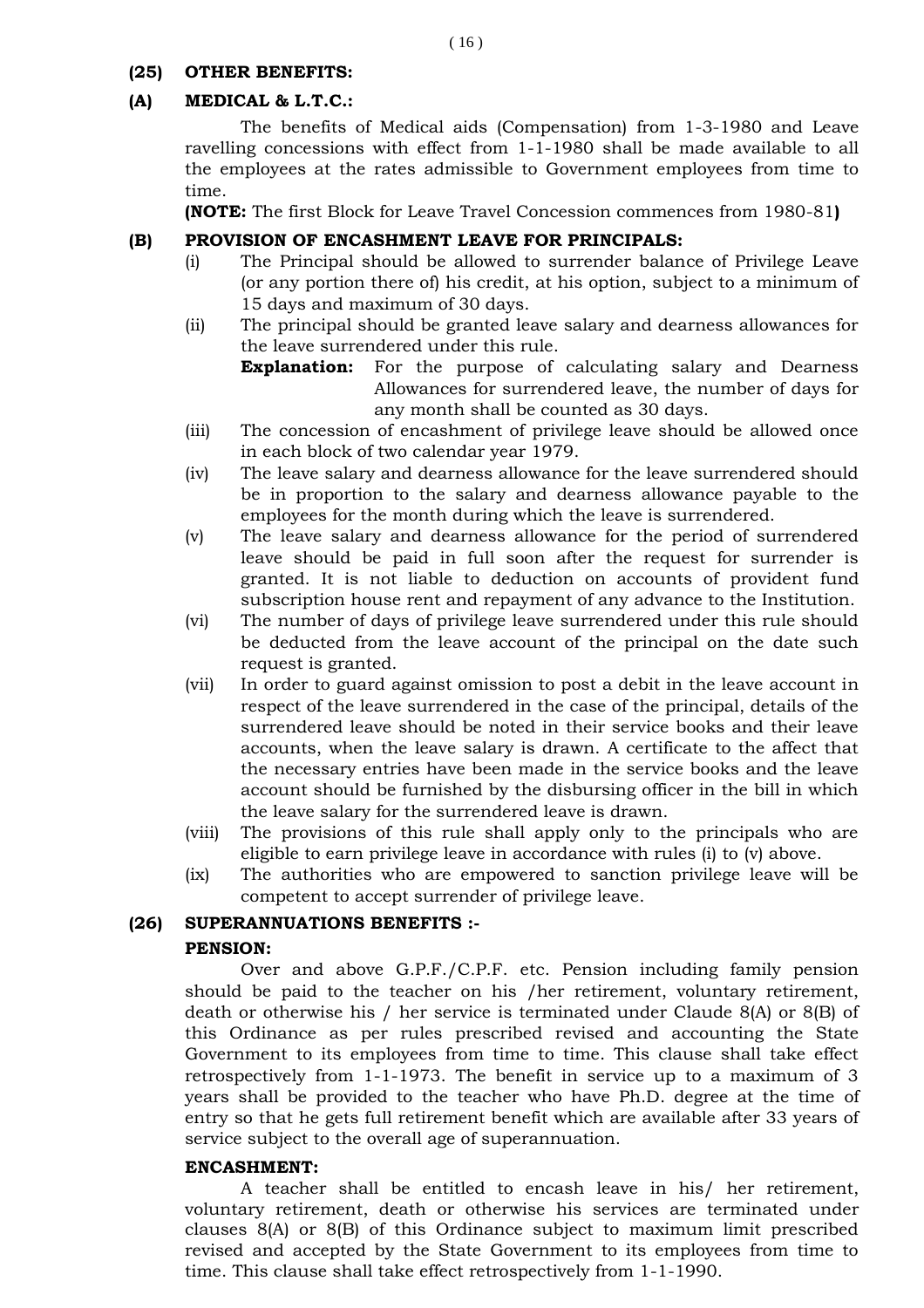#### ( 17 )

## **(27) CODE OF CONDUCT:**

Whereas a teacher is conscious of his responsibilities and the trust placed in him to mould the character of the youth and to advance knowledge, intellectual freedom and social progress is expected to realize that he can fulfill the role of moral leadership more by example than the precept through a spirit of dedication, moral integrity and purity in the thought, word and deeds. Now, therefore, in keeping with the dignity in his calling this code of conduct for teacher in the college/ Institution Affiliated to the University is laid down to be truly and faithfully observed both in private and public conduct.

## **(1) MAINTENANCE OF INTEGRITY AND DEVOTION TO DUTY:**

- (a) Every teacher shall at all times maintain absolute integrity and devotion to duty.
- (b) In his/her way of living and outlook, every teacher shall set an example to his/her colleagues and students.
- (c) Every teacher shall at all times conduct himself/herself in accordance with the orders regulating behavior and conduct which may be in force in the University.
- (d) No teacher shall discriminate against any pupil on grounds of caste, creed, sect. religion, sex nationality or languages or any of them. He/ She shall also discourage such tendencies amongst his/ her colleagues and students.
- (e) Every teacher shall devote himself / herself diligently to his /her work and utilize his /her time to the service of the University or the Institution, as the case may be, and to the cause of education and give full co-operation in all academic programmes and other activities conductive to the welfare of the student community.

#### **(2) TAKING PART IN POLITICS & ELECTIONS :-**

- (a) No teacher shall without previous intimation to the Vice Chancellor or the Management of the Institution as the case may be, stand for election or accept nomination to any local body, legislature of the state or parliament nor shall he /she in any manner force his /her subordinates of his /her students against their will for the canvassing of his/her election.
- (b) A teacher shall before seeking election or accepting nomination as aforesaid give an undertaking to the University or the Institution, as the case may be, that in the event of his/ her being elected or nominated he/ she shall, if so, required by the University or the Institution, remain on leave with or without pay as may be admissible to him/her under the rules for the period he/she remains a member of such local body Legislature or Parliament.
- (c) The University or the Institution, as the case may be directs a teacher who has been elected or nominated to any local body, Legislature or Parliament to apply for leave for the whole or part of the period referred to in sub-rule (3) and the teacher shall comply accordingly;

Provided that the granting of any leave to a teacher, nominated to any local body. Legislature or Parliament shall not prejudice his/her right to promotion, increments or other benefits, if any, to which he/ she would have been entitled had he /she not proceeded on leave.

#### **(3) UNAUTHORISED COMMUNICATION OR INFORMATION:**

No teacher shall except in accordance with any general or special order of the University or the Institution, as the case may be, or in the performance in good faith or duties assigned to him /her divulge or communicate directly any official document or other information whatsoever to any teacher or to any other person to whom he /she is not authorized to divulge or communicate such documents or information.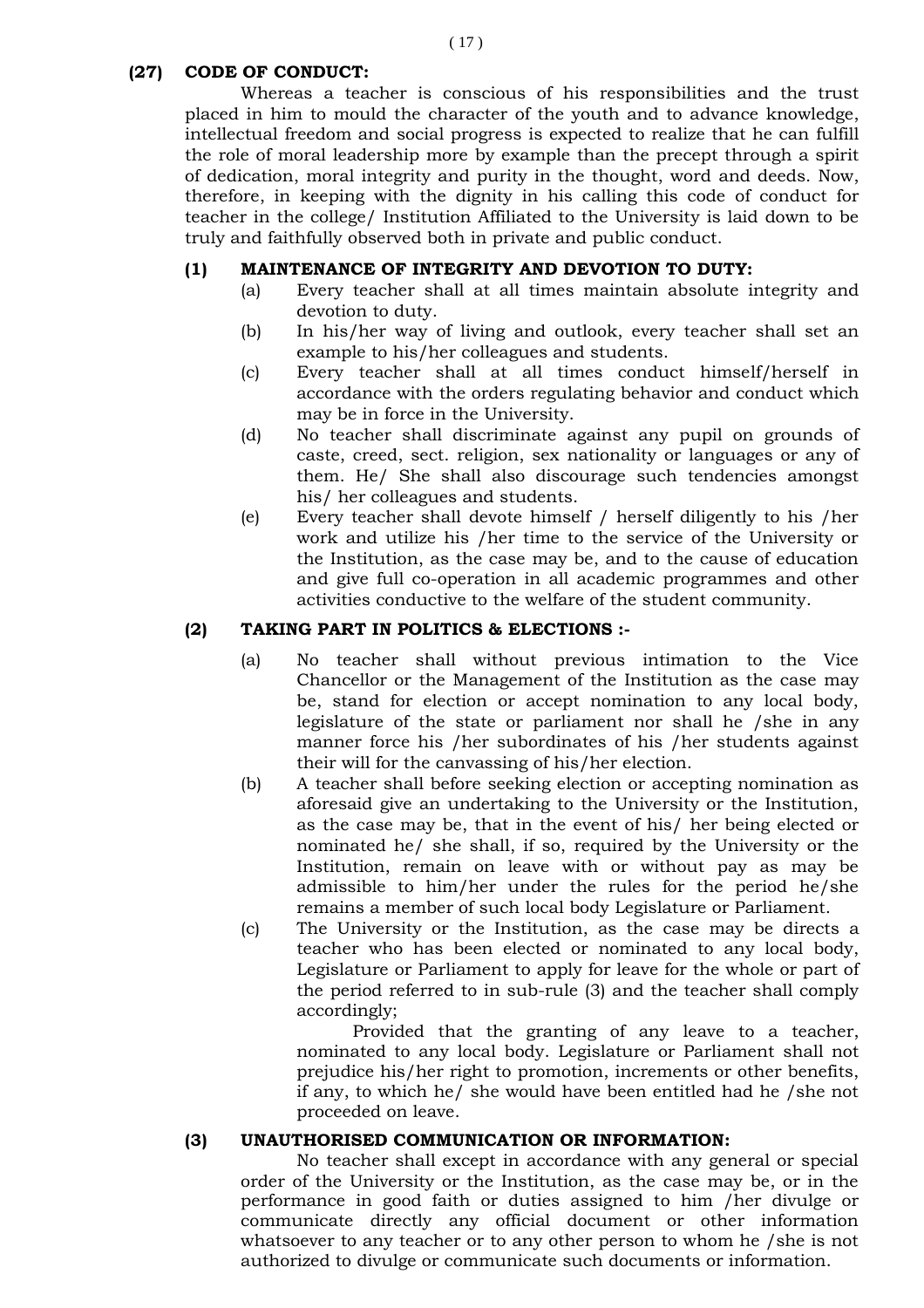## **(4) MISCONDUCT:**

The following lapses would constitute misconduct on the part of a teacher:

- (a) Failure to perform academic duties such as preparation of lectures, demonstrations, assessment, guidance invigilation and all other work connected with the examination.
- (b) Gross partiality in assessment of students deliberately over marking, under marking or attempts at victimization on any grounds.
- (c) Inciting students against other students, colleagues or administration. This does not interfere with the right of a teacher to express his opinion on principles in seminars or other places where students are present.
- (d) Raising questions of caste, creed, religion, race or sex in his /her relationship with his / her Institution, colleagues and trying to use the above considerations for improvement of his /her prospects.
- (e) Refusal to carry out the decisions of appropriate administrative and academic bodies and/ or functionaries of the University. This will not inhibit his /her right to express his /her opinion on their policies or decision.

## **(5) TUION/TRADE/BUSINESS/PROFESSION/OTHER EMPLOYMENT**

No teacher shall engage himself/herself in the private tuition as defined in ordinance-69 A (21). No Teacher shall engage himself/herself in any trade or business or profession or undertake any other employment.

## **(6) BORROWING:**

No teacher shall borrow money from his/her subordinate or students.

## **(7) CANVASSING OF NON OFFICIAL OR OTHER OUTSIDE INFLUENCE:**

No teacher shall bring or attempt to bring any influence to bear upon any question in respect of matters pertaining to his/ her services.

#### **(8) UNAUTHORISED COMMUNICATION OR INFORMATION:**

No teacher shall enter into any pecuniary arrangement with any other teacher or student of the University or the Institution, as the case may be, so as to afford any kind of advantage to either or both of them in any unauthorized manner or against the specific or implied provisions of any rule of the time being in force.

#### **(9) IMPROPER USE OF AMENITIES:**

No teacher shall misuse or carelessly use amenities provided to him/her by the University or the Institution to facilitate the discharge of his/ her duties.

## **(28) THE POWER AND DUTIES OF THE PRINCIPAL/ DIRECTOR**

The Principal/Director shall be the head of the College/Recognized Institution/Approved Institution and shall have the power.

- (i) To fix and define function of the members of the staff in the College/Recognized Institution/Approved Institution.
- (ii) To take appropriate action for the efficient working of College/Recognized Institution/Approved Institution.
- (iii) To control the staff of the College/Recognized Institution/Approved Institution and to enforce discipline in consonance with the conduct and disciplinary rules.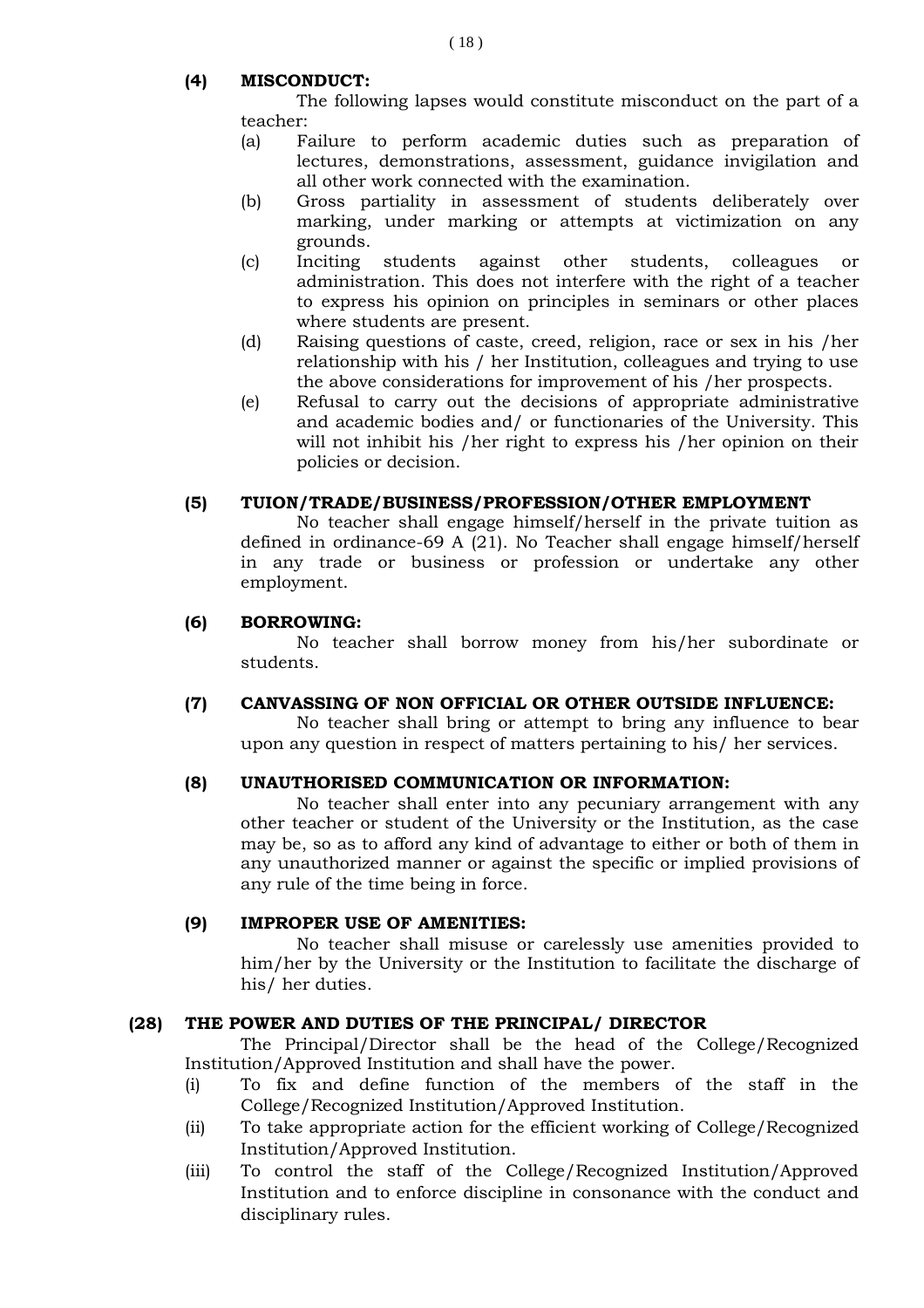The duties of the Principal/Director shall be as follows:

- (i) To be the custodian of common seal, all records, service books of staff members (including his/her service book also), building, library and such other property of the College/Recognized Institution/Approved institution.
- (ii) To supervise the conduct of the examinations.
- (iii) To maintain books of accounts and get audited by the qualified auditor.
- (iv) To maintain service book of staff member (including his/her service book) and to make necessary entries in it.
- (v) To produce books of accounts, service books and other records to the Government and the University as and when asked by them.
- (vi) To prepare monthly pay bills of the staff and submit to the Government and in the case of Self Finance College/Institutions to the Management for monthly pay of staff.
- (vii) To send proposals to the Governments for scholarships for the students.
- (viii) To conduct official correspondence of the College/Institution with the State and Central Government, UGC, the University etc.
- (ix) To appoint adhoc non-teaching staff if required and pay his/her salary from the income of the student fees as prescribed by the University.
- (x) To perform such other duties as may be from time to time prescribed by the University and the Government.

## **O. 69-B:**

## **Terms and Conditions of Service of Administrative Employees of Colleges affiliated to the Veer Narmad South Gujarat University.**

- (1) The terms and conditions of service on which the administrative staff in the affiliated colleges can be appointed shall be as per the provisions of this Ordinance, provided that the provisions of this Ordinance shall not apply to Colleges or Institutions which are managed or fully maintained by the Central and/ or State Government and have adopted all the Service Rules together with all perquisites and benefits as per the Rules of Central or State Government. Any term or condition In service rules of any College which is not consistent with any provision made herein shall be null and void as against the employees to the extent of its inconsistency.
- (2) For the purpose of this Ordinance, unless subject or context requires otherwise the various terms used hereunder shall mean:
	- (i) "University" means the Veer Narmad South Gujarat University**<sup>1</sup>** Incorporated under the Veer Narmad South Gujarat University**<sup>1</sup>** Act, 1965.
	- (ii) "College" means a College affiliated to the Veer Narmad South Gujarat University**<sup>1</sup>** and which is run or maintained by a body other than the State and / or Central Govt.
	- (iii) "Employee" means a administrative employee of an affiliated College.
	- (iv) "Duty" includes service on probation provides that such service is followed by confirmation.
	- (v) "Managing Body " means a body managing the College.
	- (vi) "Pay means that amount drawn monthly or by any other period by the employees as substantive pay or officiating pay and also includes special pay and personal pay.
	- (vii) "Substantive Pay" means pay other than special pay or personal pay to which an employee is entitled on account of a post to which he has been appointed substantively.
	- (viii) "Officiating Pay " means the pay of a post held by an employee in absence of the employee who is appointed substantively on that post.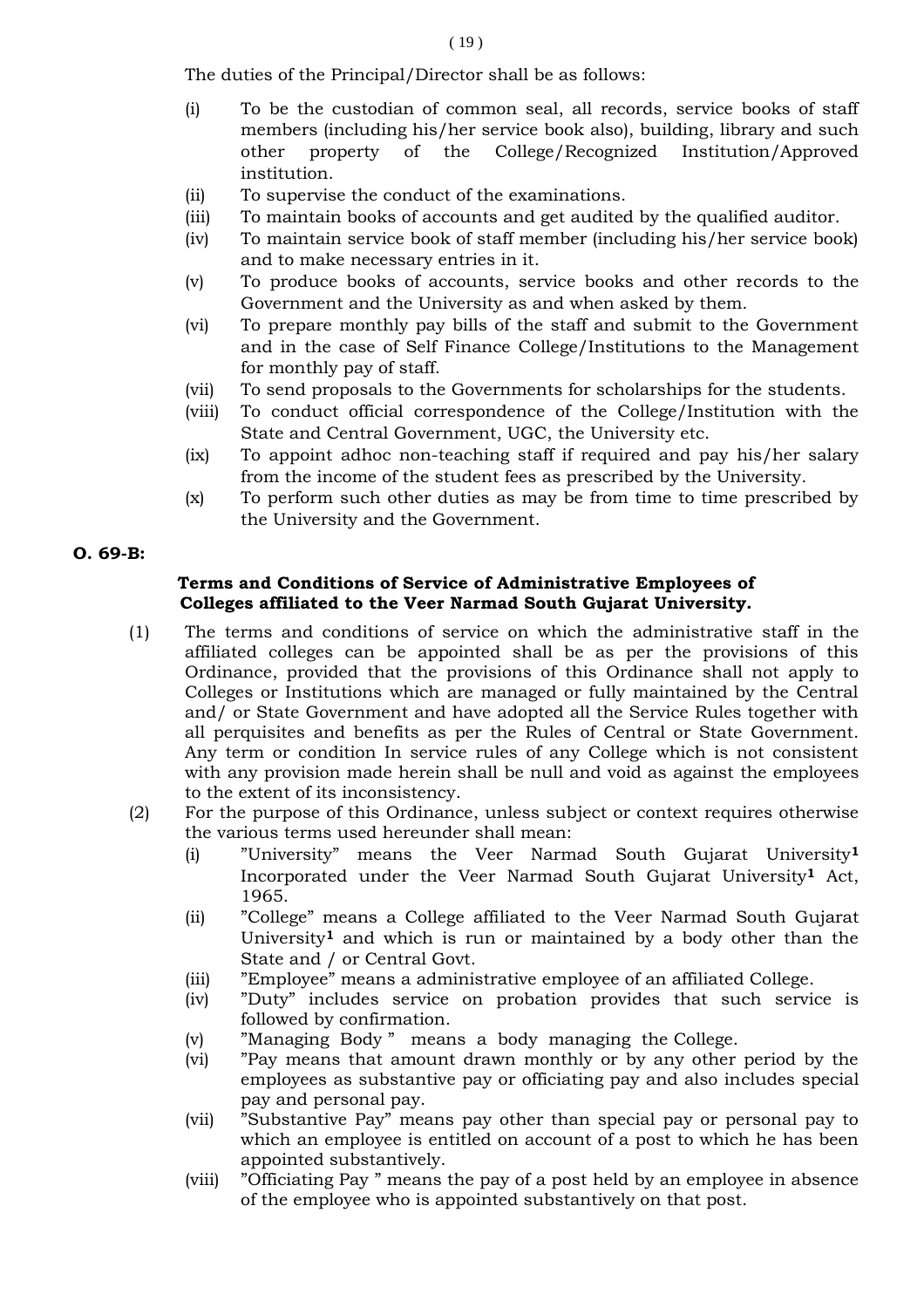- (ix) "Special Pay" means an additional pay of employees, granted in consideration of :
	- (a) the special nature of the duties **or**
	- (b) a specific additional duty or responsibility.
- (x) "Personal Pay " means an additional pay granted :
	- (a) to an employee for loss of substantive pay in respect of a permanent post due to revision of pay or to any reduction of such substantive pay, otherwise than as a disciplinary measure;

#### **or**

- (b) in exceptional circumstances on other personal considerations.
- (xi) "Permanent Post" means a post carrying a definite scale of pay sanctioned without any time limit.
- (xii) "Temporary Post" means a post carrying a definite scale of pay sanctioned for a limited time or for an indefinite time but not on permanent basis.
- (xiii) "Probationer" means a college employee employed on probation against a substantive or a temporary vacancy.

#### **(3) Letter of appointment:**

It shall be incumbent on every College/ Management to give a written appointment letter to every full time administrative employee, where in the designation, pay scale, starting salary along with allowances, date of appointment and nature of appointment i.e. Temporary, Probation or Permanent shall be invariably stated. The appointment made temporarily but not for specific time period will be considered as appointment on probation.

A copy of the terms and conditions of service of a non-teaching employee shall invariably be given by the College/ Management to every employee along with his/ her appointment letter. The employee concerned shall deliver a duly signed acceptance letter to the College/ Management within the period specified in the letter of appointment. He/ She will also acknowledge the receipt of a copy of service rules.

An employee who accepts an appointment shall join the College on the date specified in the appointment letter. If he/ she fails to do so, without any reasonable ground and if this fact is reported to the University by the College/ Management, the Registrar shall, after due inquiry notify his/ her name to all other Colleges affiliated to this University.

#### **(4) Probation Period:**

(I) No person appointed as a full - time or part - time employee in a College or recognised institution shall be required to put in more than two year's service on probation before he / she is confirmed, A letter of confirmation shall be issued to an employee at least one month before the expiry of the period of his/ her probation.

In case a Management / College does not issue such a letter of confirmation as mentioned herein, he / she shall be deemed to have been confirmed in his / her service.

(ii) Every employee shall be entitled to get the increment during the period of probation.

#### **(5) Scale of Pay:**

The scale of pay of the employees of various cadres in the service of College shall be as shown in Appendix - 'A' and shall automatically stand revised with any further revision of pay scale done by the State Government from time to time.

In addition to the pay shown in Appendix - 'A' the employees shall be paid Dearness Allowance, House Rent Allowance and Local compensatory Allowance at rates admissible to the State Government employees from time to time.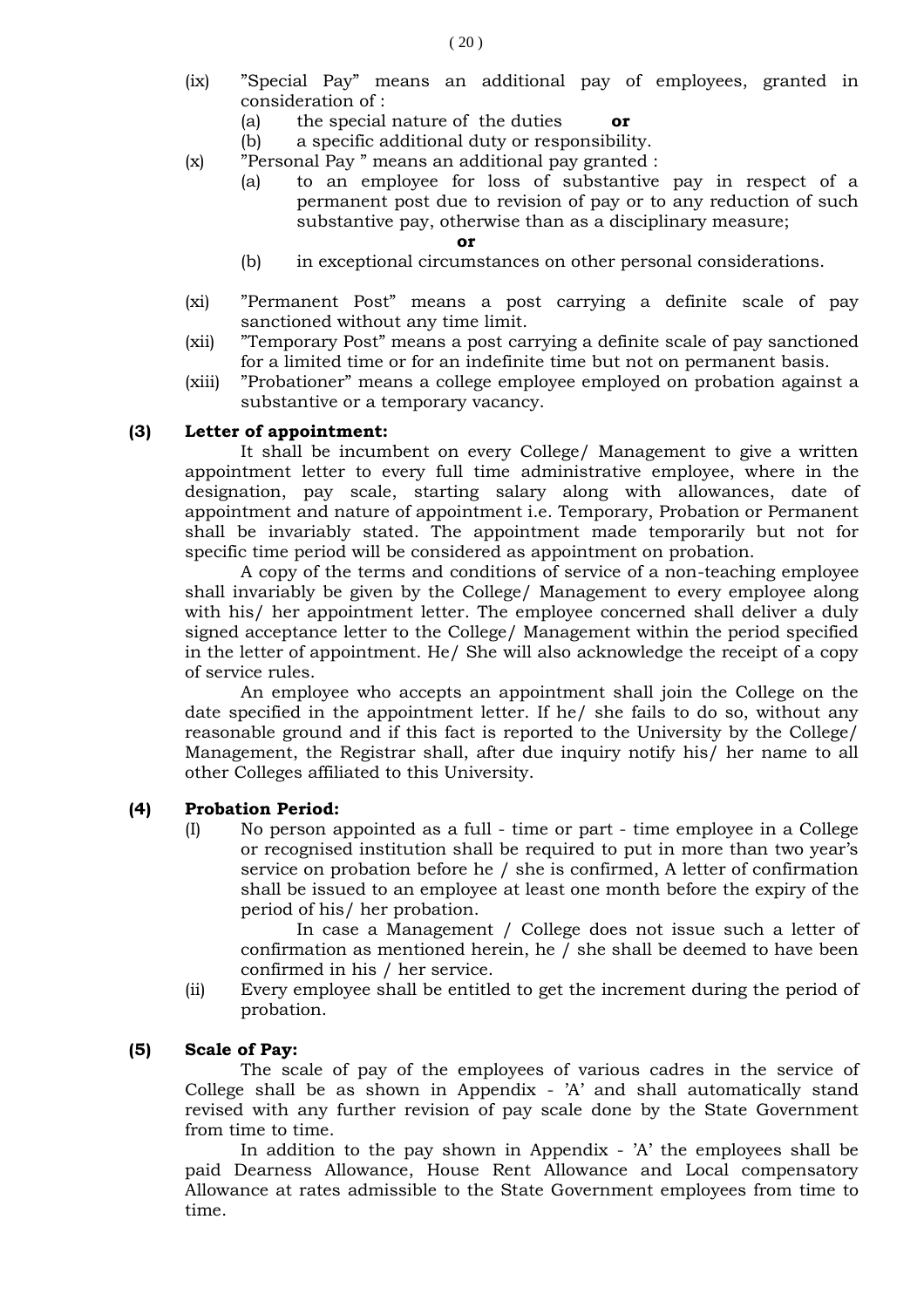## **Date of Increment:**

The Date of increment for an employee will be the first date of respective month of appointment after completing a year. If he / she Is promoted, the increment on new post will fall on first date of the month of appointment after completing a year.

## **(6) Strength (Mahekam) & Minimum Qualifications:**

- (i) The minimum strength (Mahekam) of the staff for College office, Laboratory, Library and other work of the College shall be as per Appendix- B1, C1 and D1 with effect from 1-4-1977 respectively. **(Appendix - B1, C1 & D1)**
- (II) The minimum qualifications for the various cadres shall be as per Appendix-'E', provided that no employee who is employed before the provision of this Ordinance comes into force can be relieved on account of any deficiency in his/ her qualifications. For the vacant higher posts of a College / Colleges under the same Management all the employees of the colleges under that management will make a pool and the Senior-most employee will be promoted to the vacant higher post.

If the Senior - most employee expresses his / her in willingness for promotion the next Senior employee will be promoted. The employee who denies the offer in writing loses his right for promotion on that post for that turn only. **(Appendix - E1)**

(iii) The promotion for the post of Junior Clerk and Jr. Clerk - Cum -Typist from the existing staff members of Class-IV shall be made directly according to the promotion rules framed by the University provided, if he/she possesses minimum qualifications as prescribed in Appendix-E1 and proved merits and efficiency for the post of Junior Clerk - cum Typist.

## **(7) Resignation by an Employee:**

- (i) An employee may resign from the service of the College on his / her giving one month's notice if he / she is a temporary employee or an employee on probation and three month's notice, if he / she is a confirmed employee.
- (ii) If notice falls short of the requisite period, the management will have an option either to say that the notice is not valid; or to waive the short fall in the period of notice on payment by the employee of an amount equal to his/her salary and allowances for the period by which the notice falls short of the requisite period. The Management shall exercise this option within ten days of the receipt of notice from the employee. If the Management fails to exercise this option within the time specified above, it will be deemed that the Management have waived the short-fall in the period of notice and it will be entitled only to claim the amount mentioned above.

# **(8) Deleted.**

## **(9) Removal from service: (Amended)**

- (1) No employee shall be removed from service by the Management except on one or more of the following grounds and except in accordance with the procedure prescribed here under:
	- (i) Misconduct or gross negligence of duty;
	- (ii) Incompetence;
	- (iii) Moral turpitude;
	- (iv) Engage in private tution, trade, business or profession.
	- (v) Use of unfair means at university or college examination.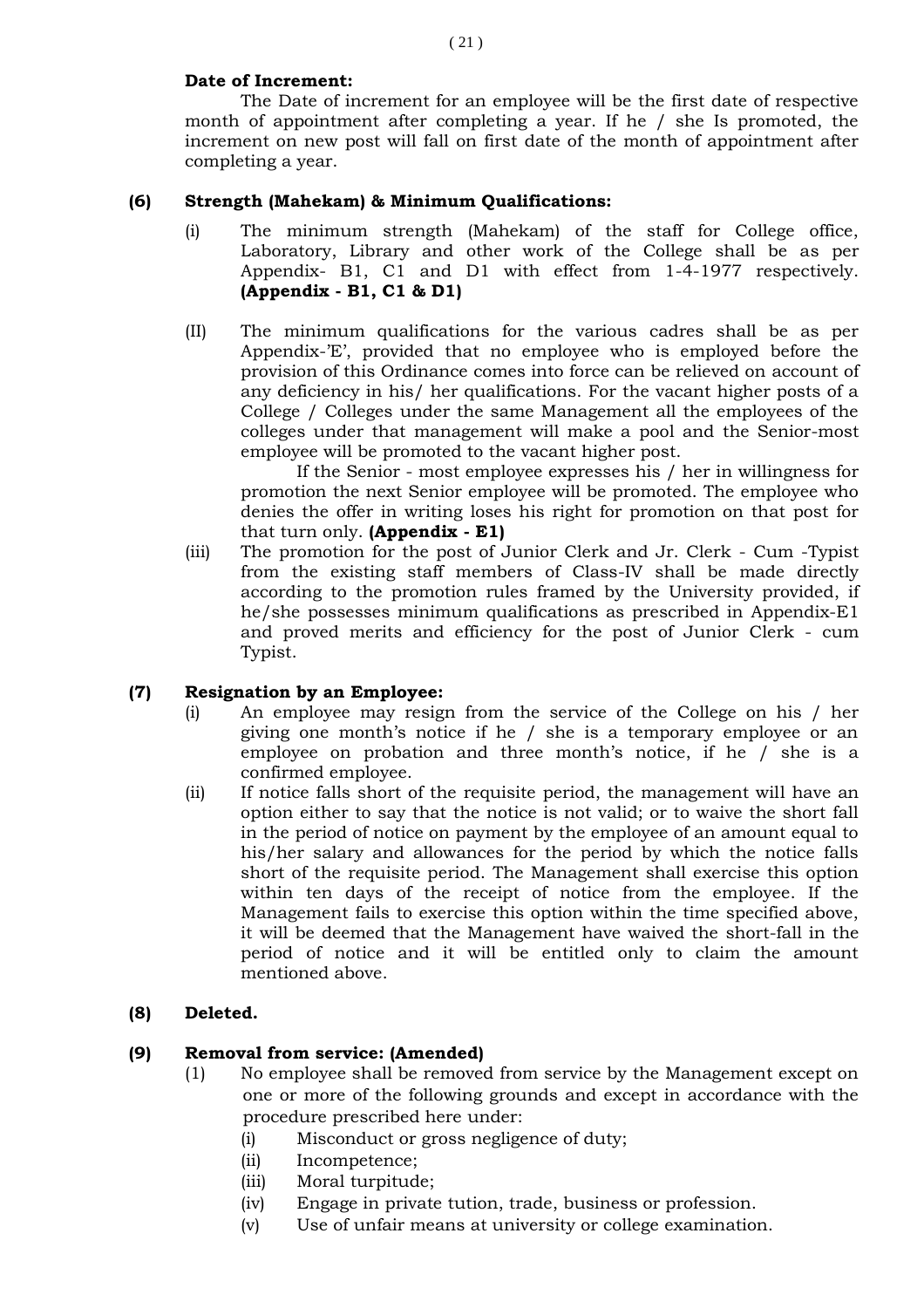- (2) The chargesheet shall be communicated by the management to the employee, together with the statement of the allegations on which each charge is based and together with the copies of the documents in support of each charge is based and framed.
- (3) The employee shall be given reasonable time but not less than fifteen days after receipt of the chargesheet by him/her to submit written statement of his/her defense. On a consideration of the written statement submitted by the employee concerned, if Management arrives to a conclusion that the explanation given by the employee is satisfactory and his/her written statement is acceptable to the Management, the chargesheet given to the employee concerned shall be withdrawn by the Management.
- (4) On the consideration of the written statement submitted by the employee concerned, if the Management arrives to a conclusion that the explanation given by the employee concerned is not satisfactory and his/her written statement is not acceptable or he/she does not submit written statement in time limit allowed by the Management and if the Management desires to hold inquiry against the concerned employee, an inquiry shall be conducted by the member of the senate to be nominated by the Management. The Inquiry Officer so nominated shall not be an employee of the Management or shall not be connected with the Management in any manner and shall not be below the rank of the concerned employee.
- (5) If, in the opinion of the Management, the charge or charges is / are of such a nature that the presence of employee will be prejudicial to the working of the inquiry and the working of the College/ Institution, the Management may place him/her under suspension, pending the inquiry till final orders are passed, with prior permission of the Vice Chancellor of the Veer Narmad South Gujarat University. Application for seeking permission and the facts of such proposed suspension together with the grounds therefore, shall be submitted by the Management to the Vice Chancellor. The decision on the said application, shall be communicated by the Vice Chancellor to the Management and the concerned employee within the period of fifteen days from the date of the receipt by the Vice Chancellor of such application. No permission for proposed suspension shall be granted against the employee unless such an employee has been given a reasonable opportunity of being heard. Where the Vice Chancellor fails to communicate decision on tne application within a period of 15 days from the date of the receipt of the such an application, the application for proposed action of the suspension shall be deemed to have been rejected by the Vice Chancellor. If the permission for the suspension of the concerned employee is granted by the Vice Chancellor, the Management may pass an order for the suspension of the concerned employee of the College/Institute pending inquiry to be held against him/her.
- (6) During the period of the suspension, the employee shall be entitled to draw a subsistence allowance at half the rate of his/her pay last drawn. He/she shall also be granted other allowances admissible to an employee on the pay, equal to the subsistence allowance.
- (7) The Inquiry Officer shall hold the inquiry with due expedite and shall make his/her report within three months from the date of receipt of his/her appointment or within further time as may be extended by the management and shall submit to the Management. But time shall not be extended more than three months.
- (8) The inquiry shall be conducted in accordance with the principles of natural justice.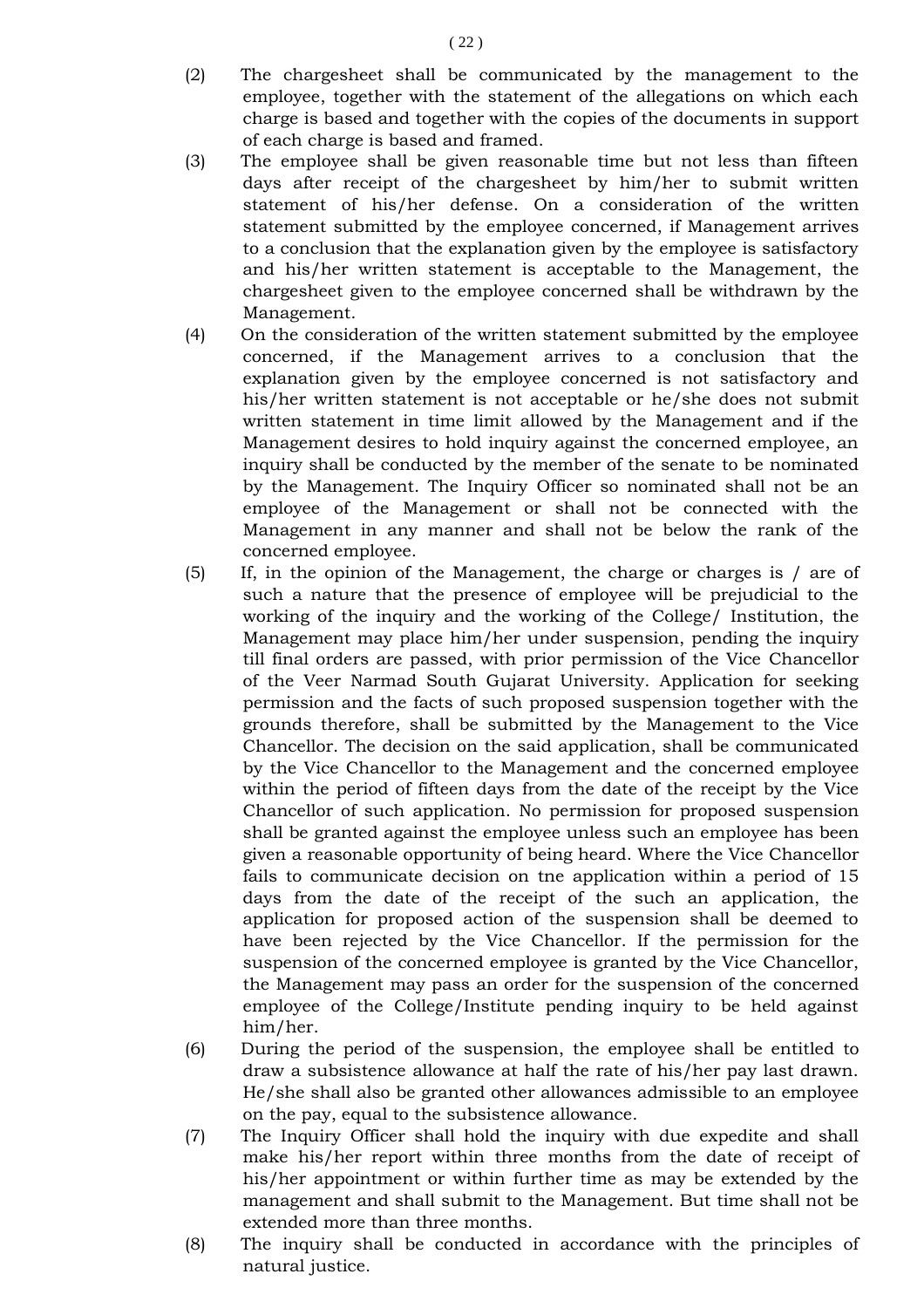- (9) The Management may appoint presenting officer for the inquiry proceedings. The presenting officer can take help of one clerk at the inquiry. The employee concerned may appoint one person as "Mitra Madadnish" to present his/her case, who can present the defense of the concerned employee and do all work on behalf of the concerned employee at the inquiry. No party will be represented by a lawyer. But where there are complicated questions of facts and law a involved, the Vice Chancellor may permit the concerned employee to represent him/her by a lawyer. The Inquiry Officer can be assisted by the one clerk/computer operator/stenographer and one peon at the inquiry. Except above said persons, no unauthorised persons shall be permitted to remain present at the said inquiry.
- (10) At the said inquiry the Management may lead documentary evidence in support of the charge/charges framed against the employee. In that case, copies of the said documents shall be supplied to the employee before the commencement of recording of evidence.
- (11) At the inquiry, the Management shall be entitled to call witnesses and may lead oral evidence. The employee shall be entitled to cross-examine them by him/her or his/her representative (Mitra Madadnish) or his/her lawyer (if his/her appointment is permitted by the Vice Chancellor).
- (12) At the inquiry, after completion of evidence of the Management, the employee shall be entitled to produce documentary evidence, if he/she so desires. If he/she submits docurmentary evidence to the Inquiry Officer, the copies of the said documents shall be supplied to the presenting officer of the Management. At the inquiry the employee shall be entitled to call witnesses and may lead oral evidence. The presenting officer of the management shall be entitled to cross-examine them.
- (13) At the inquiry, after completion of evidence of the parties, both the parties will be entitled to submit oral and or written arguments.
- (14) At the inquiry, on the each day of hearing, proceedings (Rojkam) shall be recorded and signed by the inquiry officer and counter signed by the both the parties all oral objections raised by the parties shall be recorded in proceedings (Rojkam) and all written applications and written objections submitted by the parties and the decision of the Inquiry Officer on them shall be noted in the proceedings (Rojkam) and shall be part of the record of the inquiry. The copies of the applications and written objections and any other documents submitted to the Inquiry Officer shall be given to other side. And at the end of hearing on each day, the copy of the proceedings (Rojkam) along with the copies of the statements recorded of witnesses on the said day, shall be given to the both the parties.
- (15) At the end of the inquiry, the Inquiry Officer shall submit the report to the Management and shall supply it to the employee also.
- (16) On consideration of the report made by the Inquiry Officer and the findings recorded by him, if the Management comes to the conclusion that the charges are not proved or that employee need not to be removed from service, the order of suspension, if any, shall stand terminated and the employee shall be asked to resume his/her duties and he/she shall also be paid the difference between his/her full salary including all allowances which he/she would have received, if he/she was not suspended and the actual amount paid to him/her as subsistence pay and allowances there on.
- (17) On the consideration of the report made by the Inquiry Officer and the findings recorded by him, if the Management arrives at a provisional conclusion that the employee concerned should be removed from service, the Management shall supply a copy of the said report and issue show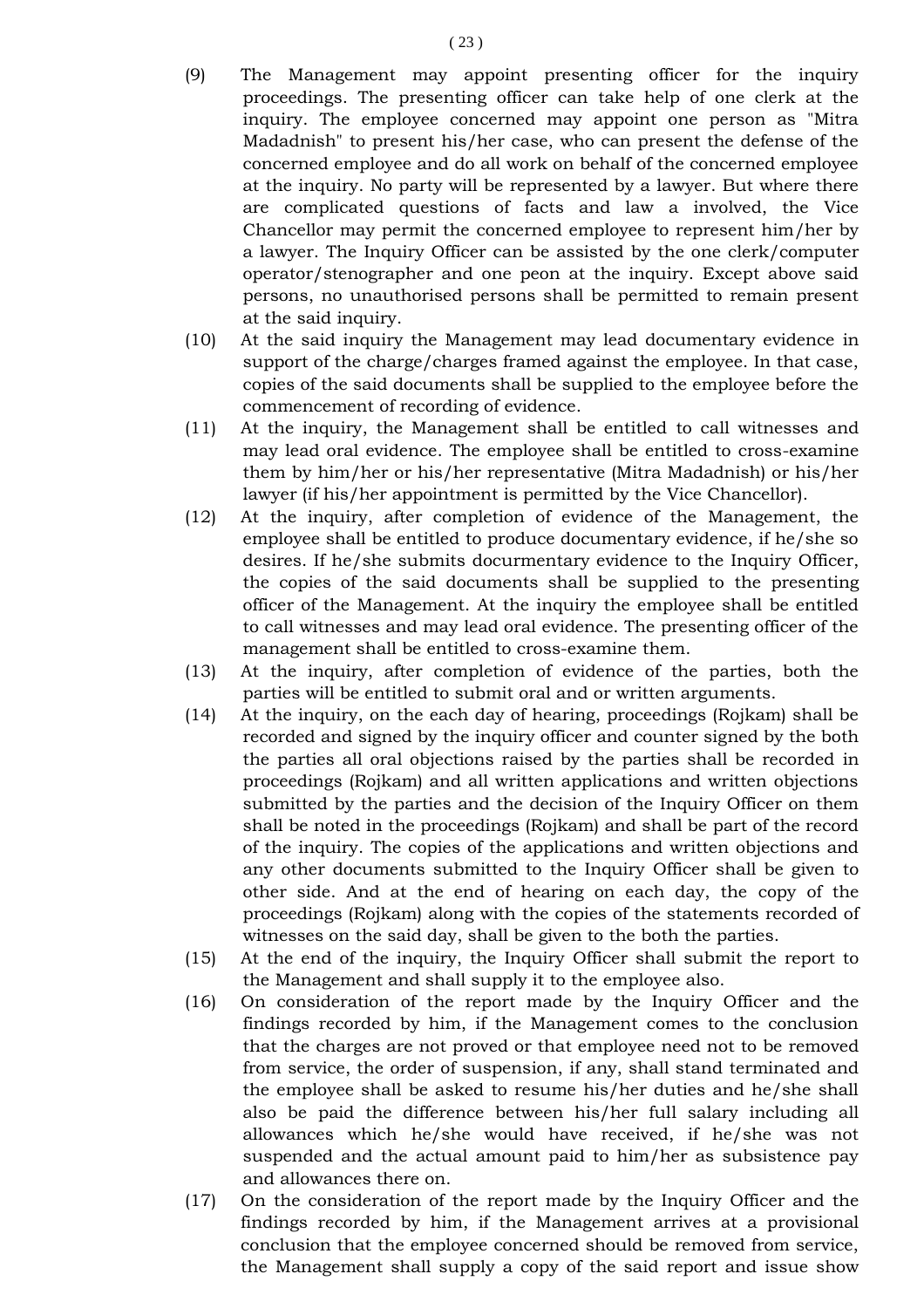cause notice to him/her for reply, within a reasonable time but not less than 15 days or such other time as may be extended and allowed by the Management, against the proposed removal.

- (18) Any representation submitted by the employee in reply to the above said notice shall be taken in to consideration by the Management, and if no representation is submitted by the employee, the within stipulated time as may be allowed by the Management, the Management shall proceed to consider the report of the Inquiry Officer. On consideration of the report and representation if submitted by the employee, the Management arrives at a final conclusion that the employee concerned should be dismissed or removed or reduced in rank or his/her service be otherwise terminated, the Management shall submit the proposal of the action to be taken against the concerned employee to the Vice Chancellor for his approval or disapproval within fourteen days of his/her representation submitted by the concerned employee.
- (19) The Vice Chancellor shall as soon as possible, thereafter inquire into the matter in such a manner as he may deem fit. The Vice Chancellor shall hear the concerned employee before passing any order. The Vice Chancellor shall communicate in writing the approval or disapproval of the proposal to the Management within stipulated period of forty five days from receipt of the proposal of the Management of proposed action.
- (20) If the Vice Chancellor disapproves the proposal, the employee concerned shall be continued in the service. If the Vice Chancellor approves the proposed action, the Management may pass an order as per the proposal they made and if the Vice Chancellor does not communicate approval or disapproval within the stipulated period of forty five days, the proposal shall be deemed to have been approved by the Vice Chancellor, and the management may pass an order as per the proposal they made.
- (21) Aggrieved by the decision of the Vice Chancellor, the Syndicate and the Management, the employee may make an appeal to the Service Tribunal or challenge it in to the High Court or the Supreme Court.

## **(10) Provident Fund :**

- (i) Members of the administrative staff in a College who have been in service, should receive the benefit of a scheme for Contributory Provident Fund. The Management shall frame a scheme which shall provide for the minimum requirement laid down in the Provident Fund Act, 1925 as amended from time to time. The Management shall get such Scheme directly approved from the Government and convey the approval of the Government to the University.
	- (a) Every employee shall become a subscriber to the Provident Fund. The subscription shall be at the uniform rate of one twelfth of the basic pay, for the month.
	- (b) Any whole time officer of other employee of the College, temporarily appointed in the first instance and subsequently confirmed in the same appointment may, by a resolution of the College Management be admitted to the benefits of the College Provident Fund from the date of his temporary appointment, Provided that there has been on break or interval between the termination of the temporary appointment and the Commencement of the permanent appointment, irrespective of the appointment being probationary or otherwise.

Members of the administrative staff in a college who have opted for the pension scheme or who are automatically governed by the Pension Scheme a shall be entitled to the benefits of the Pension Scheme including the family pension, Gratuity & General provident fund according to the rules of the Gujarat State Government applicable to its employees from time to time.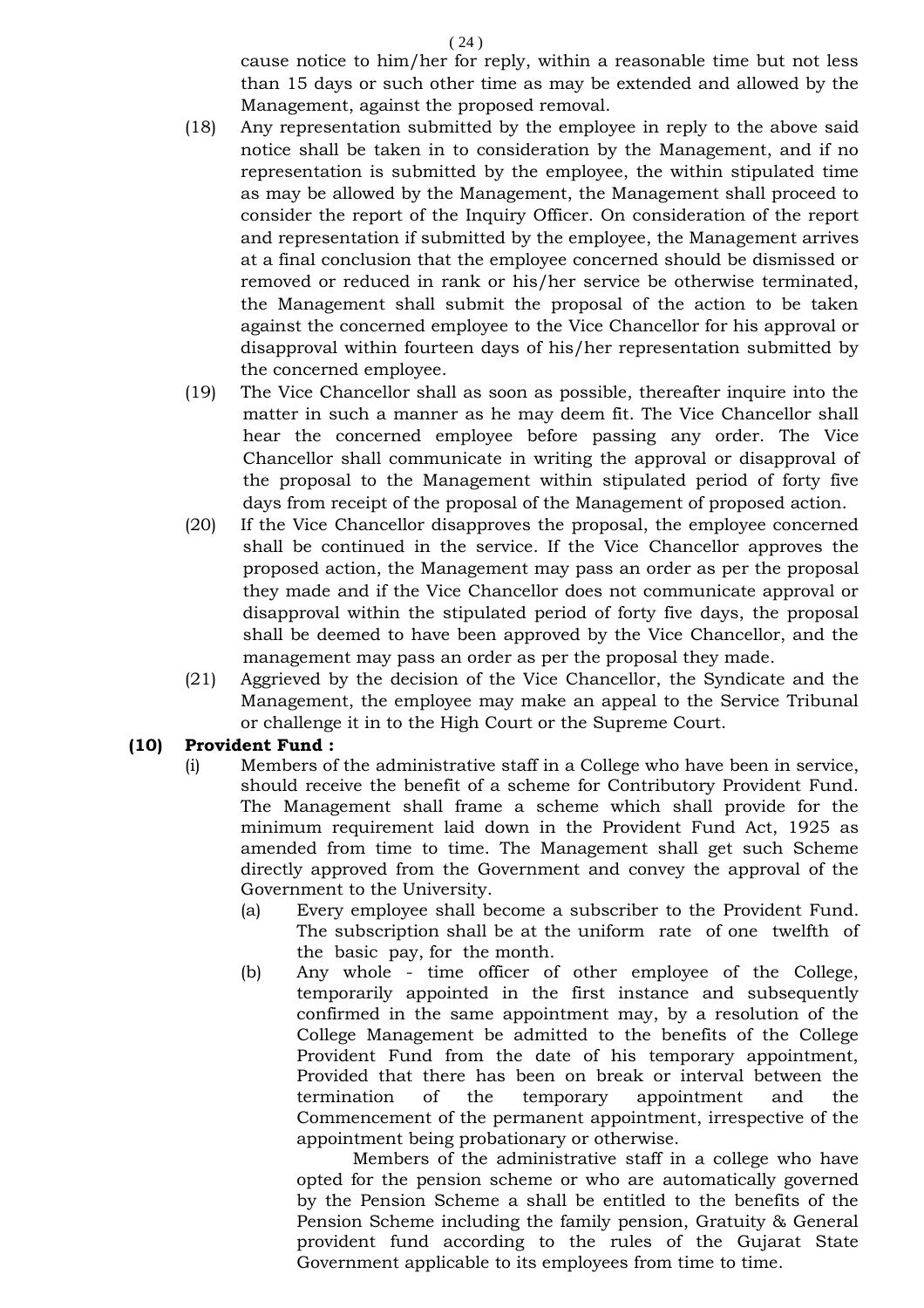## **Contribution to the Fund:**

- (ii) Subscription to the fund shall be at one uniform rate of one twelve the of the salary of the subscriber. In the case of an employee of the College, employed under a specific agreement, the rate shall be provided for in the agreement, and shall not exceed six and one-fourth percent of the salary. Such subscription shall be deducted monthly from the salary of the subscriber and the amount so deducted shall be paid to the College Provident Fund to the credit of the subscriber. Servant on leave of any kind may, with the permission of the Management discontinue his subscription to the Provident Fund or pay them at such rate not exceeding the uniform rates as may be determined by the College Management.
- (iii) The College contribution to the Fund shall be equal to the subscriber's subscription and shall be made every month.

#### **Deduction from the Fund:**

- (iv) When the amount standing in the fund to the credit of a subscriber who has been dismissed from the service of the College for misconduct becomes payable, the College Management may direct that the whole or any part of the contribution of the College, and of any interest accrued thereon, be deducted from the amount standing to the credit of the subscriber and be paid to the College.
- (v) When the amount standing in the fund to the credit of a subscriber becomes payable the College management may direct that any amount due under a liability, incurred, by the subscriber to the College up to the total amount of the contribution paid by the College with interest thereon, be deducted from the amount standing to the credit of the subscriber and be paid to the College.
- (vi) When the amount standing in the fund to the credit of a subscriber who has resigned his service in the College before completing five years continuous service becomes payable, the College Management may direct that the whole or any part of the contribution of the College, and of any Interest accrued thereon be deducted from the amount standing to the credit of that subscriber and be paid to the College.

#### **Payment from the Fund:**

- (vii) Subject to any deduction, under Clause (4) to (6) the amount standing in the fund to the credit of a subscriber shall become payable. :
	- (a) on the death of the subscriber before quitting the service; or
	- (b) on the subscriber's ceasing to be in the service of the College.
- (viii) Subscriber's account shall be closed :
	- (a) on the day after the date of his death; or
	- (b) from the day on which he ceases to be in the service of the College. No contribution on interest shall be credited in respect of any period after the date on which the account is closed,

#### **Loans to Subscribers:**

- (ix) Advances may be granted to a subscriber from the amount standing to his credit in the fund at the discretion of the Chairman of the Management, subject to the following conditions:
	- (a) No advance shall be granted unless the Chairman of the Management is satisfied that the applicant's economic circumstances justify it and that it will be spent on the following object or objects:
		- (A) To pay expenses in connection with the prolonged or serious illness, of the applicant or any person actually dependent on him.
		- (B) to pay for the overseas passage for reasons of health or education of the applicant or any person actually dependent on him.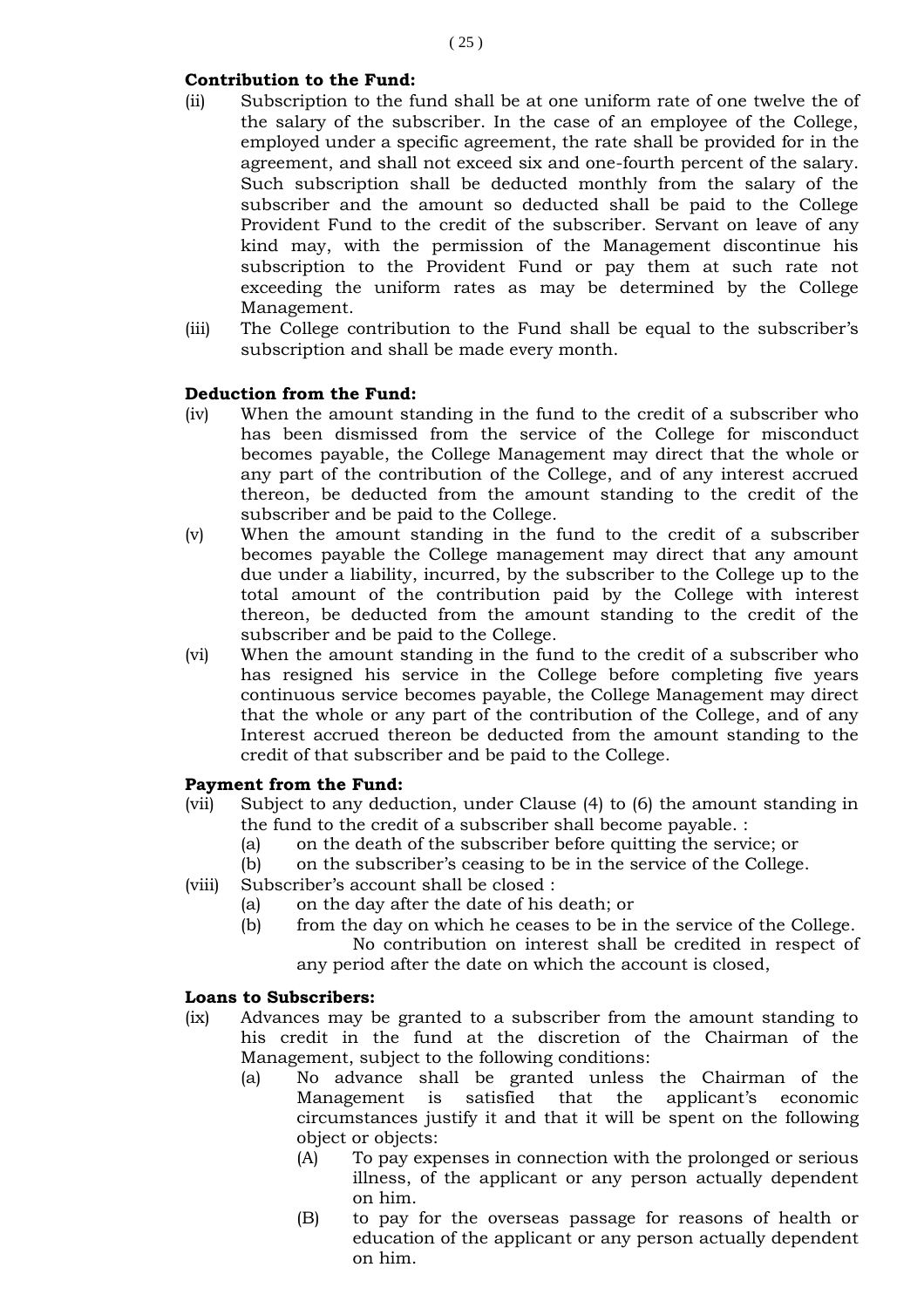( 26 )

- (C) to meet the cost of education of the applicant or any person actually dependent on him.
- (D) To pay obligatory expenses on a scale appropriate to the applicant's status which by customary usage the applicant has to incur in connection with marriages, funerals or other such social ceremonies.
- (E) to construct or acquire a house or land for his house or to undertake major repairs to his own house once In five years.
- (F) to purchase a vehicle for, his own use.
- (b) An advance shall not, except for special reasons exceed six months pay and shall in no case exceed the amount of subscription and interest thereon standing to the credit of the subscriber in the fund.

**Note:** For the purpose of this rule pay does not include dearness allowance or pay.

- (c) An advance shall not, except for special reasons, be granted until at least three months, after the final repayment of all previous advances together with interest thereupon.
- (d) An advance shall be recovered from the subscriber in such number of equal monthly installments as the sanctioning authority may direct, but the number of such installment shall not exceed twenty - four in all.

A subscriber may at his option make repayment in a smaller number of installment.

(e) Recovery shall commence with the issue of pay for the month following the one in which the advance was drawn. (Recovery shall not be from a subscriber who is under suspension).

Recoveries made shall be credited to the account of the subscriber in the fund.

- (f) Final withdrawal may be sanctioned under following conditions:
	- (A) After the completion of twenty years of service of a subscriber or within ten years before the date of the retirement, whichever is earlier, for one or more of the following purposes?
		- (a) Meeting the expenditure in connection with the marriage of a son or of a daughter of the subscriber.
		- (b) Building or acquiring suitable house for his residence including the cost of the site, or reconstruction or making additions or alterations to a house already owned or acquired by a subscriber.
		- (c) A subscriber who has availed himself, herself of an advance under the scheme of the Ministry of Works, Housing and supply for the grant of advances for house building purposes, shall be eligible for the grant of final withdrawal and also for the purpose of repayment of any loan taken under the aforesaid scheme.
	- (B) Any sum withdrawn by a subscriber at any one time for one or more of the purposes mentioned above, shall not ordinarily exceed one half of the amount standing at his / her credit or twelve month's pay whichever is less. The sanctioning authority may however, sanction the withdrawal of an amount in excess of the said limit up to 3/4 of the balance to his credit in the fund (subscription only) with due regard to the object for which the withdrawal is being made, the status of the subscriber and the amount to his / her credit in the fund.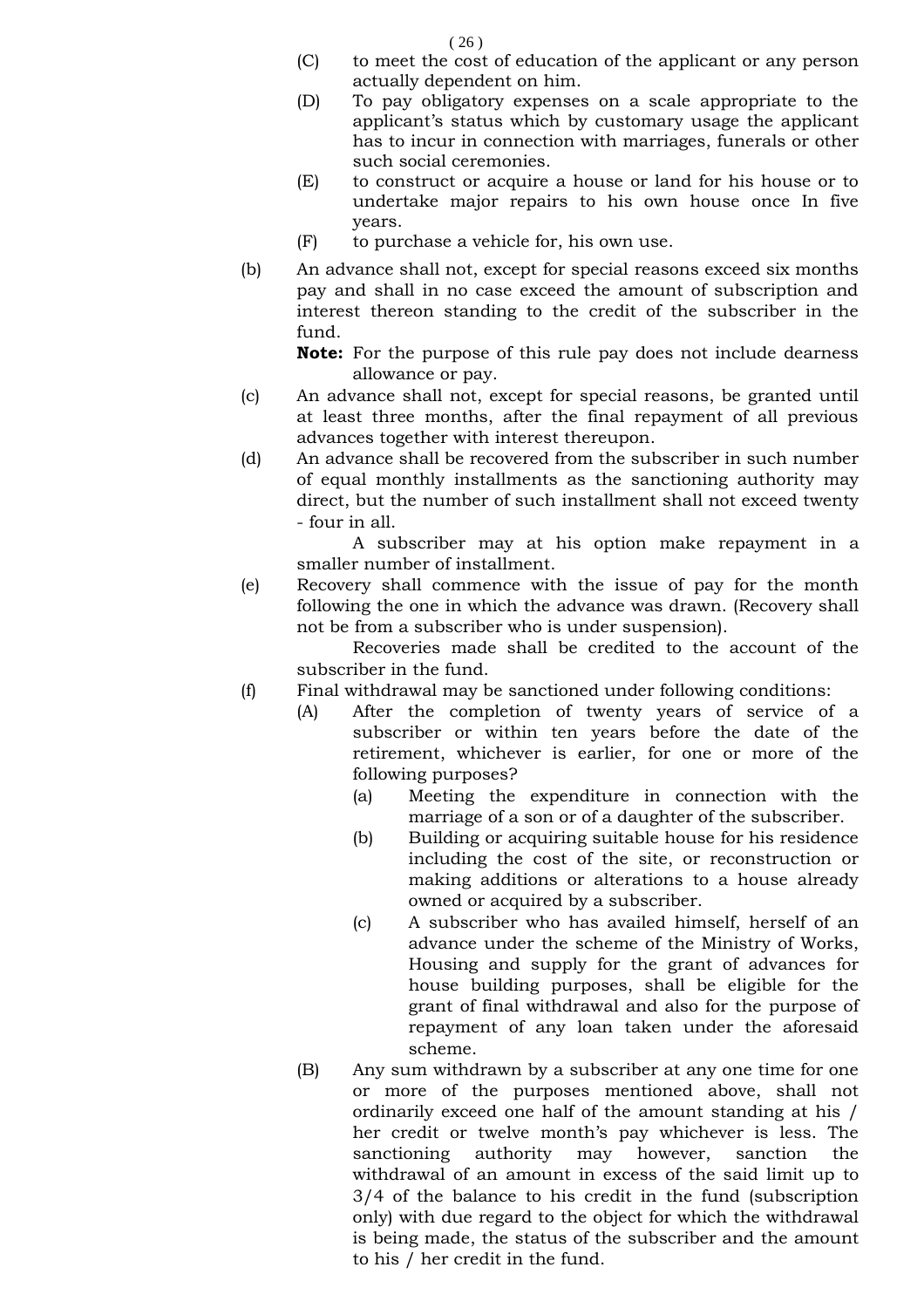( 27 )

(C) A subscriber who has been permitted to withdraw money from the fund shall satisfy the sanctioning authority within a reasonable period as may be specified by the authority that the money has been utilized for the purpose for which it was withdrawn.

## **Declarations and Withdrawal:**

(x) Each subscriber, on joining the fund, shall furnish a nomination in Form - A (given below) showing how he wished the amount to his credit in the fund to be disposed of on his death, provided that if he has a family or at any time after joining the fund acquires a family, he shall be precluded from nominating a person, who is not a member thereof. Such nomination may at any time be revoked by the subscriber and / or replaced by a fresh nomination. A nomination shall be operative only on being received by the College.

#### **FORM - A**

I hereby declare that I wish, in the event of my death the amount to my credit in the Provident Fund to be distributed among the persons mentioned below in the manner shown against their names :

| <b>Name &amp; Address</b><br>of the nominee<br>or nominees | Relationship,<br>any with the<br>subscriber | whether major<br>or minor, If<br>minor state the<br>age | amount of<br><b>Share of</b><br>P.Fund |
|------------------------------------------------------------|---------------------------------------------|---------------------------------------------------------|----------------------------------------|
|                                                            |                                             |                                                         |                                        |

**Place :**

**Date :**

#### **Two Witnesses Signature. Signature of Subscriber.**

- **Note:** Any sum payable under these rules to a member of the family of a subscriber vests in such member under sub -section (2) of Section 3 of the Provident Fund Act, 1925.
- (xi) Subject to any deduction on the death of a subscriber before quitting the service :
	- (a) When the subscriber leaves a family:
		- (A) if nomination made by the subscriber in favor of a member or members of his family, subsists, the amount standing to his credit in the fund, or the part thereof to which the nomination, relates, shall become payable to his nominee or nominees in the proportion specified in the nomination.
			- (B) if no such nomination in favor of a member or members of the family of the subscriber subsists, or if such nomination relates only to a part of the amount standing to his credit in the fund, the whole amount or the part thereof to which the nomination does not relates, as the case may be, shall notwithstanding any nomination purporting to be in favor of any person or persons other than member or members of his family become payable to the members of his family in equal shares.
	- (b) When the subscriber leaves no family, if a nomination made by him in favor of any person or persons subsist the amount standing to his credit in the fund or the part thereof to which the nomination relates, shall become payable to his nominee in the proportion specified in the nomination.
		- **Note:1** When a nominee is a dependent of the subscriber as defined in Clause (c) of Section 2 of the Provident Fund Act, 1925 the amount vests in such nominee under sub - section (2) of Section 3 of the Act.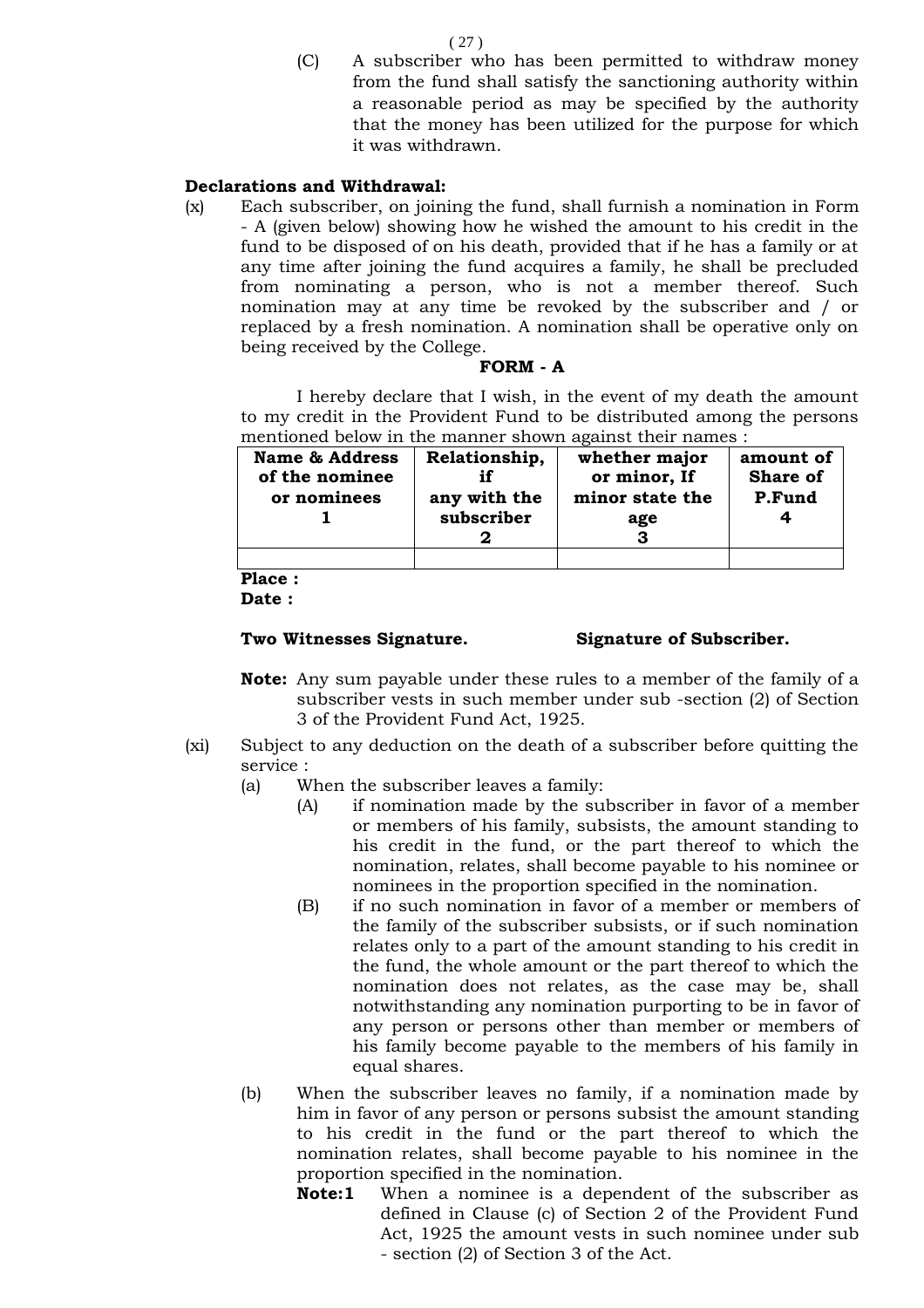- **Note:2** When the subscriber leaves no family and no nomination made by him in accordance with the provisions of , clause (10) subsists; or if such nomination relates only to part of the amount standing to his credit in the fund. The relevant provisions of clause (b) and sub clause (ii) of clause (c) of sub - section (I) of Section 4 of the Provident Fund Act. 1925 are applicable to the whole amount or part thereof to which the nomination does not relates.
- (xii) Following persons shall be held to constitute a subscriber's family viz., his wife or wives and children and the widow or widows and the children of a deceased son, and also the husband in case of the subscriber being a married woman.
- (xiii) Every subscriber shall be bound by these rules and shall sign an agreement in Form B given after Clause (14) below.
- (xiv) The College may, from time to time issue such general or special directions as are consistent with the relevant rules as to -
	- (a) The conduct of the business of the fund :
	- (b) any matter relating to the fund or its management or the investment of the fund, or the privileges of the subscribers not herein expressly provided for :

OR

Vary or cancel any rules made or directions given by them.

## **FORM - B FORM OF AGREEMENT**

I hereby declare that I have read the College Provident Fund rules and that I agree to be bound by them.

| Name in Full :           |                               | Date day of 19 at |             |  |
|--------------------------|-------------------------------|-------------------|-------------|--|
| Date of Birth :          |                               |                   |             |  |
|                          | Date of joining appointment : |                   |             |  |
| Nature of appointment :  |                               |                   |             |  |
| Salary per men sum : Rs. |                               |                   |             |  |
| Signature :              |                               |                   |             |  |
| Witness :                | Name:                         | Address :         | Occupation: |  |
| Witness :                | Name:                         | Address:          | Occupation: |  |
|                          |                               |                   |             |  |

#### **Management of the Employee's Provident Fund:**

- (xv) The amount in hand to the credit of the fund shall be deposited as per the directives of State Government from time to time.
- (xvi) The College shall cause to be maintained proper accounts relating to the fund, showing the amount for the time being, to the credit of each subscriber, and the general state of the fund, In such form as it may, from time to time, prescribed.
- (xvii) Each subscriber will be given credit for the interest earned for the amount standing to his credit as per decision of the Government from time to time.
- (xviii) The amount of interest earned of the investments made and on loans to subscribers during the year may be distributed to the subscribers every year at the rate to be decided by the College Management. The College Management may deduct % of the interest income for expenses incurred by the College in operation of the Fund.
- (xix) The term " Salary " shall mean basic salary and officiating pay only.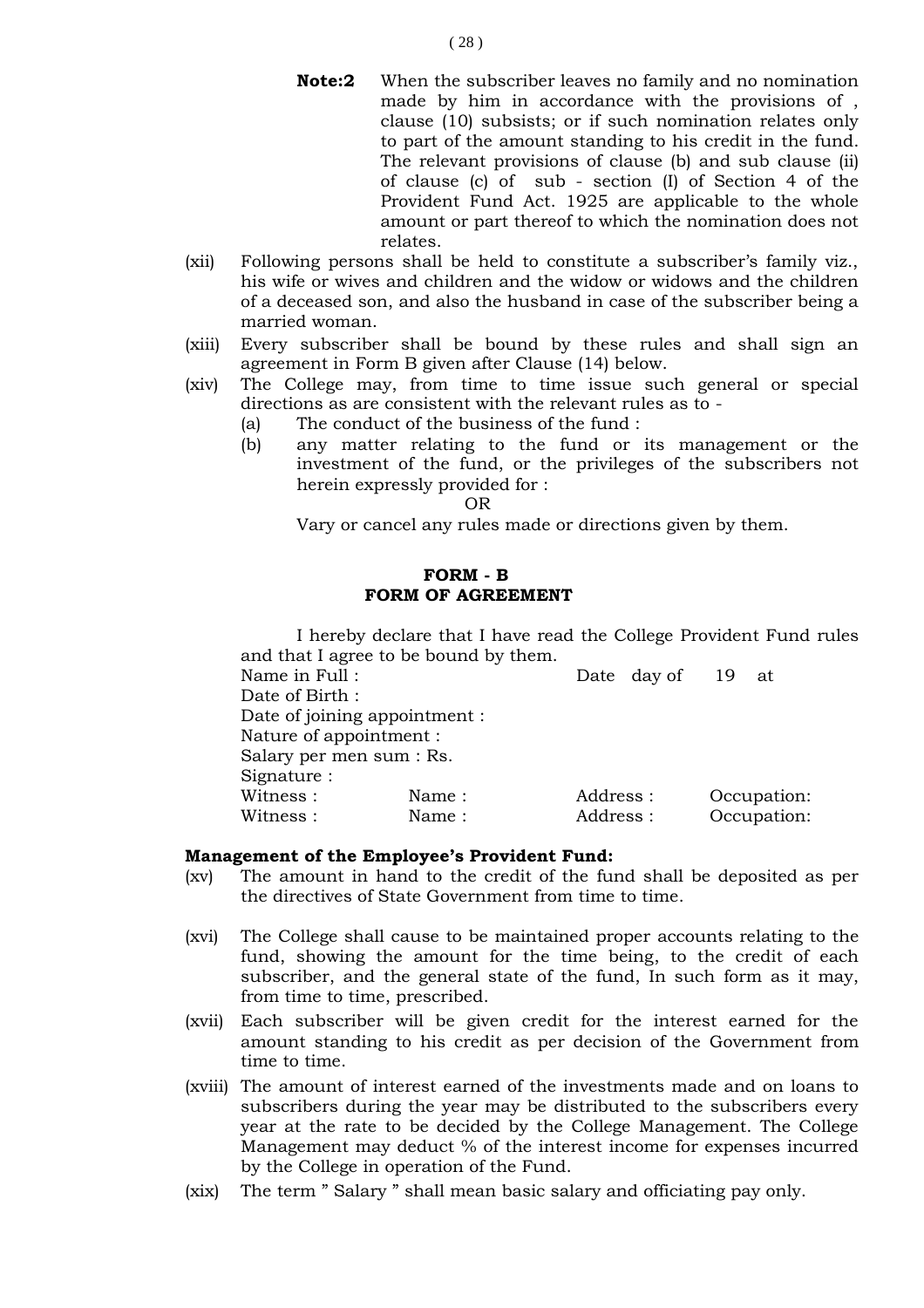(xx) The amount withdrawn by any depositor together with such interest as would have accrued on the sum had it not been withdrawn, shall be recovered by such number of monthly installments not exceeding twenty - four as the Chairman of the college management fix and shall be recovered by deductions from the salary paid by the College to the depositor. The first of such deductions shall be made from the first payment of a full month's salary after the depositor has withdrawn the sum to be refunded. The amount of such installments shall be fixed in round numbers and the last installment shall cover the entire balance then to be refunded by the subscriber. But a subscriber may, at his option, pay an additional sum above the amount of the installment fixed in round figures; provided, however, that the interest due may be recovered in two further installments.

## **(11) Rules regarding Gratuity:**

The employees of the College / Colleges run by the same management be paid gratuity as per rules:

- (i) No gratuity shall be payable to an employee dismissed from service for misconduct.
- (ii) Gratuity shall be paid on the death, retirement, on becoming physically and mentally permanent disabled during the service period, resignation or termination of service, at the rate of  $\frac{1}{2}$  month's basic salary (excluding all allowances) for each completed year of service, on completion of 15 years' service. The total amount of the gratuity shall be a maximum of 20 months' salary or Rs. 30,000/- whichever is less.
- (iii) Salary for the purpose of gratuity under (ii) above all mean the average basic salary drawn by the employee during the twelve month's period of active service immediately preceding death, retirement, resignation or termination of service, as the case may be, and that part of the Dearness Allowance and/or Additional Dearness Allowances that may be admissible as salary by the Government of Gujarat for the purpose of determining the pension to its employees from time to time.

The above new clause shall come-into effect from 1-4-1977 retrospectively. The Management shall frame a scheme which shall provide for the minimum requirement laid down in the Provident Fund Act, 1925 as amended from time to time. The Management shall get such scheme directly approved from the Government and convey the approval of the Government to the University.

- (a) Every employee shall become a subscriber to the Provident Fund. The subscription shall be at the uniform rate of one twelfth of the basic pay, for the month.
- (b) Any whole time officer or the other employee of the College, temporarily appointed in the first instance and subsequently confirmed in the same appointment may, by a resolution of the College Management be admitted to the benefits of the College. Provident Fund from the date of his temporary appointment provided that there has been no break or interval between the termination of the temporary appointment and the commencement of the permanent appointment, irrespective of the appointment being probationary or otherwise.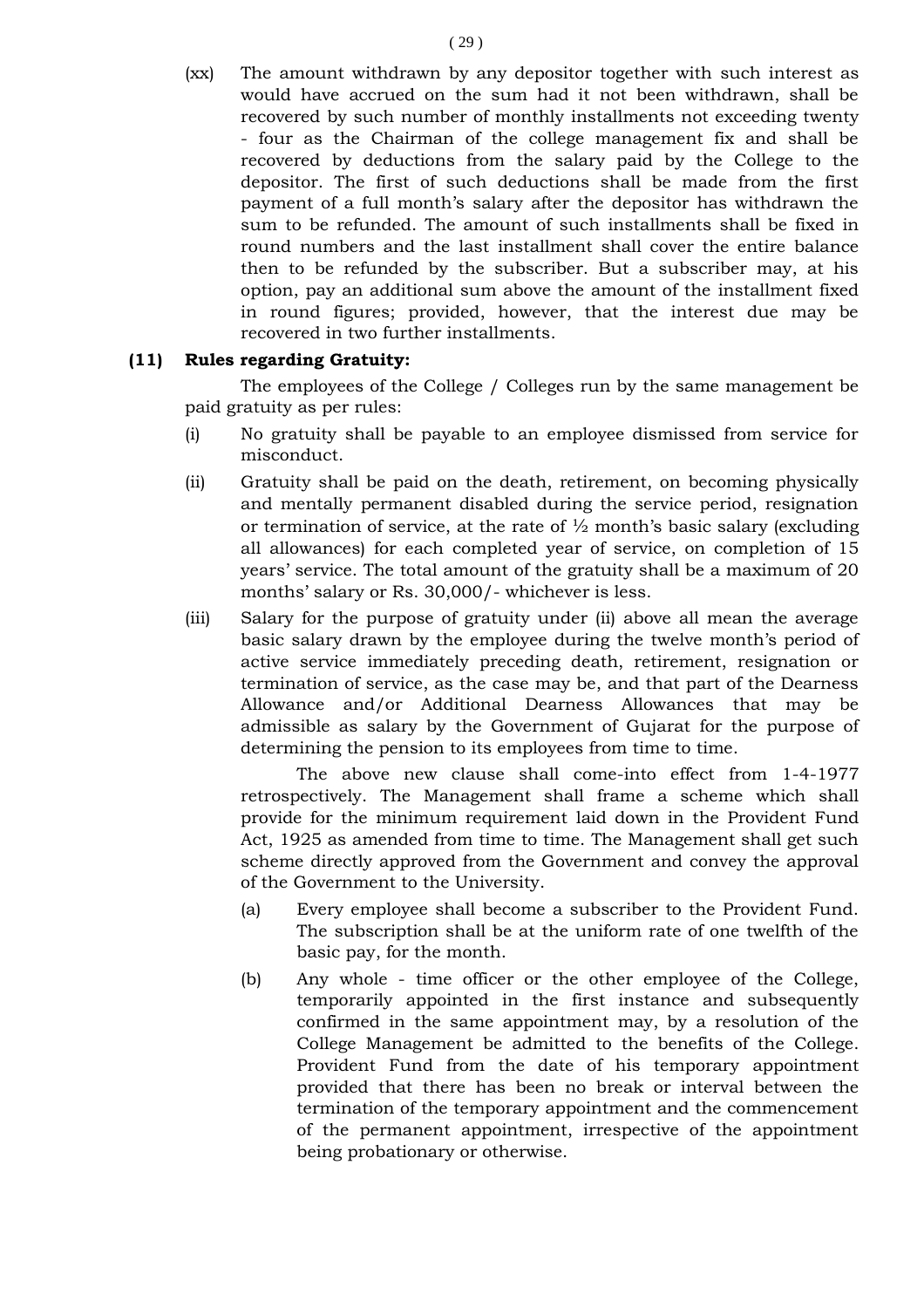## **(12) Leave & Holidays:**

- (i) Every administrative employee shall be given one holiday and one another day as half working day per every week. They may be given other public holidays as may be decided by the management of the college. The Principal of the College will have power to call a administrative employee on duty on a holiday or to ask an employee to work for a full day or a half working day. In such a case compensatory holidays will be given to the employees in lieu of the duty performed on a holiday or half working day.
- (ii) No leave can be claimed as a matter of right, but it be granted according to the exigencies of service.
- (iii) The Principal of an affiliated college will sanction leave to the members of the administrative staff of the College.

## **I. CASUAL LEAVE**

- (1) Every temporary confirmed employee of an affiliated College or a recognized institution will get 15 days' Casual Leave in a calendar year, subject to a maximum of 8 days at a time.
- (2) Sundays or weekly holidays in lieu thereof, if any, and public holidays may be allowed to be enjoyed in conjunction with any spell of Casual leave whether by prefixing or suffixing or both any sunday or weekly off, in lieu thereof, or a public holiday falling within a period of casual leave should not be counted as a part of casual leave.
- (3) A new employee will be entitled to such leave commensurate with the period of his appointment during the year, even though he may not have actually earned it at the time of his going on leave. If he fails to complete the full period of appointment, proportionate deduction will be made from his salary at the time of last payment.
- (4) An employee proceeding on such leave is entitled to full pay including work and conveyance allowances, if any, during the period of such leave.

## **Special Casual Leave**

- (i) In addition special casual leave to the extent mentioned below may also be granted.
	- (a) to undergo sterilization operation (Vasectomy or Salpingectomy) under Family Planning Programme. Leave in this case will be restricted to two working days.
	- (b) to a female employee who undergoes non poorer porale Sterilization leave in this case will be restricted to fourteen days.
	- **Note:** Special Casual leave cannot be accumulated nor can it be combined with any other kind of leave except casual leave. It may be granted in combination with holidays or the vacation.
	- \* The above new provision is added by the Syndicate at its meeting held on 10-6-1981.

## **II. EARNED LEAVE**

- (1) Every permanent employee in an affiliated college or a Recognised Institution shall be entitled to one month's earned leave for every eleven month's active service or one day for eleven days of active service.
- (2) The employee shall be entitled to full pay during such leave.
- (3) An employee shall not be entitled to earn earned leave for the period which he enjoy as earned leave.
- (4) Earned leave can be joined with Sick Leave, If any.
- (5) The Earned leave will accumulate up to period not exceeding one hundred and eighty days.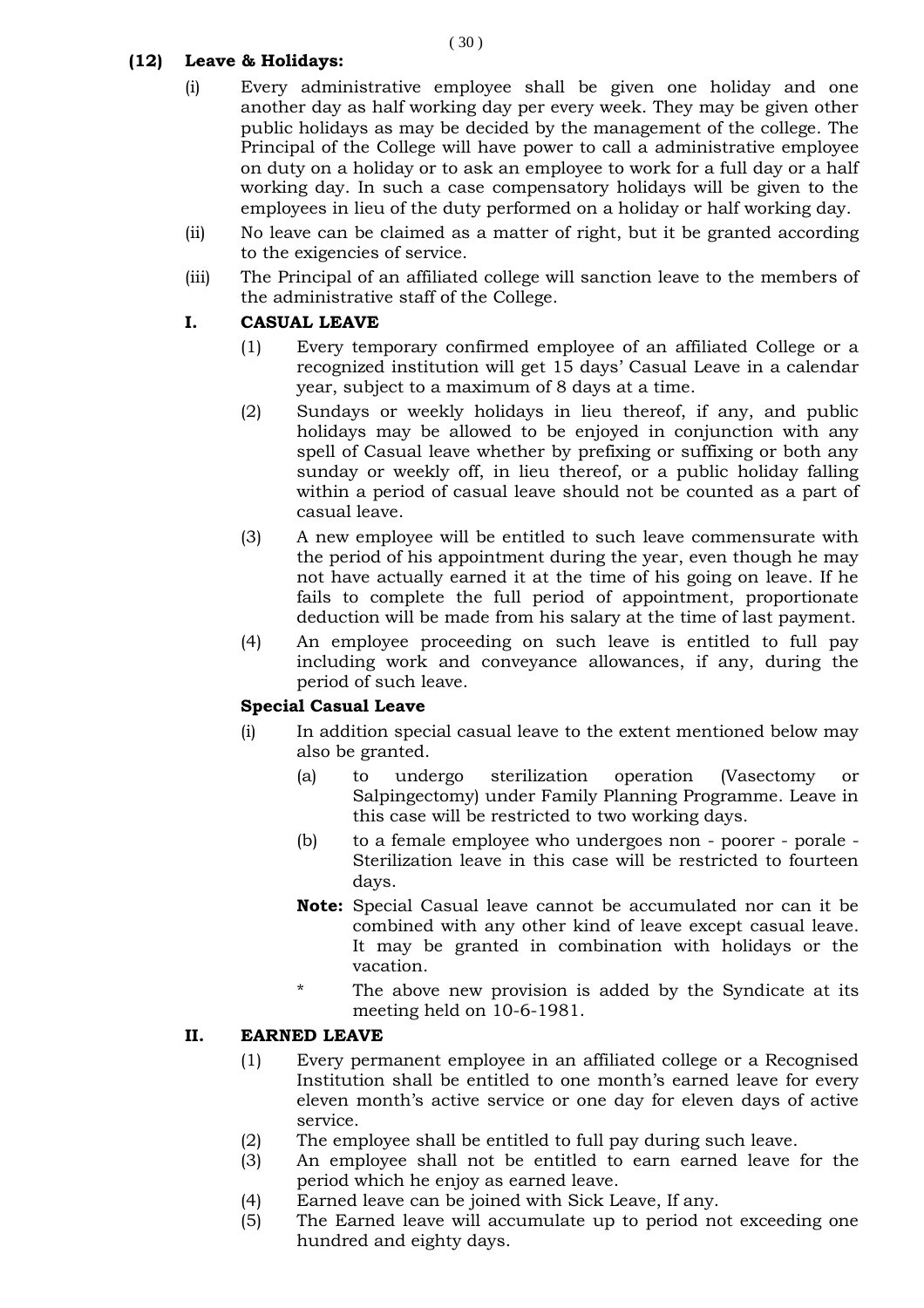(6) Earned leave admissible to employees on probation or to temporary employees will be one twenty - second of the period spent on duty during such period, but employees on probation shall on confirmation, be entitled to a credit of additional one twenty second of the period spent on duty, during probation in their leave account.

- (7) The period spent on earned leave shall count for increment.
- **Note:** Pay includes all allowances excluding work and conveyance allowances, if any.

#### **III. SICK LEAVE:**

- (1) Sick leave shall be given to a confirmed employee of an affiliated Colleges or a Recognized Institution at the rate of 15 days full pay and 30 days half pay for one year's active service, provided that a medical certificate is produced from a Registered Medical Practitioner.
- (2) This leave can accumulate up to period, but no employee shall be entitled to more than 12 month's sick leave at time.
- (3) This leave can be joined with earned leave.
- (4) A person returning from sick leave on medical grounds shall have to produce a certificate of physical fitness from a Registered Medical Practitioner before resuming his duties.
- (5) The, period spent on sick leave shall count for increment.
- (6) Employee appointed on a temporary basis shall not be entitled to such leave.
	- **Note:** Pay includes all allowances excluding work and conveyance allowances, if any.

## **IV. EXTRAORDINARY LEAVE:**

- (1) Extraordinary leave may be granted to any employee in an affiliated college or a recognized institution on his submission in writing of an application for such leave.
	- (a) When no other leave is by rule admissible. **OR**
	- (b) When other leave is admissible, but the employee applies in writing for the grant of extraordinary leave.
- (2) Except in the case of a permanent employee, the duration of extraordinary leave shall not exceed three months on any one occasion.
- (3) The authority empowered to grant leave may commute retrospectively periods of absence without leave into extraordinary leave.
- (4) An employee proceeding on extraordinary leave shall not be entitled to any leave salary or allowance.

#### **V. MATERNITY LEAVE:**

A confirmed female employee who has put in more than two years continuous service shall be entitled to Maternity Leave on full salary with allowances for a period of three months from the date of the commencement of the leave.

A confirmed female employee shall not be entitled to Maternity Leave more than once every two years and not more than twice during her whole service. Such leave shall not be permissible to a female employee who already has two existing children.

Except In cases mentioned above, no Maternity Leave will be admissible.

**Note:** Leave under this clause shall also be admissible in cases of miscarriages.

( 31 )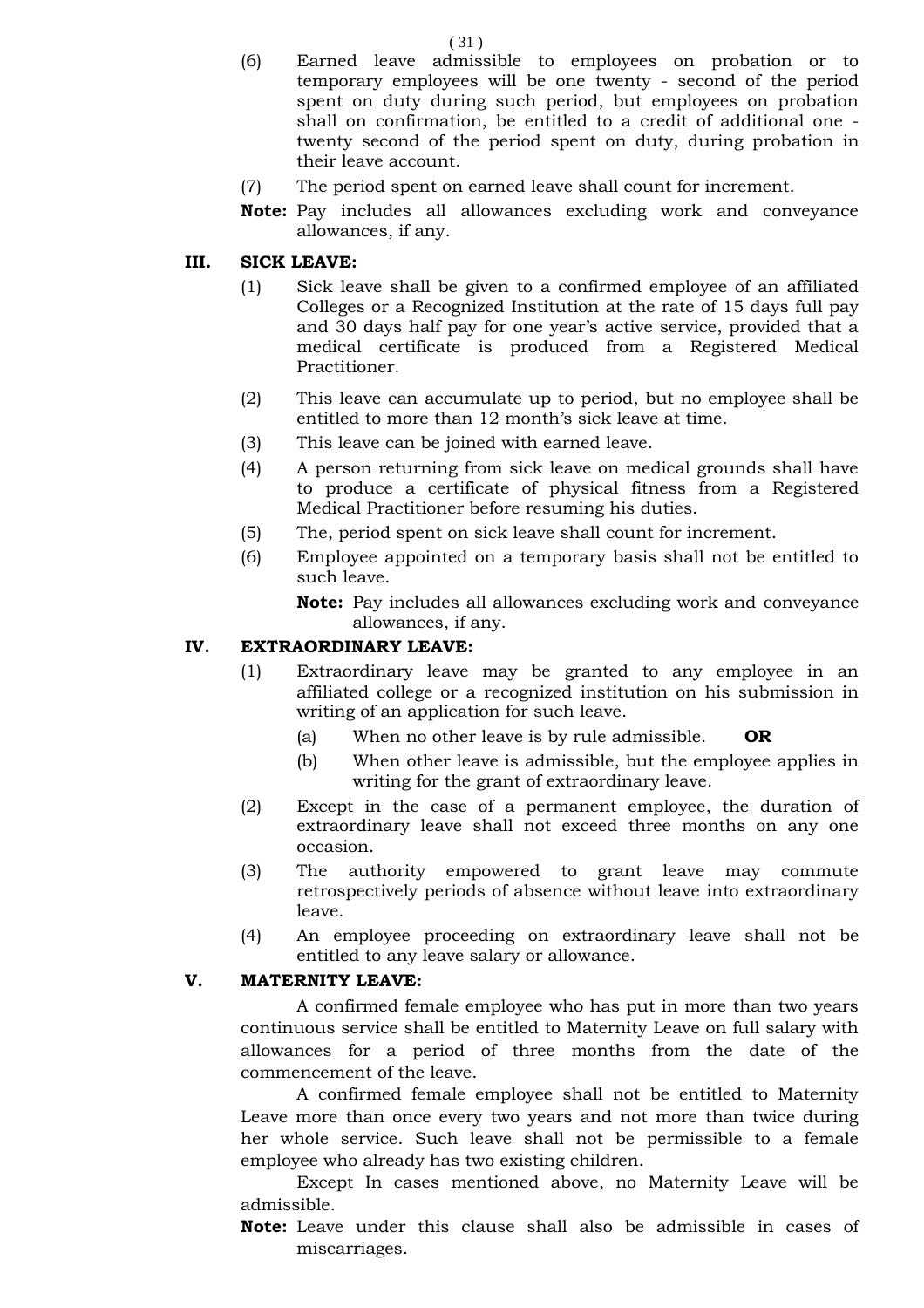## **VI. DUTY LEAVE:**

The College or Institution should grant leave on duty to its respective employee who are the office bearer of their Association/Union for representing the case to the authorities.

The employee will get duty leave to perform duties of his/her College and University.

## **VII. SURRENDER LEAVE:**

- (1) An employee who has a balance of earned leave during the period of two years to the extent of not less than 30 days shall, at his option be permitted to surrender such leave, if he desires to do so in which case he shall be entitled to his full basic salary, dearness allowance and local compensatory allowance only as per rules.
- (2) However, the amendments made by the Government from time to time for the surrender of leave shall be binding to the management.

## **(13) Conditions of Service: (amended):**

- (i) No employee in an affiliated college shall engage directly or indirectly in any trade or business or undertake any other employment provided that an employee of an affiliated college or recognized institution may, undertake honorary work of a social and charitable nature or occasional work of literary, artistic or scientific charitable nature or occasional work of literary, artistic or scientific character subject to the condition that this official duties do not thereby suffer; but he shall undertake or shall discontinue such work if so directed by the Management.
- (ii) No employee in an affiliated college shall be required to obtain the previous permission of the Management for writing, translating, editing books, participating in the programme of All India Radio and accepting remuneration for the same but he shall furnish information in this regard when demanded by the Management.
- (iii) An employee in an affiliated college may not unless generally or specially empowered in writing by the Management or principal In this behalf, communicate directly or indirectly to other employees of the affiliated college or non - official person or to the press, any document or information, which has come into his possession in the course of his duties, or has been prepared or collected by him in the course of those duties, whether form official sources or otherwise.
- (iv) No employee of an affiliated college shall publish or cause to be published any statement of fact or information, which may, embarrass the authorities of his college.
- (v) No employee of an affiliated college shall become a member of any political party or organization that has been declared by the Government as unconstitutional or unlawful.
- (vi) The date of compulsory retirement of an employee in the affiliated college or a recognized institution is the date on which he attains the age of sixty years.
- (viii) Benefits of Medical and Leave Travel etc.

The Medical benefit and Leave Travel benefits shall be given to the employees of the colleges as per norms laid down by the State Government (Vide Resolution No. BMS/1179-A-5535-G, Dt. 5-3-1980) from time to time.

If an employee while on duty sustains physical injury on account of accident which he/she could not have avoided with reasonable care and caution he/she shall be fully reimbursed for the such injury and his/her absence from the duty during the period of recovery shall be treated as a Special Duty Leave with full pay till he/she is declared medically fit to resume duties.

(14) Restriction to work for the Agency Managing the College: The service of the Administrative staff of the College shall not be utilized for the work pertaining to the agency managing the college.

 (The above Clause - 14 is newly added by the syndicate at its meeting held on 10 - 6 - 1981)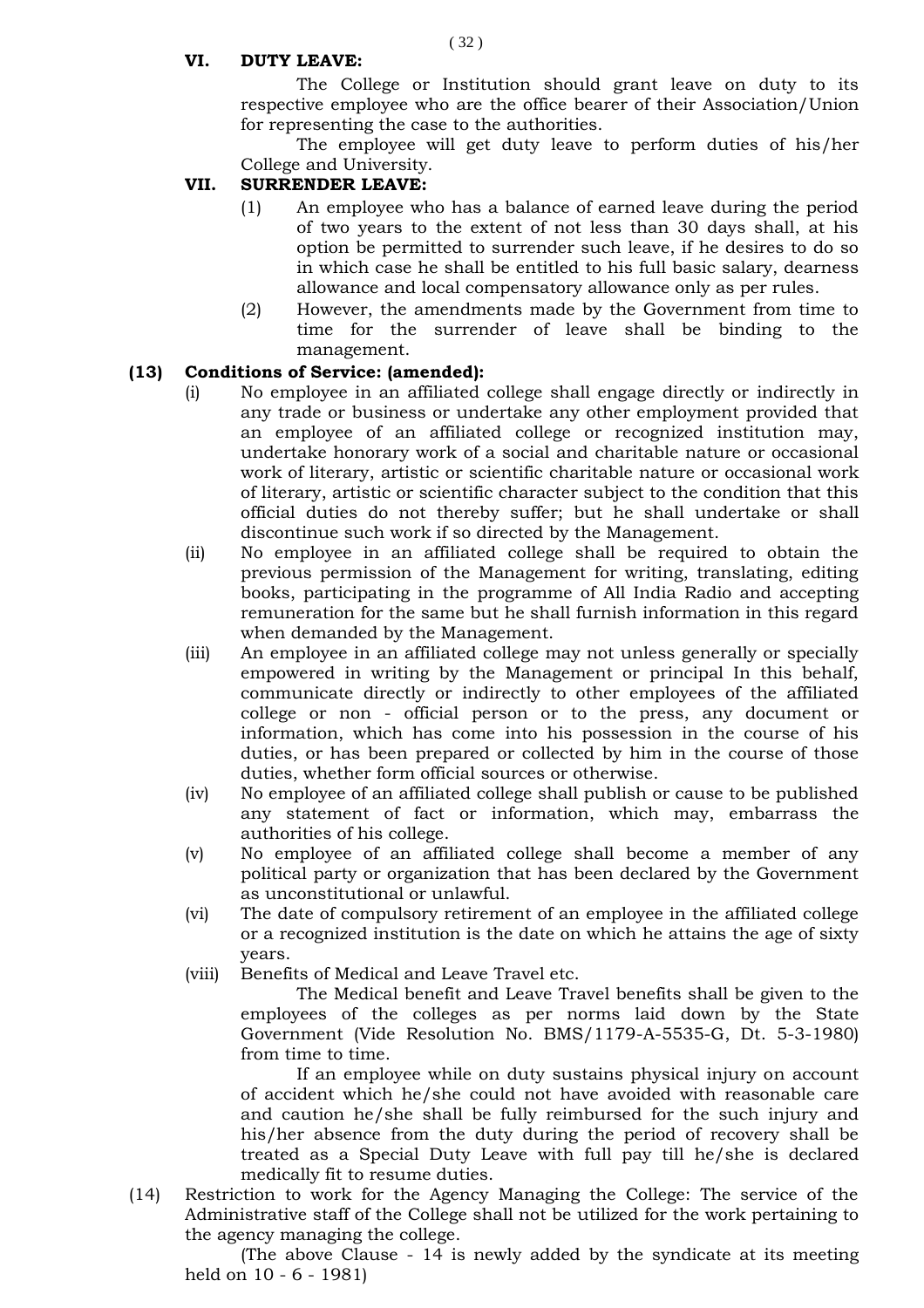# **APPENDIX - ' A '**

Pay scale for the various categories of Administrative Employees in the affiliated College:

|    | Post                        | <b>Revised Pay Scale</b>                          |
|----|-----------------------------|---------------------------------------------------|
| 1. | Office Superintendent       | Rs. 500-25-65Q-EB-25-75Q-3Q-900.                  |
| 2. | <b>Head Clerk</b>           | Rs. 425-15-500-EB-15-560-2Q-600-EB-20-700.        |
| 3. | Librarian                   | Rs. 55Q-25-750-EB-30-900.                         |
| 4. | Accountant                  | Rs. 425-15-500-EB-15-560-20-6QO-E6-20-700.        |
| 5. | Senior Clerk                | Rs. 330-10-380-EB-EB-12-440-EB-15-560.            |
| 6. | <b>Accounts Clerk</b>       | Rs. 330-10-380-EB-12-440-EB-15-560.               |
| 7. | Store Keeper                | Rs. 330-10-380-EB-12-440-EB-15-560.               |
| 8. | Senior Typist               | Rs.260-6-308-EB-6-326-8-350-EB-8-390-10-400.      |
|    |                             | *(Special Pay be given at the rates prescribed by |
|    |                             | the Government.)                                  |
| 9. | Cashier                     | Rs. 260-6-3Q8-EB-6-326-8-350-EB-8-390-10-400.     |
|    |                             | *(Special pay to be given)                        |
|    | 10. Library Clerk           | Rs. 260-6-308-EB-6-326-8-350-EB-EB-390-10-400     |
|    | 11. Laboratory Assistant    | 1. Rs. 260-8-308-EB-8-340-390-EB10-430            |
|    |                             | (for S.S.C. and Higher Qualification.)            |
|    |                             | 2. Rs. 260-6-308-EB-6-326-8-350- (For others)     |
|    | 12. Junior Clerk            | Rs. 260-6-308-EB-326-8-350-EB-8-390-10-400        |
|    | 13. Electrician / wireman   | Rs. 260-6-308-6-326-8-350                         |
|    | 14. Gas Mechanic            | Rs. 350-1 2-41 O-EB-1 2-470-EB-15-56Q             |
|    | 15. Plumber                 | Rs. 260-6-308-EB-6-326-8-350-EB-8-390-10-400      |
|    | 16. Head Peon               | Rs. 200-3-206-4-250                               |
|    | 17. Peon                    | Rs. 196-3-232                                     |
|    | 18. Library Attendant/Mali/ |                                                   |
|    | Chowkidar/ Duplicating      |                                                   |
|    | Machine man.                |                                                   |

**Note:** Sr.No. 16 to 18 Washing allowance be given at the rates prescribed by the Government (Special pay be given at the rates prescribed by the Government)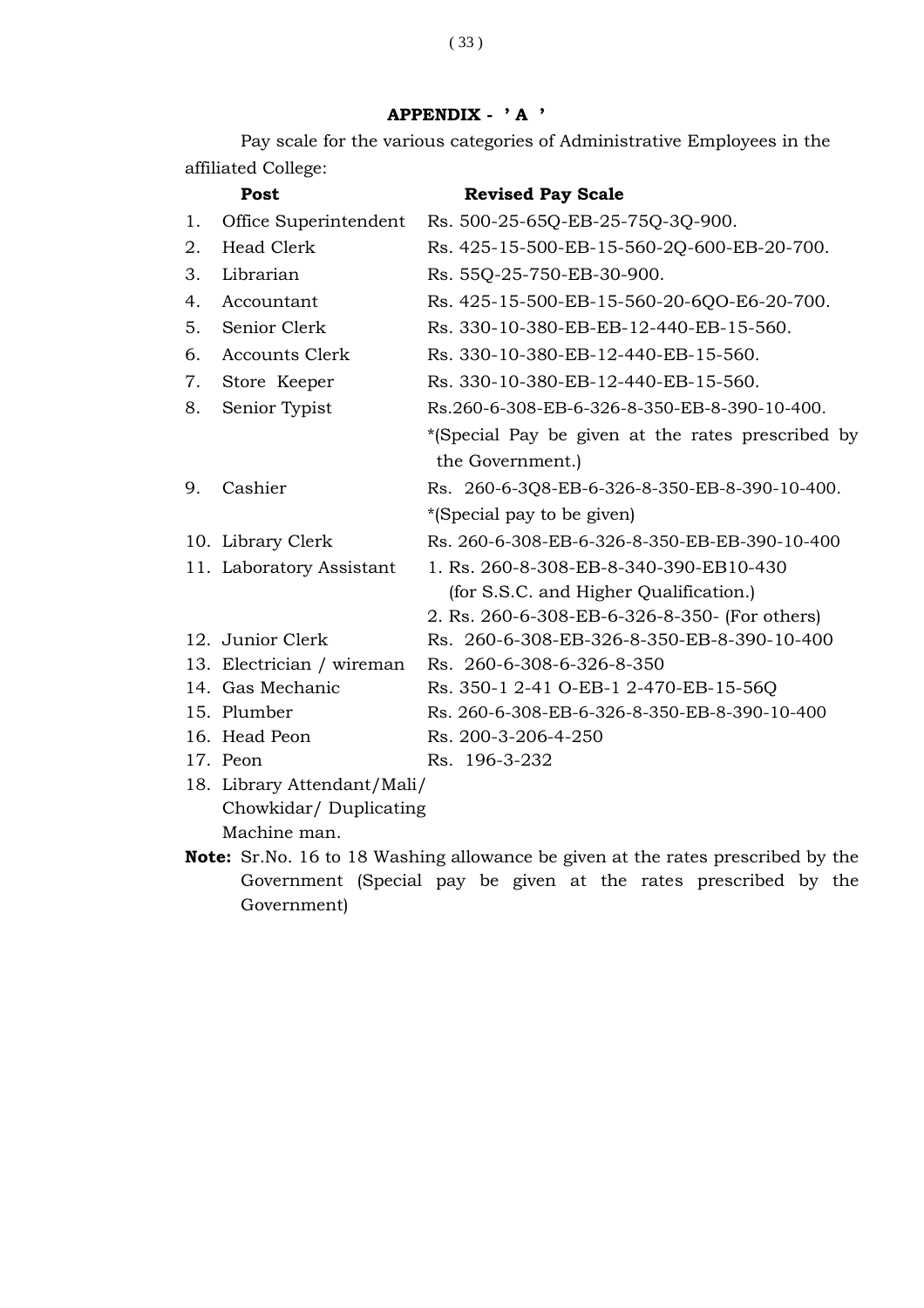# **APPENDIX - " B "**

બિનસરકારી વિનયન, વિજ્ઞાન, વાણિજય, કાનૂન તથા શિક્ષણ વિધાશાખાની કોલેજોમાં કોલેજ કાર્યાલયમાં જરૂરી કર્મચારીઓનું મહેકમ (સેટઅપ) *કેટેગરી : ક*લાર્કસ – લાઈબ્રેરિયન

|                       | ઓફિસ<br>સુપ્રિન્ટેન્ડન્ટ                      | હેડ કલાર્ક                                | હિસાબનીશ                                     | સિ. કલાર્ક<br>એકાઉન્ટસ<br>કલાર્ક<br>સ્ટોર કીપર  | જુનિયર કલાર્ક<br>અગર જુનિયર<br>કલાર્ક કમ<br>ટાઈપીસ્ટ<br>ક્રેશિયર,<br>લાઈબ્રેરી<br>કલાર્ક | લાઈબ્રેરિયન                                        | રીમાર્કસ     |
|-----------------------|-----------------------------------------------|-------------------------------------------|----------------------------------------------|-------------------------------------------------|------------------------------------------------------------------------------------------|----------------------------------------------------|--------------|
| વિધાર્થી સંખ્યા       | રૂા.<br>909-001<br>Rs. 6500-<br>200-<br>10500 | રૂા. ૪૨૫–<br>900<br>Rs. 5000-<br>150-8000 | રૂા. ૪૨૫–<br>900<br>Rs.<br>5000-<br>150-8000 | રૂા.<br>330-450<br>Rs.<br>4000-<br>100-<br>6000 | રા.<br>$550 - 800$<br>Rs.<br>3050-75-<br>3950-80-<br>4590                                | રૂા. ૫૫૦–<br>600<br>Rs.<br>10000-<br>325-<br>15200 |              |
| <u> १ थी २</u> ५०     | —                                             |                                           |                                              | $\mathbf{q}$                                    | ર                                                                                        | $\mathbf{a}$                                       | $\mathbf{x}$ |
| <u>ર૫૧ થી ૪૦૦</u>     |                                               |                                           |                                              | ૨                                               | ૨                                                                                        | $\mathbf{a}$                                       | પ            |
| <u>४५१ थी ६५०</u>     |                                               | $\mathbf{q}$                              |                                              | ૨                                               | ૨                                                                                        | $\mathbf{a}$                                       | ç            |
| ૬૫૧ થી ૮૫૦            |                                               | $\mathbf{q}$                              | $\mathbf{q}$                                 | ૨                                               | ર                                                                                        | $\mathbf{q}$                                       | ও            |
| ૮૫૧ થી<br><b>1040</b> |                                               | $\mathbf{a}$                              | $\mathbf{q}$                                 | ૨                                               | 3                                                                                        | $\mathbf{q}$                                       | $\epsilon$   |
| ૧૦૫૧ થી<br>ઉપર        | $\mathbf{r}$                                  | $\mathbf{q}$                              | $\mathbf{q}$                                 | 3                                               | 3                                                                                        | અ                                                  | 1O           |

## **APPENDIX - "C"**

# મિનસરકારી વિજ્ઞાન કોલેજોમાં પ્રયોગશાળા માટે જરૂરી કર્મચારીઓનું મહેકમ (સેટઅપ) દર્શાવતું પત્રક

| લેબોરેટરીની                                                                                                                                                                                  | રસાયણ વિભાગ   |       |                     |                                         |              |                         |                                         |               | જીવશાસ્ત્ર વિભાગ  |                                         |      |                                                                                                       |
|----------------------------------------------------------------------------------------------------------------------------------------------------------------------------------------------|---------------|-------|---------------------|-----------------------------------------|--------------|-------------------------|-----------------------------------------|---------------|-------------------|-----------------------------------------|------|-------------------------------------------------------------------------------------------------------|
| સંખ્યા                                                                                                                                                                                       | લેબો.<br>આસિ. | સ્ટોર | ગેસ<br>કીપર મિકેનીક | પટાવાળા,<br>લેબો.<br>એટેન્ડન્ટ,<br>હમાલ | લેબો<br>આસિ. | $\sqrt{6}$ કેટી<br>શિયન | પટાવાળા,<br>લેબો.<br>એટેન્ડન્ટ,<br>હમાલ | લેબો.<br>આસિ. | પ્લાન્ટ<br>કલેકટર | પટાવાળા,<br>લેબો.<br>એટેન્ડન્ટ,<br>હમાલ | માળી | રીમાર્કસ                                                                                              |
| દરેક વિષયની<br>જેટલી<br>લેબોરેટરી હોય<br>તેટલા લેબ.<br>આસિ. ની<br>તેમજ<br>પટાવાળાની<br>જગ્યા રાખવી.<br>(લેબોરેટરીની)<br>ક્ષમતા ૬૦<br>વિધાર્થીની એક<br>એ પ્રમાણે<br>ગણતરી<br>કરવાની<br>રહેશે. | L             | L     | L                   | ૧                                       | L            | L                       | ٩                                       | ૧             | L                 | L                                       | L    | જીવશાસ્ત્ર<br>વિભાગમાં<br>પ્લાન્ટ<br>કલેકટરની<br>જગ્યા<br>મંજૂર<br>રાખવી<br>અથવા<br>પ્લાન્ટ<br>મેકરની |

# ( 34 )